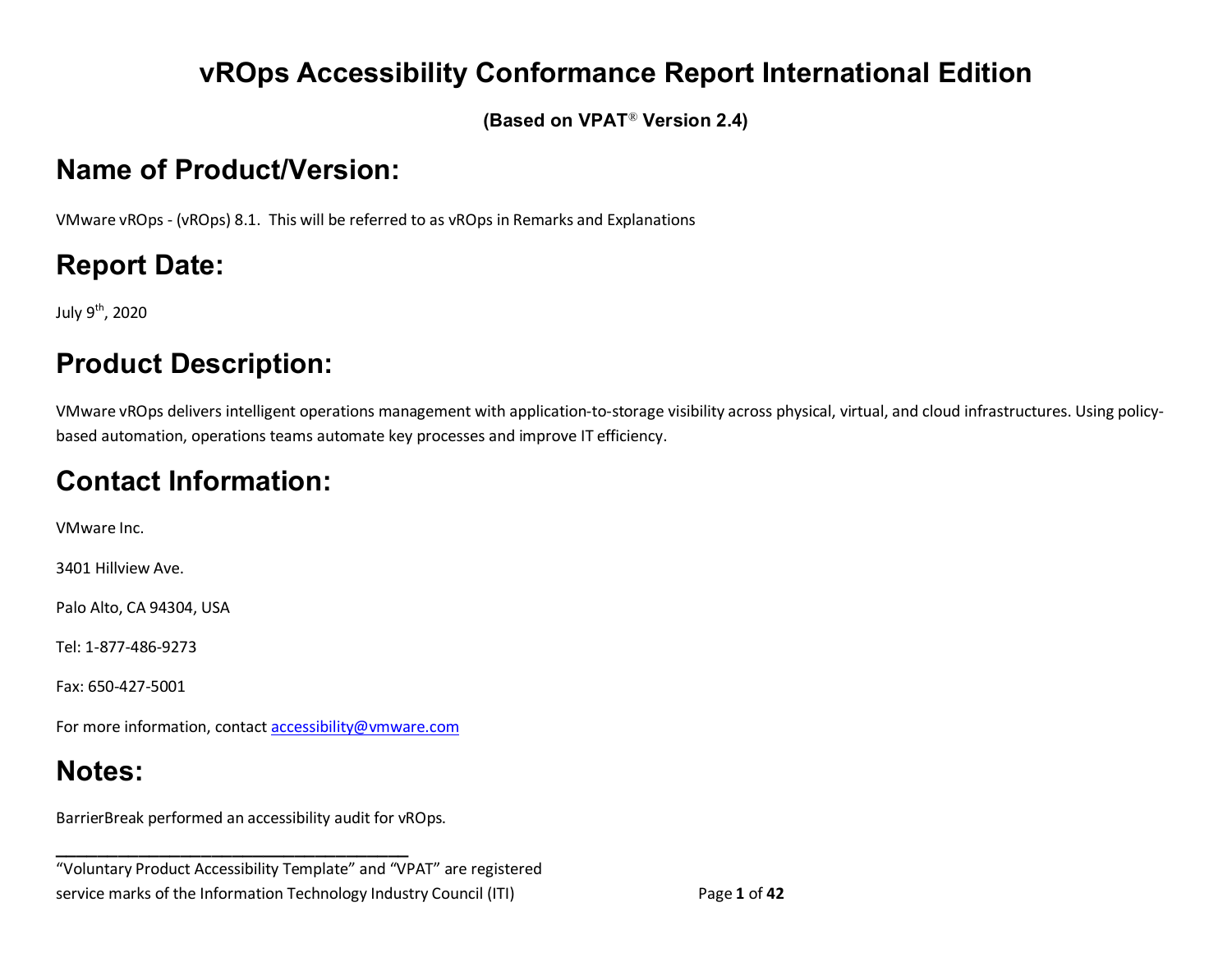### **Evaluation Methods Used:**

A sample set of 238 pages from 29 workflows were selected to perform the audit. The pages were tested in Google Chrome and Safari web browsers with JAWS 2018 and VoiceOver/MAC 10.13. Accessibility testers performed the audit using automated tools such as Wave, W3C validator, Color contrast checker, keyboard-only interaction, and screen readers (JAWS and VoiceOver). Accessibility testers performed the test using accessibility toolbars, browser extensions, code inspection, and color contrast checkers keeping WCAG 2.1 guidelines in mind.

These results reflect the accessibility of a sample set of pages from 29 workflows. The following workflows were evaluated:

- Optimize Performance
- Optimize Capacity
- Troubleshoot
- Manage Configuration
- Manage Applications
- Configuration after Installation
- Configuring Data Sources
- App Monitoring
- Service Discovery
- Log Insight Integration
- Edit Cost Settings
- Manage Solutions Workspace
- Configuring Alerts and Actions
- Creating and Managing Alert Notifications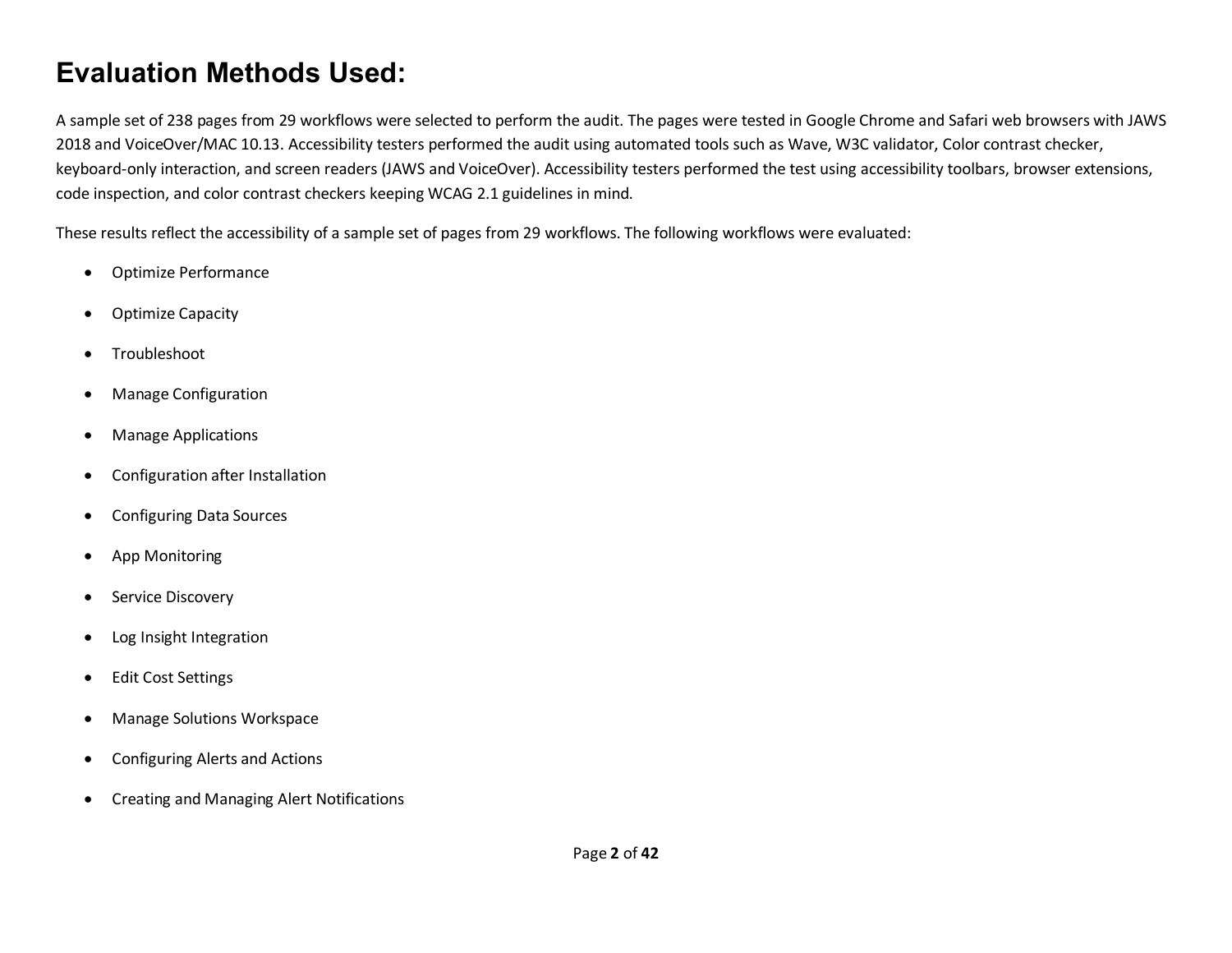- Configuring Notifications
- Create an Alert Definition
- Configuring Compliance
- Configuring Super Metrics
- Configuring Objects
- View Management
- Reports Management
- Configuring Administration Settings
- Configuring and Using Workload Optimization
- Troubleshooting
- Running Actions (Summary pages)
- Troubleshoot Actions
- Troubleshoot Failed Tasks
- What-If Scenarios
- Capacity Management and Optimization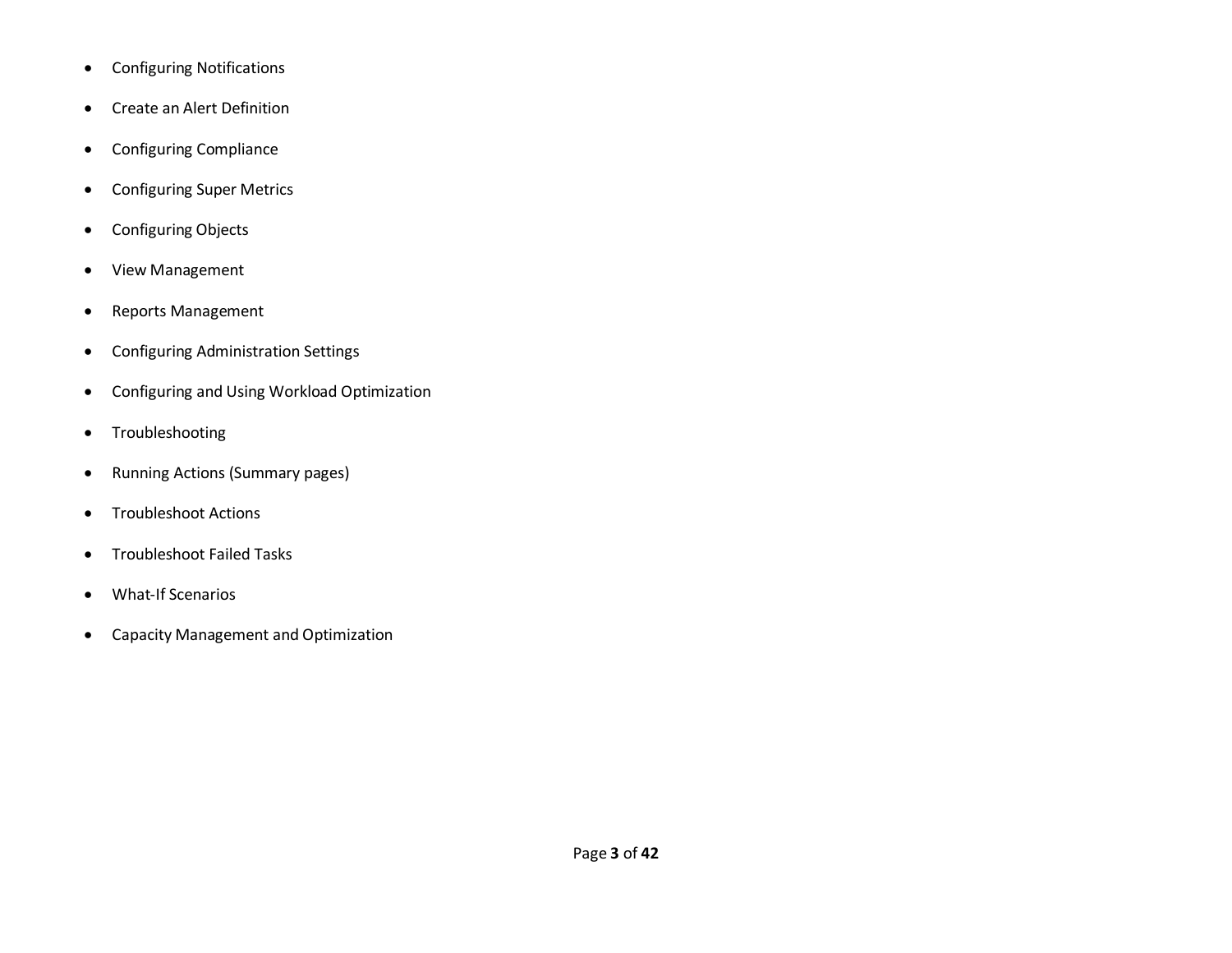## **Applicable Standards/Guidelines**

This report covers the degree of conformance for the following accessibility standard/guidelines:

| <b>Standard/Guideline</b>                                                          | <b>Included In Report</b> |
|------------------------------------------------------------------------------------|---------------------------|
| Web Content Accessibility Guidelines 2.0                                           | Level A: Yes              |
|                                                                                    | Level AA: Yes             |
|                                                                                    | Level AAA: No             |
| Web Content Accessibility Guidelines 2.1                                           | Level A: Yes              |
|                                                                                    | Level AA: Yes             |
|                                                                                    | Level AAA: No             |
| Revised Section 508 standards published January 18, 2017 and corrected January 22, | Yes                       |
| 2018                                                                               |                           |
| EN 301 549 Accessibility requirements suitable for public procurement of ICT       | Yes                       |
| products and services in Europe, - V3.1.1 (2019-11)                                |                           |

### **Terms**

The terms used in the Conformance Level information are defined as follows:

- **Supports**: The functionality of the product has at least one method that meets the criterion without known defects or meets with equivalent facilitation.
- **Partially Supports**: Some functionality of the product does not meet the criterion.
- **Does Not Support**: The majority of product functionality does not meet the criterion.
- **Not Applicable**: The criterion is not relevant to the product.
- <span id="page-3-0"></span>• **Not Evaluated**: The product has not been evaluated against the criterion. This can be used only in WCAG 2.0 Level AAA.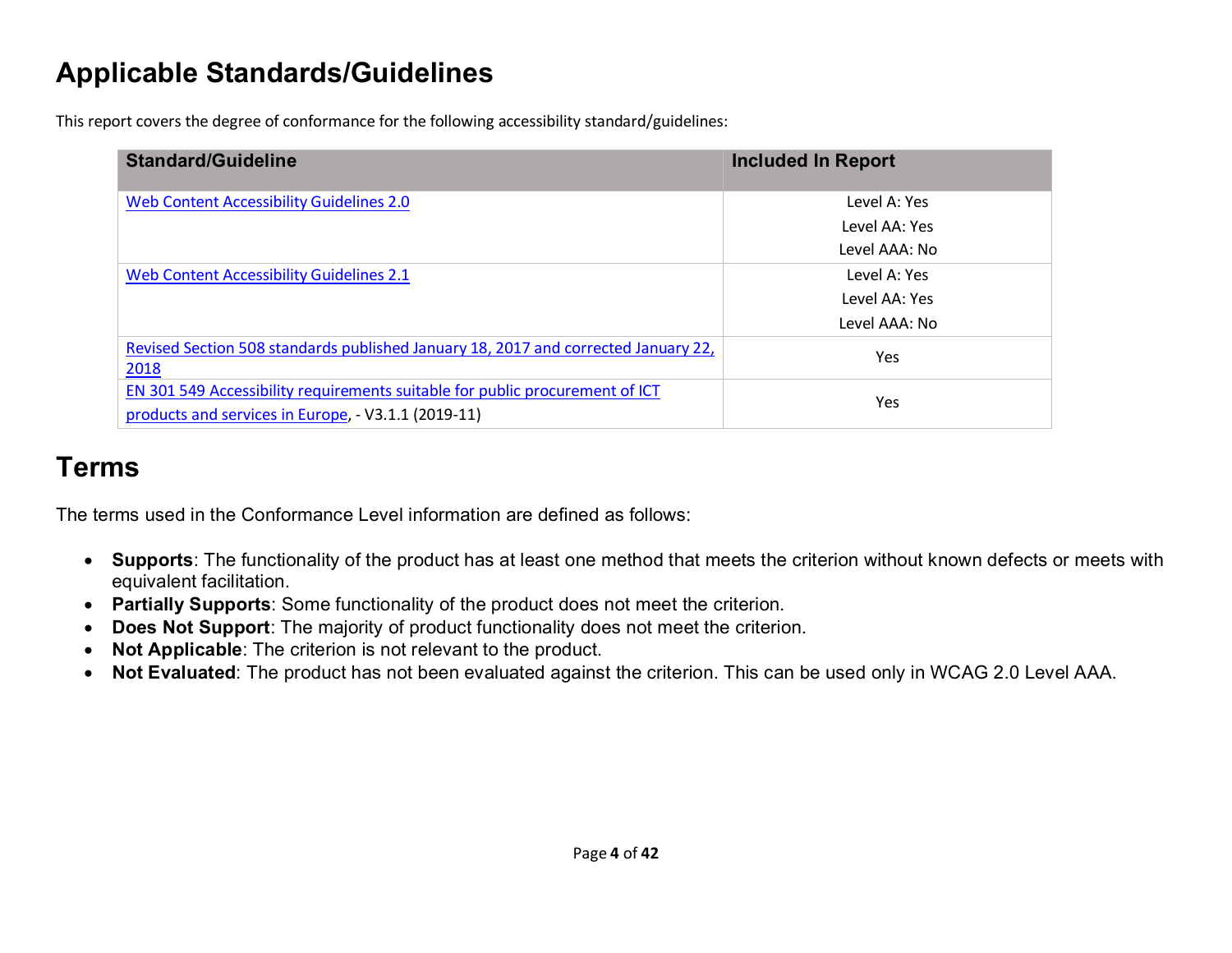## **WCAG 2.1 Report**

Tables 1 and 2 also document conformance with:

- EN 301 549: Chapter 9 Web, Sections 10.1-10.4 of Chapter 10 Non-Web documents, and Sections 11.1-11.4 and 11.8.2 of Chapter 11 - Non-Web Software (open and closed functionality), and Sections 12.1.2 and 12.2.4 of Chapter 12 – Documentation
- Revised Section 508: Chapter 5 501.1 Scope, 504.2 Content Creation or Editing, and Chapter 6 602.3 Electronic Support Documentation.

Note: When reporting on conformance with the WCAG 2.1 Success Criteria, they are scoped for full pages, complete processes, and accessibility-supported ways of using technology as documented in the [WCAG 2.0 Conformance Requirements.](https://www.w3.org/TR/WCAG20/#conformance-reqs)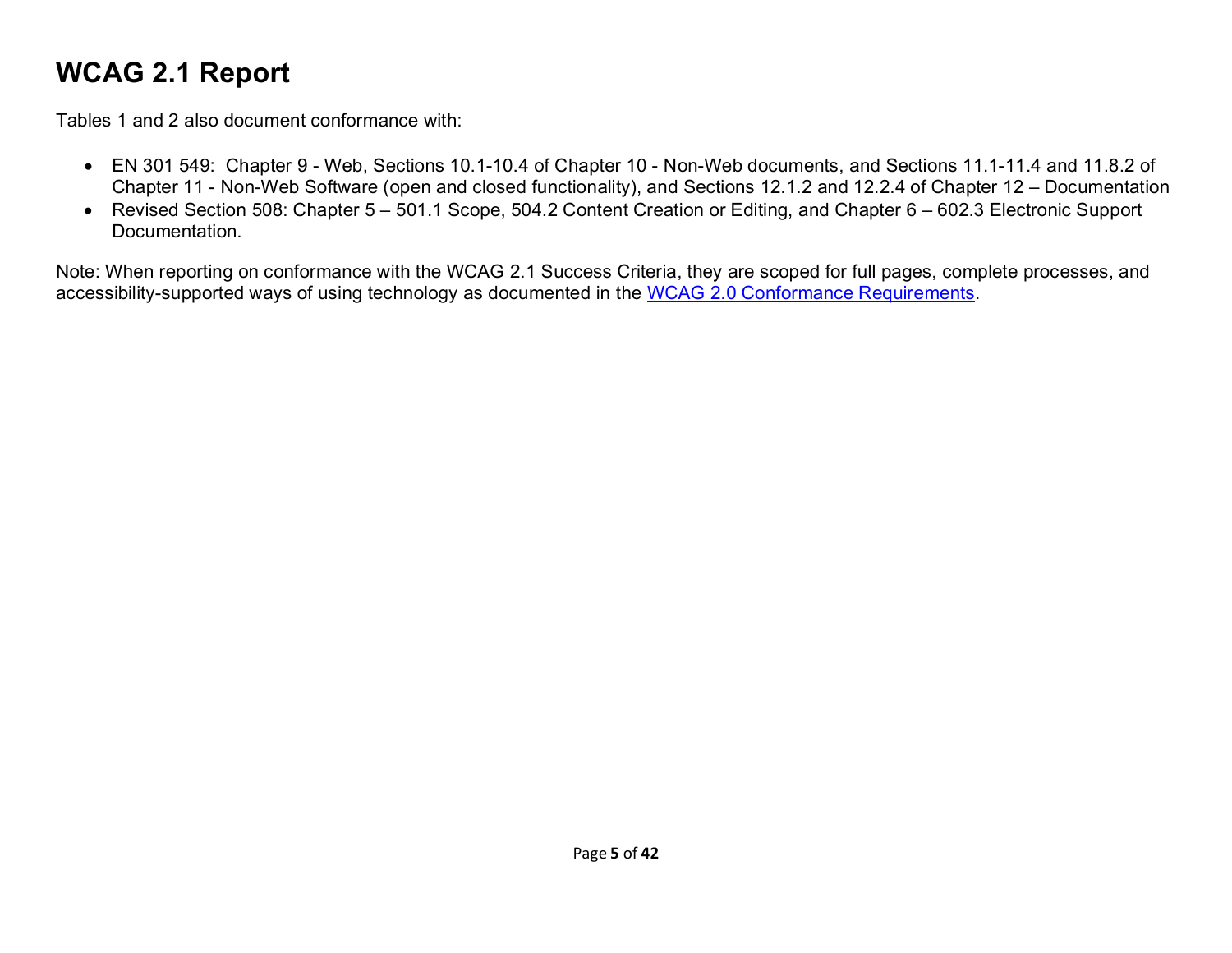### **Table 1: Success Criteria, Level A**

| <b>Criteria</b>                                                                                                                                                                                                                                                                                                                                                                                                                                                              | <b>Conformance Level</b> | <b>Remarks and Explanations</b>                                                                                                                                                                                                                                                                                                                                                                                                                                                                                                                                                                                                                                                                                                                                                         |
|------------------------------------------------------------------------------------------------------------------------------------------------------------------------------------------------------------------------------------------------------------------------------------------------------------------------------------------------------------------------------------------------------------------------------------------------------------------------------|--------------------------|-----------------------------------------------------------------------------------------------------------------------------------------------------------------------------------------------------------------------------------------------------------------------------------------------------------------------------------------------------------------------------------------------------------------------------------------------------------------------------------------------------------------------------------------------------------------------------------------------------------------------------------------------------------------------------------------------------------------------------------------------------------------------------------------|
| 1.1.1 Non-text Content (Level A)<br>Also applies to:<br>EN 301 549 Criteria<br>9.1.1.1 (Web)<br>10.1.1.1 (Non-web document)<br>11.1.1.1.1 (Open Functionality Software)<br>11.1.1.1.2 (Closed Functionality Software)<br>11.8.2 (Authoring Tool)<br>12.1.2 (Product Docs)<br>12.2.4 (Support Docs)<br><b>Revised Section 508</b><br>501 (Web)(Software)<br>$\bullet$<br>504.2 (Authoring Tool)<br>602.3 (Support Docs)                                                       | Web: Partially Supports  | Web: vROps includes textual descriptions for most non-<br>text content, such as informative and functional images<br>across the tested pages.<br>vROps does not include textual descriptions for many<br>functional and complex images on Workload Planning:<br>Traditional, Results: Add VMs and Recommended<br>Actions pages.<br>vROps include a few instances of the inappropriate label<br>for image buttons on Troubleshoot a Virtual Machine<br>and Troubleshoot vSAN pages.<br>vROps include some instances of informative and<br>functional images that are defined as CSS background<br>images that are not visible in Windows high contrast<br>mode on Workload Optimization Home, Datacenter<br>Comparison: Private Cloud, and Workload Automation<br>Policy Settings pages. |
| 1.2.1 Audio-only and Video-only (Prerecorded) (Level A)<br>Also applies to:<br>EN 301 549 Criteria<br>9.1.2.1 (Web)<br>$\bullet$<br>10.1.2.1 (Non-web document)<br>11.1.2.1.1 (Open Functionality Software)<br>11.1.2.1.2.1 and 11.1.2.1.2.2 (Closed Software)<br>$\bullet$<br>11.8.2 (Authoring Tool)<br>12.1.2 (Product Docs)<br>12.2.4 (Support Docs)<br>$\bullet$<br><b>Revised Section 508</b><br>501 (Web)(Software)<br>504.2 (Authoring Tool)<br>602.3 (Support Docs) | Web: Not Applicable      | Web: vROps does not contain prerecorded Audio-only<br>and Video-only content.                                                                                                                                                                                                                                                                                                                                                                                                                                                                                                                                                                                                                                                                                                           |
| 1.2.2 Captions (Prerecorded) (Level A)                                                                                                                                                                                                                                                                                                                                                                                                                                       | Web: Does Not Support    | Web: vROps does not include captions for videos.                                                                                                                                                                                                                                                                                                                                                                                                                                                                                                                                                                                                                                                                                                                                        |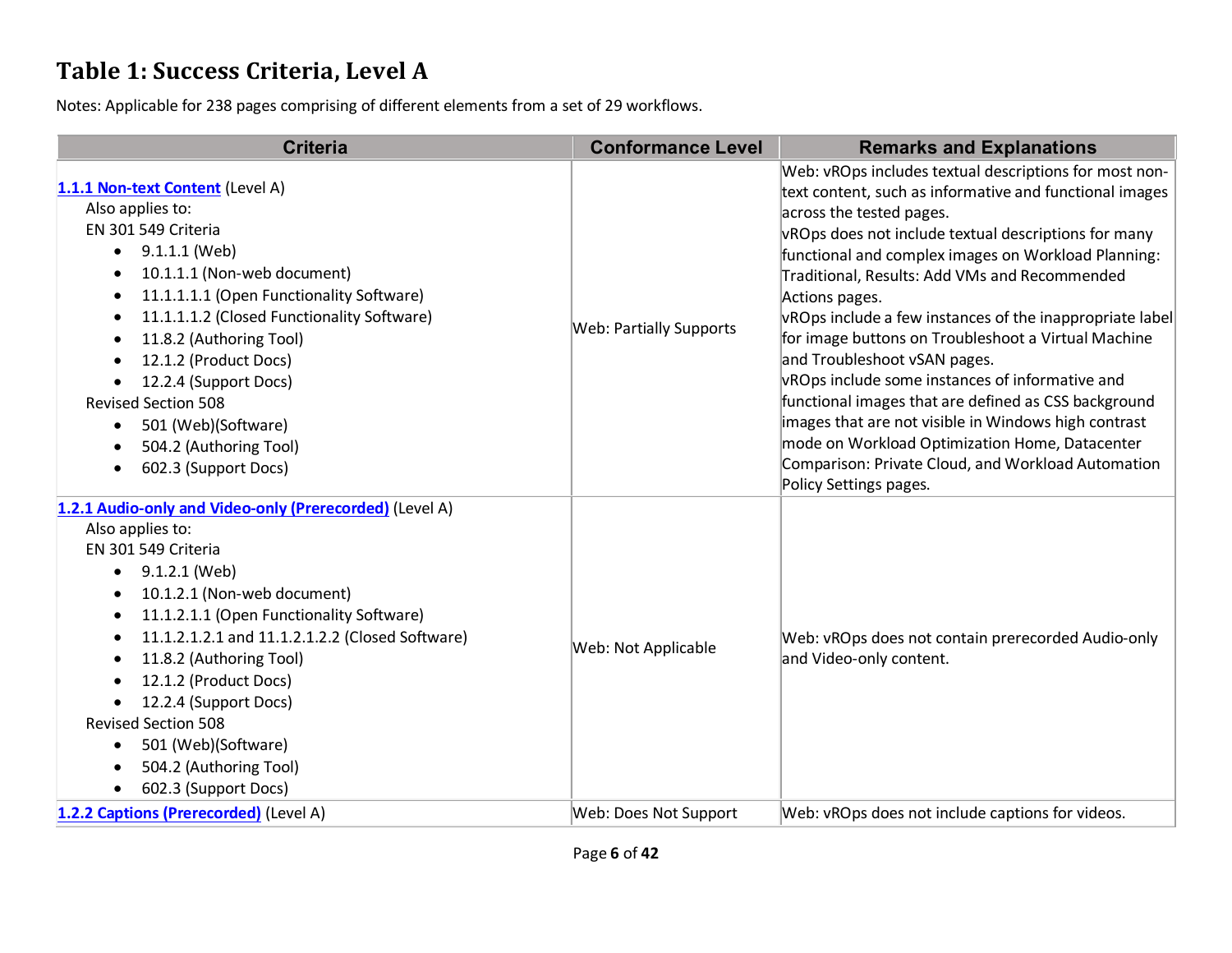| <b>Criteria</b>                                                                                                                                                                                                                                                                                                                                                                                                                                          | <b>Conformance Level</b>       | <b>Remarks and Explanations</b>                                                                                                                                                                                                         |
|----------------------------------------------------------------------------------------------------------------------------------------------------------------------------------------------------------------------------------------------------------------------------------------------------------------------------------------------------------------------------------------------------------------------------------------------------------|--------------------------------|-----------------------------------------------------------------------------------------------------------------------------------------------------------------------------------------------------------------------------------------|
| Also applies to:<br>EN 301 549 Criteria<br>$\bullet$ 9.1.2.2 (Web)<br>10.1.2.2 (Non-web document)<br>11.1.2.2 (Open Functionality Software)<br>11.1.2.2 (Closed Software)<br>$\bullet$<br>11.8.2 (Authoring Tool)<br>12.1.2 (Product Docs)<br>12.2.4 (Support Docs)<br><b>Revised Section 508</b><br>501 (Web)(Software)<br>504.2 (Authoring Tool)<br>602.3 (Support Docs)<br>$\bullet$                                                                  |                                |                                                                                                                                                                                                                                         |
| 1.2.3 Audio Description or Media Alternative (Prerecorded) (Level A)<br>Also applies to:<br>EN 301 549 Criteria<br>$\bullet$ 9.1.2.3 (Web)<br>10.1.2.3 (Non-web document)<br>11.1.2.3.1 (Open Functionality Software)<br>11.1.2.3.2 (Closed Software)<br>11.8.2 (Authoring Tool)<br>12.1.2 (Product Docs)<br>12.2.4 (Support Docs)<br>$\bullet$<br><b>Revised Section 508</b><br>• 501 (Web)(Software)<br>504.2 (Authoring Tool)<br>602.3 (Support Docs) | Web: Does Not Support          | Web: vROps does not include text transcript or audio<br>description for videos.                                                                                                                                                         |
| 1.3.1 Info and Relationships (Level A)<br>Also applies to:<br>EN 301 549 Criteria<br>$\bullet$ 9.1.3.1 (Web)<br>10.1.3.1 (Non-web document)<br>$\bullet$<br>11.1.3.1.1 (Open Functionality Software)<br>11.1.3.1.2 (Closed Software)                                                                                                                                                                                                                     | <b>Web: Partially Supports</b> | Web: vROps includes headings to convey information<br>and relationship programmatically on most of the<br>pages.<br>vROps include some instances of missing heading<br>markup on DRS summary and Workload Optimize<br>Placements pages. |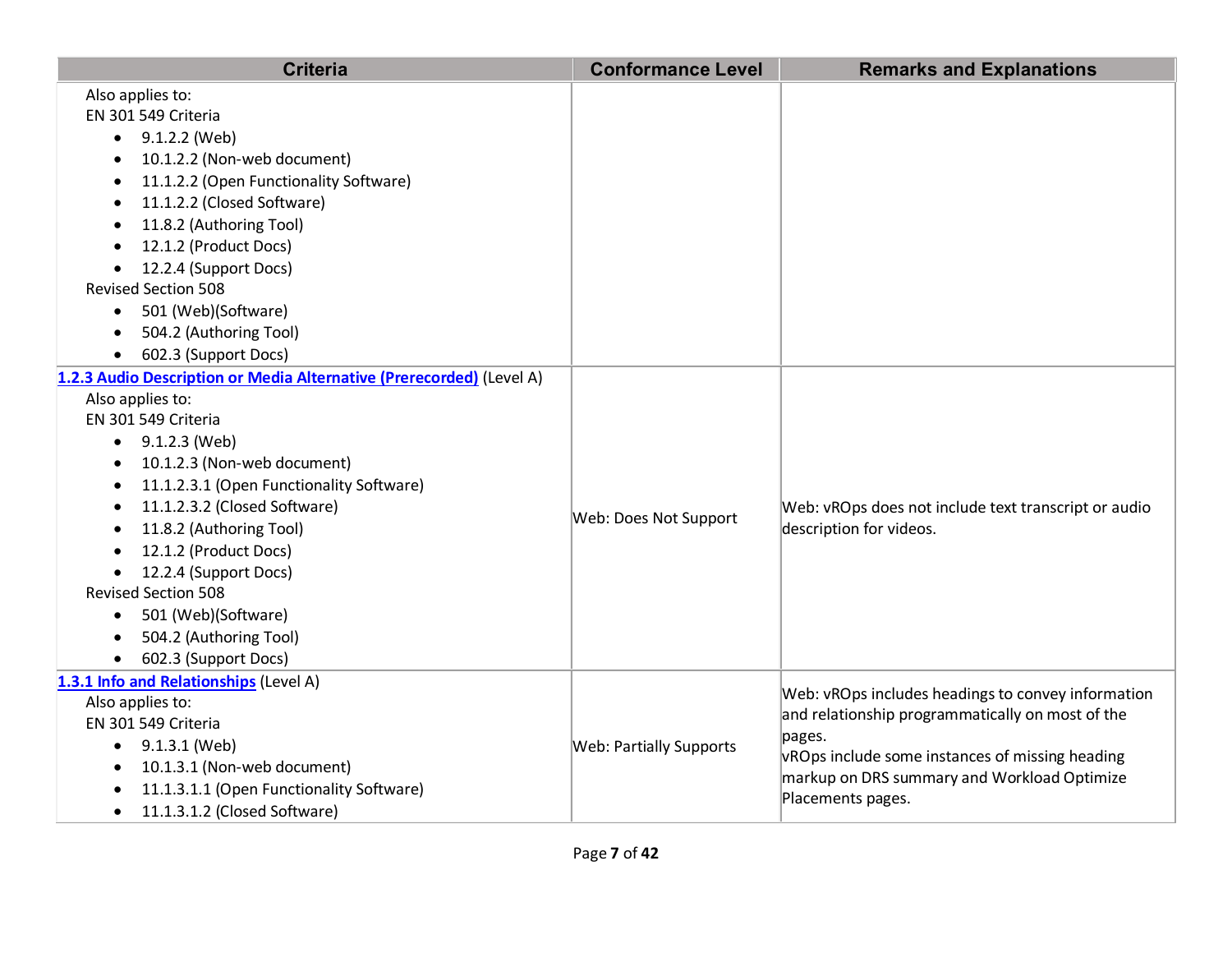| <b>Criteria</b>                                  | <b>Conformance Level</b>       | <b>Remarks and Explanations</b>                                                                                                                                                              |
|--------------------------------------------------|--------------------------------|----------------------------------------------------------------------------------------------------------------------------------------------------------------------------------------------|
| 11.8.2 (Authoring Tool)                          |                                | vROps does not include labels for some form controls                                                                                                                                         |
| 12.1.2 (Product Docs)                            |                                | on Workload Optimization, New Custom Datacenter,                                                                                                                                             |
| 12.2.4 (Support Docs)                            |                                | and DRS summary pages.                                                                                                                                                                       |
| <b>Revised Section 508</b>                       |                                | In vROps, some related items are not being grouped                                                                                                                                           |
| 501 (Web)(Software)<br>$\bullet$                 |                                | using list mark-up on Workload Automation Policy                                                                                                                                             |
| 504.2 (Authoring Tool)                           |                                | Settings, Select VMS, and Triggered Alerts pages.                                                                                                                                            |
| 602.3 (Support Docs)                             |                                | vROps includes a table for which headers are not                                                                                                                                             |
|                                                  |                                | defined on Cost Drivers - Server Hardware: Traditional                                                                                                                                       |
|                                                  |                                | page.                                                                                                                                                                                        |
| 1.3.2 Meaningful Sequence (Level A)              |                                |                                                                                                                                                                                              |
| Also applies to:                                 |                                |                                                                                                                                                                                              |
| EN 301 549 Criteria                              |                                |                                                                                                                                                                                              |
| 9.1.3.2 (Web)<br>$\bullet$                       |                                |                                                                                                                                                                                              |
| 10.1.3.2 (Non-web document)<br>$\bullet$         |                                |                                                                                                                                                                                              |
| 11.1.3.2.1 (Open Functionality Software)         |                                | Web: In vROps, the reading sequence is correctly<br>determined by a screen reader for all content except on<br>Troubleshoot a Virtual Machine and Environment<br>Overview - New Group pages. |
| 11.1.3.2.2 (Closed Software)                     | <b>Web: Partially Supports</b> |                                                                                                                                                                                              |
| 11.8.2 (Authoring Tool)<br>12.1.2 (Product Docs) |                                |                                                                                                                                                                                              |
| 12.2.4 (Support Docs)                            |                                |                                                                                                                                                                                              |
| <b>Revised Section 508</b>                       |                                |                                                                                                                                                                                              |
| 501 (Web)(Software)<br>$\bullet$                 |                                |                                                                                                                                                                                              |
| 504.2 (Authoring Tool)                           |                                |                                                                                                                                                                                              |
| 602.3 (Support Docs)                             |                                |                                                                                                                                                                                              |
| 1.3.3 Sensory Characteristics (Level A)          |                                |                                                                                                                                                                                              |
| Also applies to:                                 |                                |                                                                                                                                                                                              |
| EN 301 549 Criteria                              |                                |                                                                                                                                                                                              |
| 9.1.3.3 (Web)                                    |                                |                                                                                                                                                                                              |
| 10.1.3.3 (Non-web document)                      |                                | Web: vROps include important instructions that do not                                                                                                                                        |
| 11.1.3.3 (Open Functionality Software)           | Web: Supports                  | rely solely on sensory characteristics for operating and                                                                                                                                     |
| 11.1.3.3 (Closed Software)                       |                                | understanding the content.                                                                                                                                                                   |
| 11.8.2 (Authoring Tool)                          |                                |                                                                                                                                                                                              |
| 12.1.2 (Product Docs)                            |                                |                                                                                                                                                                                              |
| 12.2.4 (Support Docs)                            |                                |                                                                                                                                                                                              |
| <b>Revised Section 508</b>                       |                                |                                                                                                                                                                                              |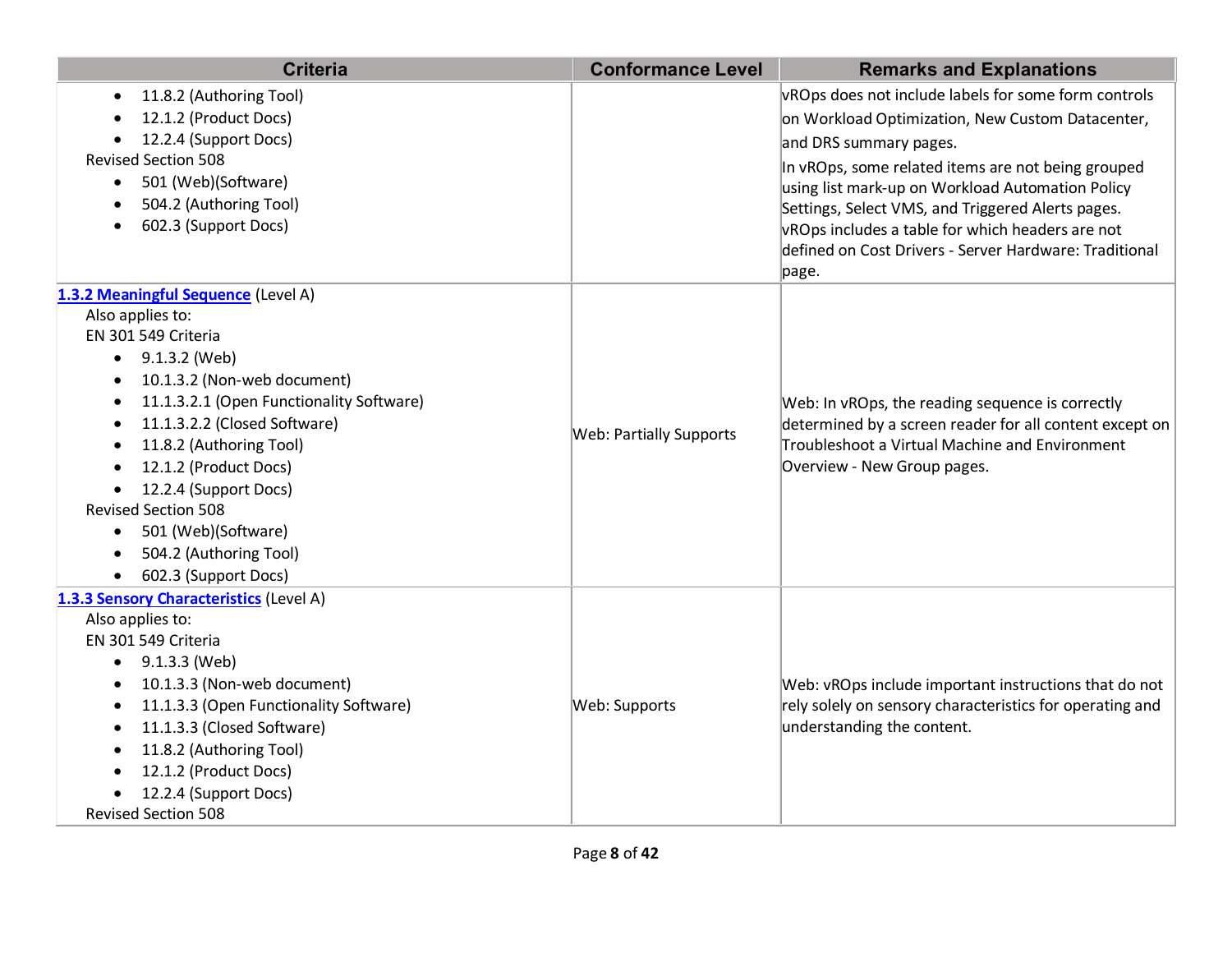| <b>Criteria</b>                                | <b>Conformance Level</b>       | <b>Remarks and Explanations</b>                                |
|------------------------------------------------|--------------------------------|----------------------------------------------------------------|
| 501 (Web)(Software)                            |                                |                                                                |
| 504.2 (Authoring Tool)                         |                                |                                                                |
| 602.3 (Support Docs)                           |                                |                                                                |
| 1.4.1 Use of Color (Level A)                   |                                |                                                                |
| Also applies to:                               |                                |                                                                |
| EN 301 549 Criteria                            |                                | Web: In vROps, color is not used as the sole means of          |
| $\bullet$ 9.1.4.1 (Web)                        |                                |                                                                |
| 10.1.4.1 (Non-web document)                    |                                |                                                                |
| 11.1.4.1 (Open Functionality Software)         |                                | conveying information on most of the pages.                    |
| 11.1.4.1 (Closed Software)                     | <b>Web: Partially Supports</b> | vROps includes some instances where color alone is             |
| 11.8.2 (Authoring Tool)                        |                                | used to distinguish links and convey important                 |
| 12.1.2 (Product Docs)                          |                                | information on Recommended Actions, DRS Summary,               |
| 12.2.4 (Support Docs)                          |                                | and Results: Add VMs pages.                                    |
| <b>Revised Section 508</b>                     |                                |                                                                |
| 501 (Web)(Software)<br>$\bullet$               |                                |                                                                |
| 504.2 (Authoring Tool)                         |                                |                                                                |
| 602.3 (Support Docs)                           |                                |                                                                |
| 1.4.2 Audio Control (Level A)                  |                                |                                                                |
| Also applies to:                               |                                | Web: vROps does not include audio that plays<br>automatically. |
| EN 301 549 Criteria                            |                                |                                                                |
| 9.1.4.2 (Web)<br>$\bullet$                     |                                |                                                                |
| 10.1.4.2 (Non-web document)                    |                                |                                                                |
| 11.1.4.2 (Open Functionality Software)         |                                |                                                                |
| 11.1.4.2 (Closed Software)                     | Web: Not Applicable            |                                                                |
| 11.8.2 (Authoring Tool)                        |                                |                                                                |
| 12.1.2 (Product Docs)<br>12.2.4 (Support Docs) |                                |                                                                |
| <b>Revised Section 508</b>                     |                                |                                                                |
| 501 (Web)(Software)<br>$\bullet$               |                                |                                                                |
| 504.2 (Authoring Tool)                         |                                |                                                                |
| 602.3 (Support Docs)                           |                                |                                                                |
| 2.1.1 Keyboard (Level A)                       |                                |                                                                |
| Also applies to:                               | <b>Web: Partially Supports</b> | Web: In vROps, many of the interactive elements can be         |
| EN 301 549 Criteria                            |                                | operated using a keyboard.                                     |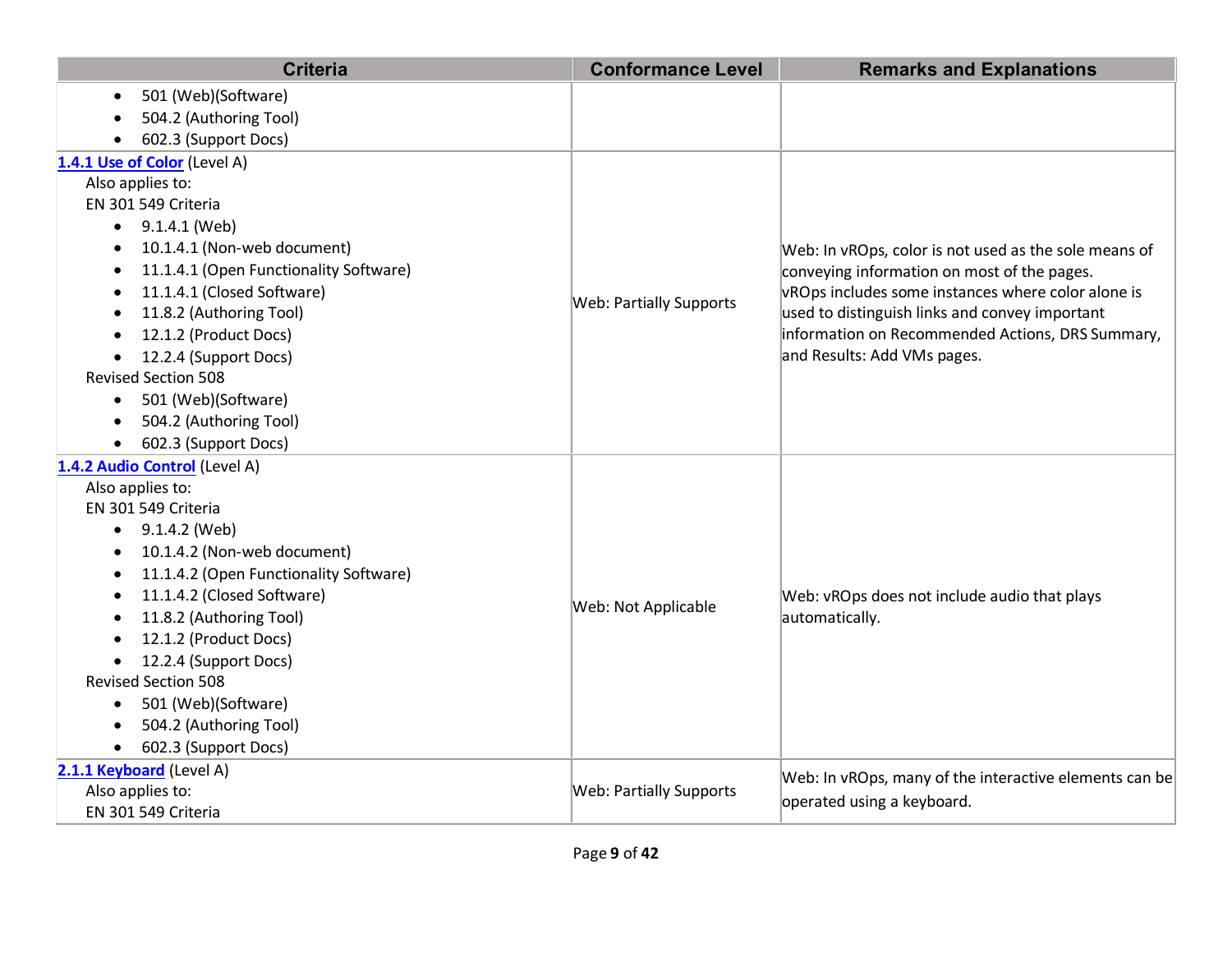| <b>Criteria</b>                                            | <b>Conformance Level</b>       | <b>Remarks and Explanations</b>                                                                        |
|------------------------------------------------------------|--------------------------------|--------------------------------------------------------------------------------------------------------|
| 9.2.1.1 (Web)<br>$\bullet$                                 |                                | vROps include few links that cannot be operated with a                                                 |
| 10.2.1.1 (Non-web document)                                |                                | keyboard on Plan and Add Symptom Definition pages.                                                     |
| 11.2.1.1.1 (Open Functionality Software)                   |                                | vROps include few instances of modal dialogs that                                                      |
| 11.2.1.1.2 (Closed Software)                               |                                | cannot be accessed with a keyboard on Workbench and                                                    |
| 11.8.2 (Authoring Tool)<br>$\bullet$                       |                                | Troubleshoot vSAN pages.                                                                               |
| 12.1.2 (Product Docs)                                      |                                | vROps includes tooltips that cannot be accessed with a                                                 |
| 12.2.4 (Support Docs)                                      |                                | keyboard on some of the tested pages.                                                                  |
| <b>Revised Section 508</b>                                 |                                | vROps includes sort functionality that cannot be                                                       |
| 501 (Web)(Software)<br>$\bullet$<br>504.2 (Authoring Tool) |                                | operated with a keyboard on Triggered Alerts and                                                       |
| 602.3 (Support Docs)                                       |                                | Troubleshoot vSAN pages.                                                                               |
|                                                            |                                | vROps include drag and drop functionality which cannot                                                 |
|                                                            |                                | be operated with a keyboard on Add Symptom                                                             |
|                                                            |                                | Definition and Create New Recommendations pages.<br>vROps include some links, buttons, checkboxes, and |
|                                                            |                                | sliders that cannot be operated with a keyboard on                                                     |
|                                                            |                                | Recommended Actions, Plan, and Workbench pages.                                                        |
| 2.1.2 No Keyboard Trap (Level A)                           |                                |                                                                                                        |
| Also applies to:                                           |                                |                                                                                                        |
| EN 301 549 Criteria                                        |                                |                                                                                                        |
| 9.2.1.2 (Web)<br>$\bullet$                                 |                                | Web: In vROps, the user's keyboard focus does not get                                                  |
| 10.2.1.2 (Non-web document)<br>$\bullet$                   |                                |                                                                                                        |
| 11.2.1.2 (Open Functionality Software)<br>$\bullet$        |                                | trapped at any point on most pages.                                                                    |
| 11.2.1.2 (Closed Software)                                 | <b>Web: Partially Supports</b> | vROps include some instances of keyboard focus getting                                                 |
| 11.8.2 (Authoring Tool)                                    |                                | trapped on Troubleshoot a Virtual Machine,                                                             |
| 12.1.2 (Product Docs)                                      |                                | Troubleshoot vSAN, and Troubleshooting Workbench                                                       |
| 12.2.4 (Support Docs)<br><b>Revised Section 508</b>        |                                | pages.                                                                                                 |
|                                                            |                                |                                                                                                        |
| 501 (Web)(Software)<br>$\bullet$<br>504.2 (Authoring Tool) |                                |                                                                                                        |
| 602.3 (Support Docs)<br>$\bullet$                          |                                |                                                                                                        |
| 2.1.4 Character Key Shortcuts (Level A 2.1 only)           |                                |                                                                                                        |
| Also applies to:                                           |                                |                                                                                                        |
| EN 301 549 Criteria                                        | <b>Web: Not Applicable</b>     | Web: vROps does not contain character key shortcuts.                                                   |
| 9.2.1.4 (Web)<br>$\bullet$                                 |                                |                                                                                                        |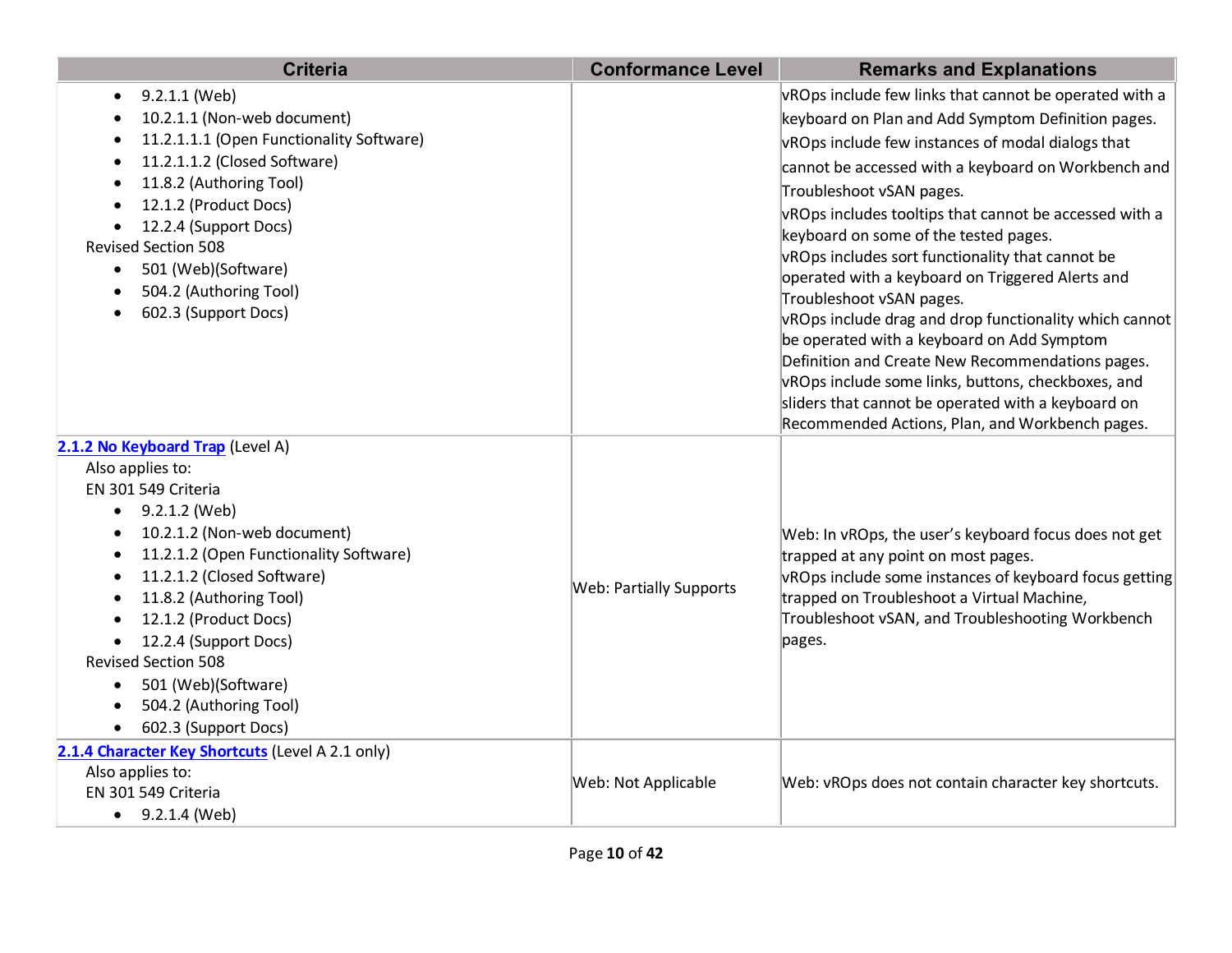| <b>Criteria</b>                                                                                                                                                                                                                                                                                                                                                                                                                                        | <b>Conformance Level</b> | <b>Remarks and Explanations</b>                                                                                                                                                    |
|--------------------------------------------------------------------------------------------------------------------------------------------------------------------------------------------------------------------------------------------------------------------------------------------------------------------------------------------------------------------------------------------------------------------------------------------------------|--------------------------|------------------------------------------------------------------------------------------------------------------------------------------------------------------------------------|
| 10.2.1.4 (Non-web document)<br>$\bullet$<br>11.2.1.4.1 (Open Functionality Software)<br>11.2.1.4.2 (Closed Software)<br>11.8.2 (Authoring Tool)<br>12.1.2 (Product Docs)<br>12.2.4 (Support Docs)<br>Revised Section 508 - Does not apply                                                                                                                                                                                                              |                          |                                                                                                                                                                                    |
| 2.2.1 Timing Adjustable (Level A)<br>Also applies to:<br>EN 301 549 Criteria<br>$\bullet$ 9.2.2.1 (Web)<br>10.2.2.1 (Non-web document)<br>11.2.2.1 (Open Functionality Software)<br>11.2.2.1 (Closed Software)<br>$\bullet$<br>11.8.2 (Authoring Tool)<br>12.1.2 (Product Docs)<br>$\bullet$<br>12.2.4 (Support Docs)<br><b>Revised Section 508</b><br>501 (Web)(Software)<br>$\bullet$<br>504.2 (Authoring Tool)<br>602.3 (Support Docs)<br>$\bullet$ | Web: Does Not Support    | Web: vROps does not provide users with an option to<br>adjust the time out limit. In vROps, the user session<br>expires automatically approximately after one and a<br>half hours. |
| 2.2.2 Pause, Stop, Hide (Level A)<br>Also applies to:<br>EN 301 549 Criteria<br>$\bullet$ 9.2.2.2 (Web)<br>10.2.2.2 (Non-web document)<br>11.2.2.2 (Open Functionality Software)<br>11.2.2.2 (Closed Software)<br>11.8.2 (Authoring Tool)<br>12.1.2 (Product Docs)<br>12.2.4 (Support Docs)<br>$\bullet$<br><b>Revised Section 508</b><br>501 (Web)(Software)<br>504.2 (Authoring Tool)<br>$\bullet$                                                   | Web: Not Applicable      | Web: vROps does not include any content that requires<br>users to triggers the pause, stop, hide option.                                                                           |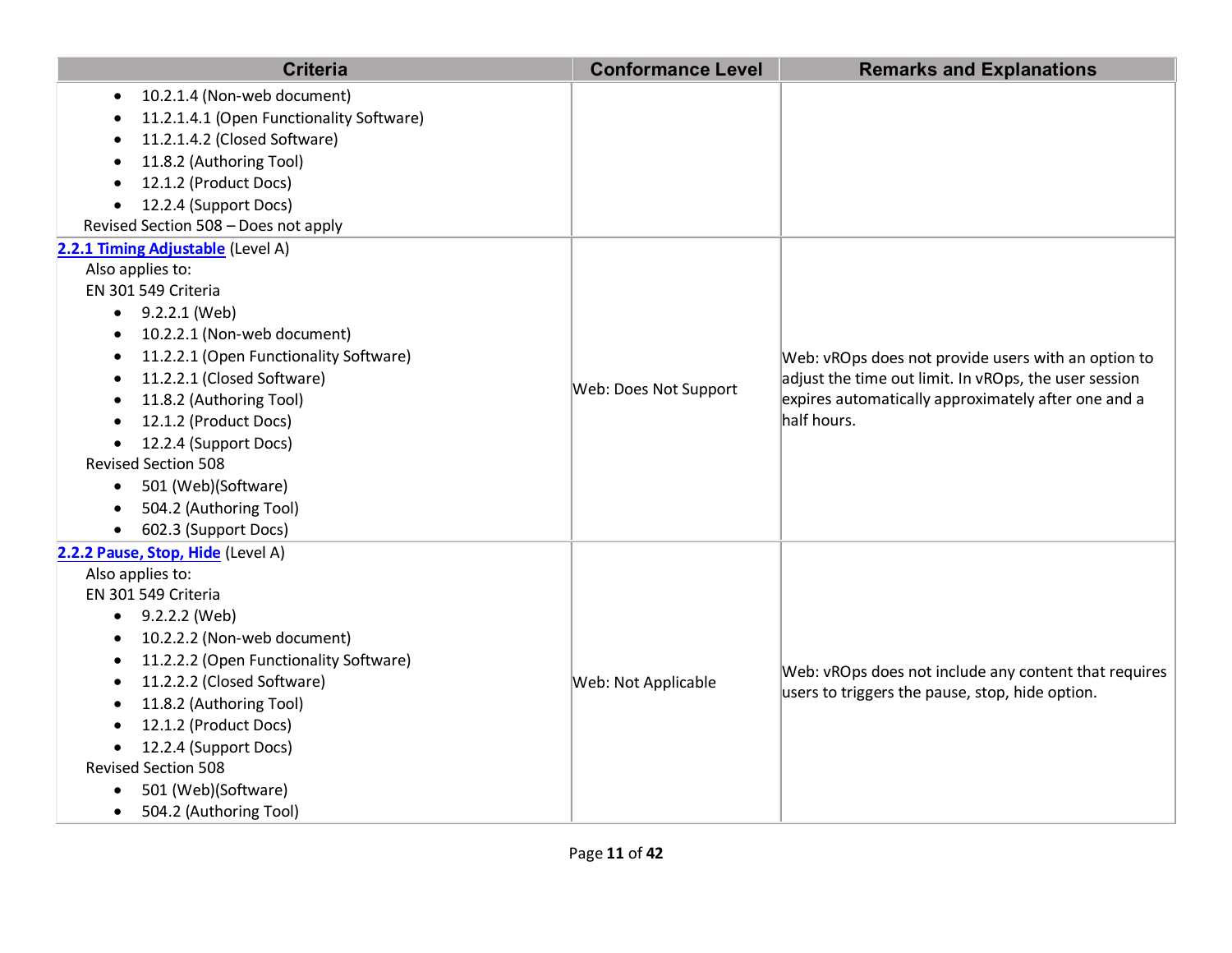| <b>Criteria</b>                                                                                                                                                                                                                                                                                                                                                                                                                                                                                                                                                                                                     | <b>Conformance Level</b> | <b>Remarks and Explanations</b>                                                                 |
|---------------------------------------------------------------------------------------------------------------------------------------------------------------------------------------------------------------------------------------------------------------------------------------------------------------------------------------------------------------------------------------------------------------------------------------------------------------------------------------------------------------------------------------------------------------------------------------------------------------------|--------------------------|-------------------------------------------------------------------------------------------------|
| 602.3 (Support Docs)<br>$\bullet$                                                                                                                                                                                                                                                                                                                                                                                                                                                                                                                                                                                   |                          |                                                                                                 |
| 2.3.1 Three Flashes or Below Threshold (Level A)<br>Also applies to:<br>EN 301 549 Criteria<br>$\bullet$ 9.2.3.1 (Web)<br>10.2.3.1 (Non-web document)<br>11.2.3.1 (Open Functionality Software)<br>11.2.3.1 (Closed Software)<br>11.8.2 (Authoring Tool)<br>12.1.2 (Product Docs)<br>12.2.4 (Support Docs)<br>$\bullet$<br><b>Revised Section 508</b><br>501 (Web)(Software)<br>$\bullet$<br>504.2 (Authoring Tool)                                                                                                                                                                                                 | Web: Not Applicable      | Web: vROps does not contain flashing content.                                                   |
| 602.3 (Support Docs)<br>2.4.1 Bypass Blocks (Level A)<br>Also applies to:<br>EN 301 549 Criteria<br>9.2.4.1 (Web)<br>$\bullet$<br>10.2.4.1 (Non-web document) – Does not apply<br>11.2.4.1 (Open Functionality Software) - Does not apply<br>$\bullet$<br>11.2.4.1 (Closed Software) - Does not apply<br>$\bullet$<br>11.8.2 (Authoring Tool)<br>12.1.2 (Product Docs)<br>12.2.4 (Support Docs)<br>$\bullet$<br><b>Revised Section 508</b><br>501 (Web)(Software) - Does not apply to non-web software<br>$\bullet$<br>504.2 (Authoring Tool)<br>602.3 (Support Docs) - Does not apply to non-web docs<br>$\bullet$ | Web: Supports            | Web: vROps includes headings on all pages to help users<br>bypass repetitive blocks of content. |
| 2.4.2 Page Titled (Level A)<br>Also applies to:<br>EN 301 549 Criteria<br>$\bullet$ 9.2.4.2 (Web)<br>10.2.4.2 (Non-web document)                                                                                                                                                                                                                                                                                                                                                                                                                                                                                    | Web: Does Not Support    | Web: vROps includes identical and inaccurate page titles<br>for most pages.                     |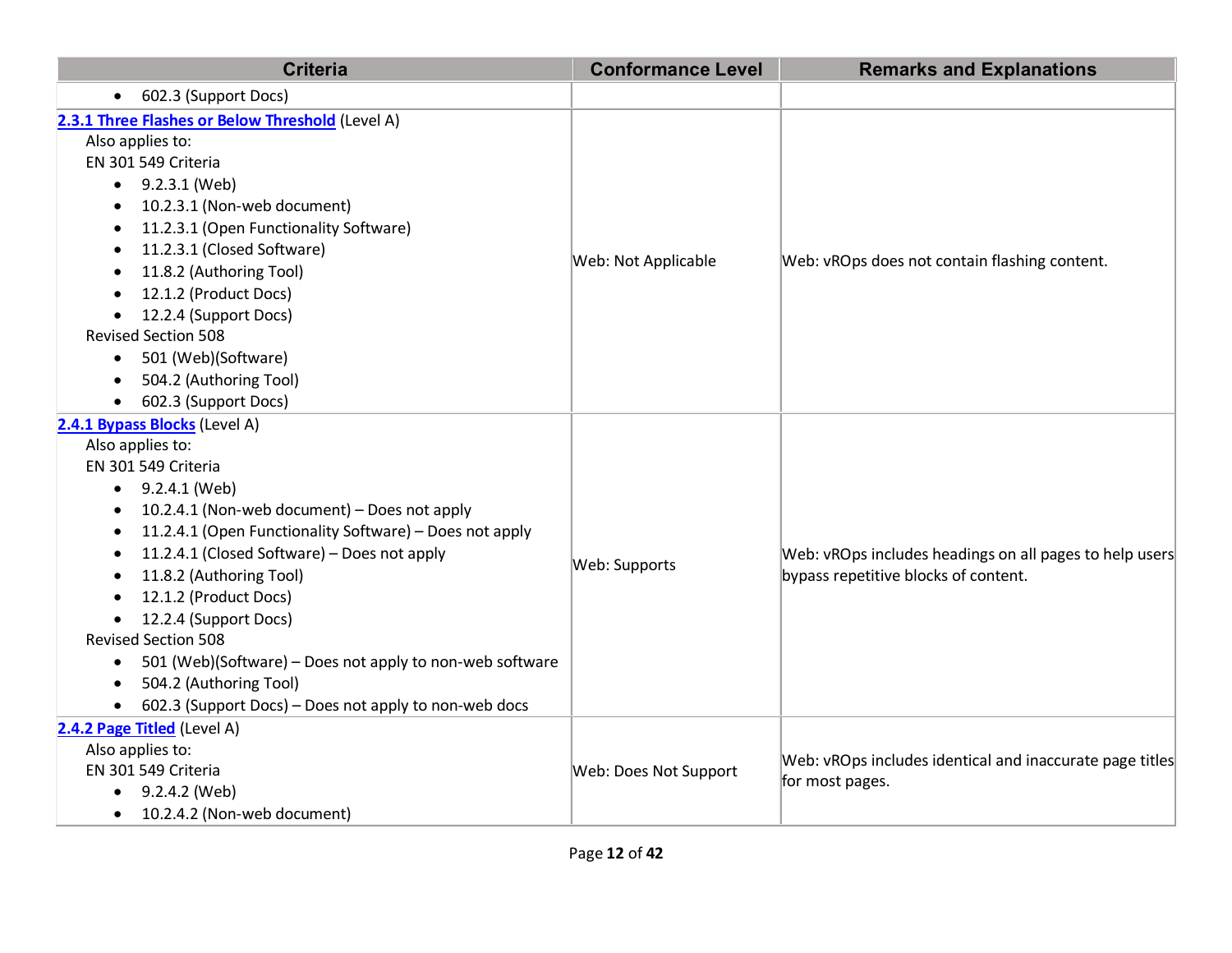| <b>Criteria</b>                                                                                                                                                                                                                                                                                                                                                                                                                                                            | <b>Conformance Level</b> | <b>Remarks and Explanations</b>                        |
|----------------------------------------------------------------------------------------------------------------------------------------------------------------------------------------------------------------------------------------------------------------------------------------------------------------------------------------------------------------------------------------------------------------------------------------------------------------------------|--------------------------|--------------------------------------------------------|
| 11.2.4.2 (Open Functionality Software) - Does not apply<br>11.2.4.2 (Closed Software) - Does not apply<br>11.8.2 (Authoring Tool)<br>12.1.2 (Product Docs)<br>12.2.4 (Support Docs)<br><b>Revised Section 508</b><br>501 (Web)(Software)<br>$\bullet$<br>504.2 (Authoring Tool)<br>602.3 (Support Docs)                                                                                                                                                                    |                          |                                                        |
| 2.4.3 Focus Order (Level A)<br>Also applies to:<br>EN 301 549 Criteria<br>$\bullet$ 9.2.4.3 (Web)<br>10.2.4.3 (Non-web document)<br>$\bullet$<br>11.2.4.3 (Open Functionality Software)<br>$\bullet$<br>11.2.4.3 (Closed Software)<br>$\bullet$<br>11.8.2 (Authoring Tool)<br>12.1.2 (Product Docs)<br>12.2.4 (Support Docs)<br><b>Revised Section 508</b><br>501 (Web)(Software)<br>$\bullet$<br>504.2 (Authoring Tool)<br>$\bullet$<br>602.3 (Support Docs)<br>$\bullet$ | Web: Supports            | Web: In vROps, focus order is meaningful.              |
| 2.4.4 Link Purpose (In Context) (Level A)<br>Also applies to:<br>EN 301 549 Criteria<br>$\bullet$ 9.2.4.4 (Web)<br>10.2.4.4 (Non-web document)<br>11.2.4.4 (Open Functionality Software)<br>11.2.4.4 (Closed Software<br>11.8.2 (Authoring Tool)<br>12.1.2 (Product Docs)<br>12.2.4 (Support Docs)<br><b>Revised Section 508</b>                                                                                                                                           | Web: Supports            | Web: vROps includes links that describe their purpose. |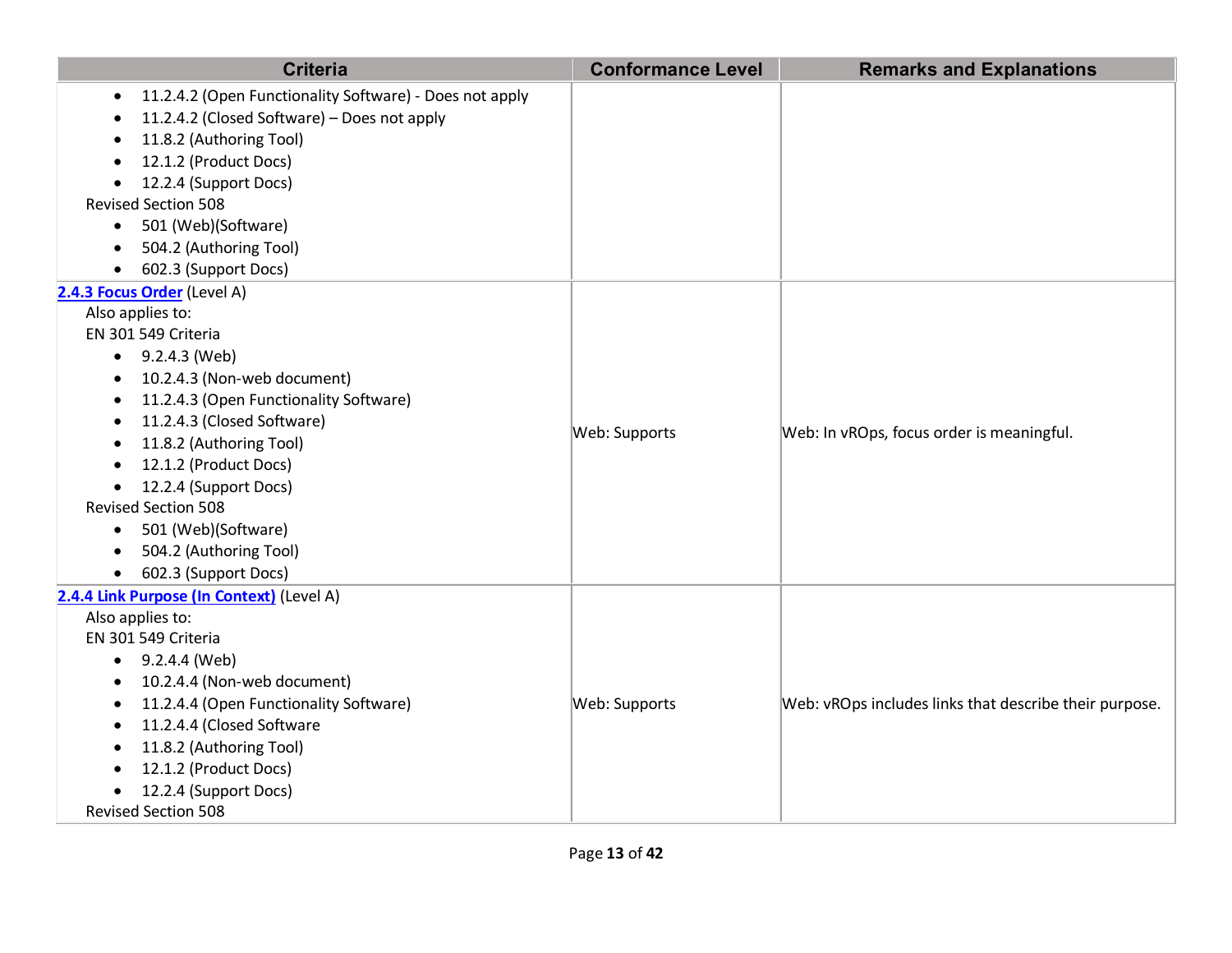| <b>Criteria</b>                               | <b>Conformance Level</b> | <b>Remarks and Explanations</b>                                                                                  |
|-----------------------------------------------|--------------------------|------------------------------------------------------------------------------------------------------------------|
| 501 (Web)(Software)                           |                          |                                                                                                                  |
| 504.2 (Authoring Tool)                        |                          |                                                                                                                  |
| 602.3 (Support Docs)                          |                          |                                                                                                                  |
| 2.5.1 Pointer Gestures (Level A 2.1 only)     |                          |                                                                                                                  |
| Also applies to:                              |                          |                                                                                                                  |
| EN 301 549 Criteria                           |                          |                                                                                                                  |
| $\bullet$ 9.2.5.1 (Web)                       |                          |                                                                                                                  |
| 10.2.5.1 (Non-web document)                   |                          |                                                                                                                  |
| 11.2.5.1 (Open Functionality Software)        | Web: Not Applicable      | Web: vROps doesn't use pointer gestures.                                                                         |
| 11.2.5.1 (Closed Software)                    |                          |                                                                                                                  |
| 11.8.2 (Authoring Tool)                       |                          |                                                                                                                  |
| 12.1.2 (Product Docs)                         |                          |                                                                                                                  |
| 12.2.4 (Support Docs)<br>$\bullet$            |                          |                                                                                                                  |
| Revised Section 508 - Does not apply          |                          |                                                                                                                  |
| 2.5.2 Pointer Cancellation (Level A 2.1 only) |                          |                                                                                                                  |
| Also applies to:                              |                          | Web: vROps does not require to incorporate pointer<br>cancellation as up-event is used to trigger functionality. |
| EN 301 549 Criteria                           |                          |                                                                                                                  |
| • $9.2.5.2$ (Web)                             |                          |                                                                                                                  |
| 10.2.5.2 (Non-web document)                   |                          |                                                                                                                  |
| 11.2.5.2 (Open Functionality Software)        | Web: Supports            |                                                                                                                  |
| 11.2.5.2 (Closed Software)                    |                          |                                                                                                                  |
| 11.8.2 (Authoring Tool)                       |                          |                                                                                                                  |
| 12.1.2 (Product Docs)<br>$\bullet$            |                          |                                                                                                                  |
| 12.2.4 (Support Docs)<br>$\bullet$            |                          |                                                                                                                  |
| Revised Section 508 - Does not apply          |                          |                                                                                                                  |
| 2.5.3 Label in Name (Level A 2.1 only)        |                          |                                                                                                                  |
| Also applies to:                              |                          |                                                                                                                  |
| EN 301 549 Criteria                           |                          |                                                                                                                  |
| 9.2.5.3 (Web)<br>$\bullet$                    | Web: Supports            | Web: In vROps, accessible names of user interface<br>controls that match their visual labels are used.           |
| 10.2.5.3 (Non-web document)                   |                          |                                                                                                                  |
| 11.2.5.3.1 (Open Functionality Software)      |                          |                                                                                                                  |
| 11.2.5.3.2 (Closed Software)<br>٠             |                          |                                                                                                                  |
| 11.8.2 (Authoring Tool)                       |                          |                                                                                                                  |
| 12.1.2 (Product Docs)<br>٠                    |                          |                                                                                                                  |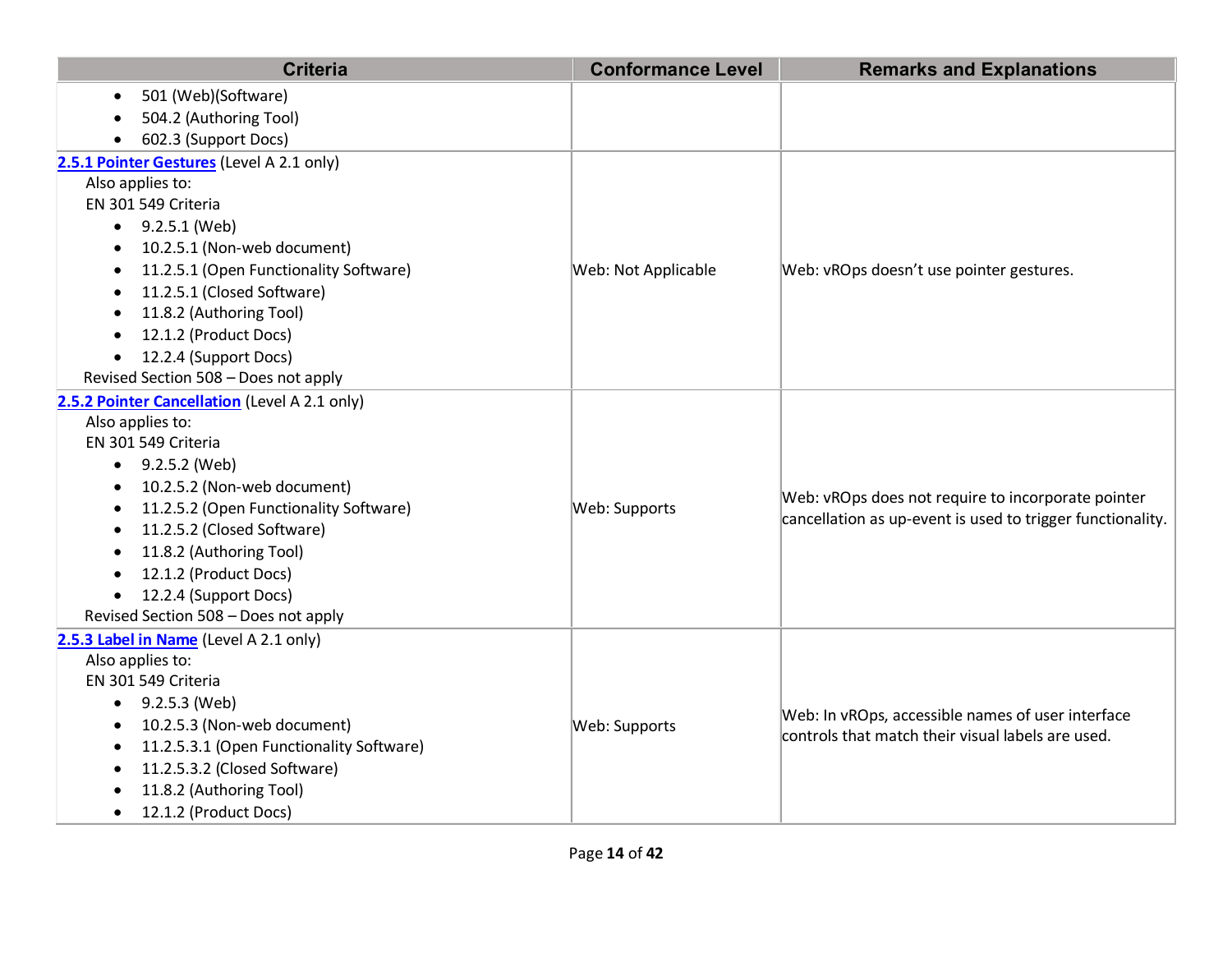| <b>Criteria</b>                           | <b>Conformance Level</b> | <b>Remarks and Explanations</b>                                                         |
|-------------------------------------------|--------------------------|-----------------------------------------------------------------------------------------|
| • 12.2.4 (Support Docs)                   |                          |                                                                                         |
| Revised Section 508 - Does not apply      |                          |                                                                                         |
| 2.5.4 Motion Actuation (Level A 2.1 only) |                          |                                                                                         |
| Also applies to:                          |                          |                                                                                         |
| EN 301 549 Criteria                       |                          |                                                                                         |
| $\bullet$ 9.2.5.4 (Web)                   |                          |                                                                                         |
| 10.2.5.4 (Non-web document)               |                          |                                                                                         |
| 11.2.5.4 (Open Functionality Software)    | Web: Not Applicable      | Web: vROps does not include functionality that require<br>device motion or user motion. |
| 11.2.5.4 (Closed Software)                |                          |                                                                                         |
| 11.8.2 (Authoring Tool)                   |                          |                                                                                         |
| 12.1.2 (Product Docs)                     |                          |                                                                                         |
| 12.2.4 (Support Docs)<br>$\bullet$        |                          |                                                                                         |
| Revised Section 508 - Does not apply      |                          |                                                                                         |
| 3.1.1 Language of Page (Level A)          |                          |                                                                                         |
| Also applies to:                          |                          |                                                                                         |
| EN 301 549 Criteria                       |                          |                                                                                         |
| 9.3.1.1 (Web)<br>$\bullet$                |                          |                                                                                         |
| 10.3.1.1 (Non-web document)               |                          |                                                                                         |
| 11.3.1.1.1 (Open Functionality Software)  |                          |                                                                                         |
| 11.3.1.1.2 (Closed Software)              | Web: Supports            | Web: In vROps, primary language is defined<br>programmatically.                         |
| 11.8.2 (Authoring Tool)                   |                          |                                                                                         |
| 12.1.2 (Product Docs)<br>$\bullet$        |                          |                                                                                         |
| 12.2.4 (Support Docs)<br>$\bullet$        |                          |                                                                                         |
| <b>Revised Section 508</b>                |                          |                                                                                         |
| 501 (Web)(Software)<br>$\bullet$          |                          |                                                                                         |
| 504.2 (Authoring Tool)                    |                          |                                                                                         |
| 602.3 (Support Docs)                      |                          |                                                                                         |
| 3.2.1 On Focus (Level A)                  |                          |                                                                                         |
| Also applies to:                          |                          |                                                                                         |
| EN 301 549 Criteria                       | Web: Supports            | Web: vROps includes components that do not initiate a                                   |
| $\bullet$ 9.3.2.1 (Web)                   |                          | change of context when they receive focus.                                              |
| 10.3.2.1 (Non-web document)<br>$\bullet$  |                          |                                                                                         |
| 11.3.2.1 (Open Functionality Software)    |                          |                                                                                         |
| 11.3.2.1 (Closed Software)<br>$\bullet$   |                          |                                                                                         |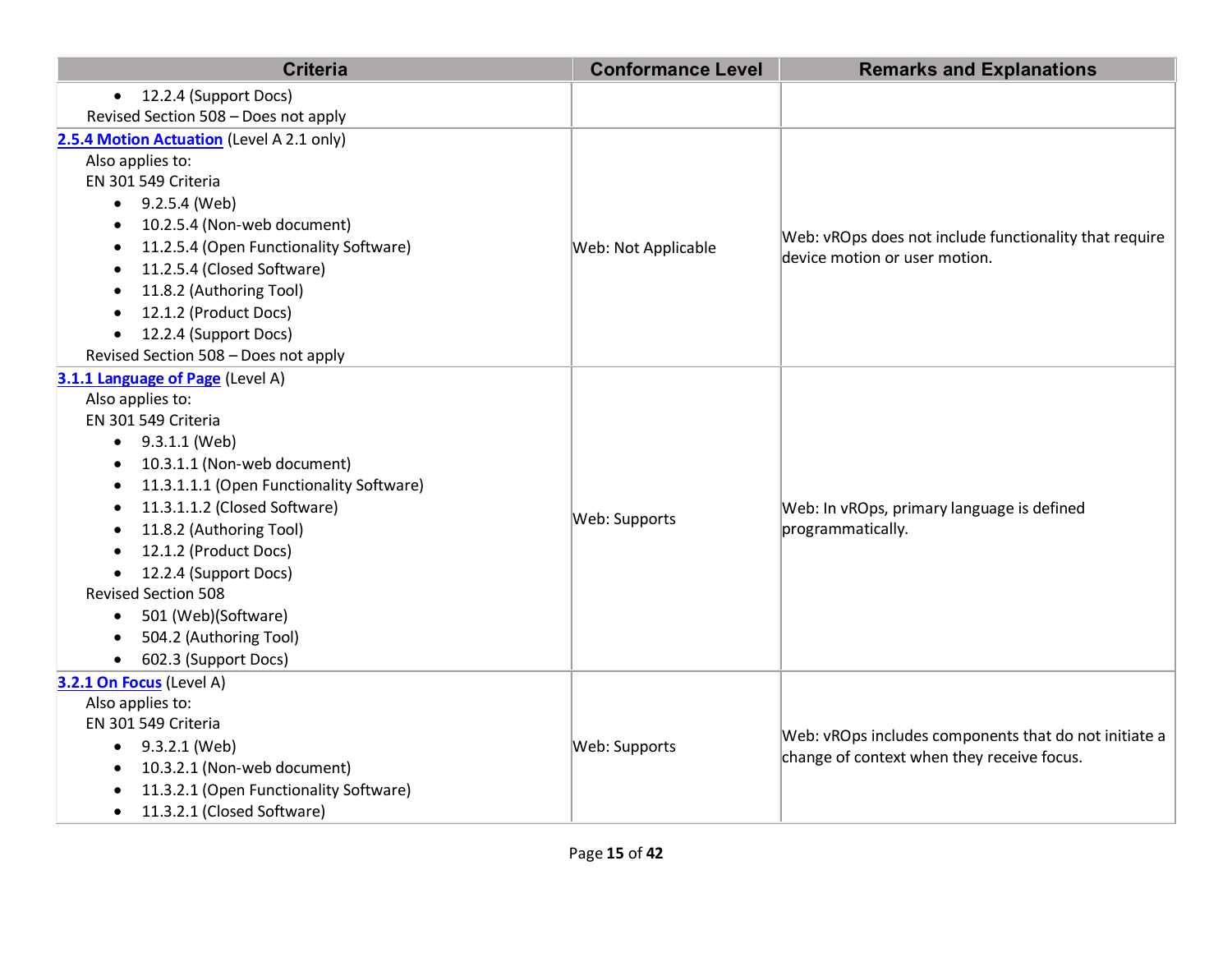| <b>Criteria</b>                          | <b>Conformance Level</b>       | <b>Remarks and Explanations</b>                                                                   |
|------------------------------------------|--------------------------------|---------------------------------------------------------------------------------------------------|
| 11.8.2 (Authoring Tool)<br>$\bullet$     |                                |                                                                                                   |
| 12.1.2 (Product Docs)                    |                                |                                                                                                   |
| 12.2.4 (Support Docs)                    |                                |                                                                                                   |
| <b>Revised Section 508</b>               |                                |                                                                                                   |
| 501 (Web)(Software)<br>$\bullet$         |                                |                                                                                                   |
| 504.2 (Authoring Tool)                   |                                |                                                                                                   |
| 602.3 (Support Docs)                     |                                |                                                                                                   |
| 3.2.2 On Input (Level A)                 |                                |                                                                                                   |
| Also applies to:                         |                                |                                                                                                   |
| EN 301 549 Criteria                      |                                |                                                                                                   |
| $\bullet$ 9.3.2.2 (Web)                  |                                |                                                                                                   |
| 10.3.2.2 (Non-web document)              |                                |                                                                                                   |
| 11.3.2.2 (Open Functionality Software)   |                                |                                                                                                   |
| 11.3.2.2 (Closed Software)<br>$\bullet$  | Web: Supports                  | Web: vROps includes components that do not initiate a<br>change of context when user inputs data. |
| 11.8.2 (Authoring Tool)                  |                                |                                                                                                   |
| 12.1.2 (Product Docs)                    |                                |                                                                                                   |
| 12.2.4 (Support Docs)<br>$\bullet$       |                                |                                                                                                   |
| <b>Revised Section 508</b>               |                                |                                                                                                   |
| 501 (Web)(Software)<br>$\bullet$         |                                |                                                                                                   |
| 504.2 (Authoring Tool)                   |                                |                                                                                                   |
| 602.3 (Support Docs)<br>$\bullet$        |                                |                                                                                                   |
| 3.3.1 Error Identification (Level A)     |                                |                                                                                                   |
| Also applies to:                         |                                |                                                                                                   |
| EN 301 549 Criteria                      |                                | Web: In vROps, error messages are identified for screen                                           |
| $\bullet$ 9.3.3.1 (Web)                  |                                |                                                                                                   |
| 10.3.3.1 (Non-web document)              |                                | reader users on most pages.                                                                       |
| 11.3.3.1.1 (Open Functionality Software) |                                | vROps includes many dynamically displayed error                                                   |
| 11.3.3.1.2 (Closed Software)             | <b>Web: Partially Supports</b> | messages that are not announced for screen reader                                                 |
| 11.8.2 (Authoring Tool)                  |                                | users on Create an Alert Definition, Troubleshooting<br>Workbench, and Alerts pages.              |
| 12.1.2 (Product Docs)                    |                                |                                                                                                   |
| 12.2.4 (Support Docs)<br>$\bullet$       |                                |                                                                                                   |
| <b>Revised Section 508</b>               |                                |                                                                                                   |
| 501 (Web)(Software)                      |                                |                                                                                                   |
| 504.2 (Authoring Tool)<br>٠              |                                |                                                                                                   |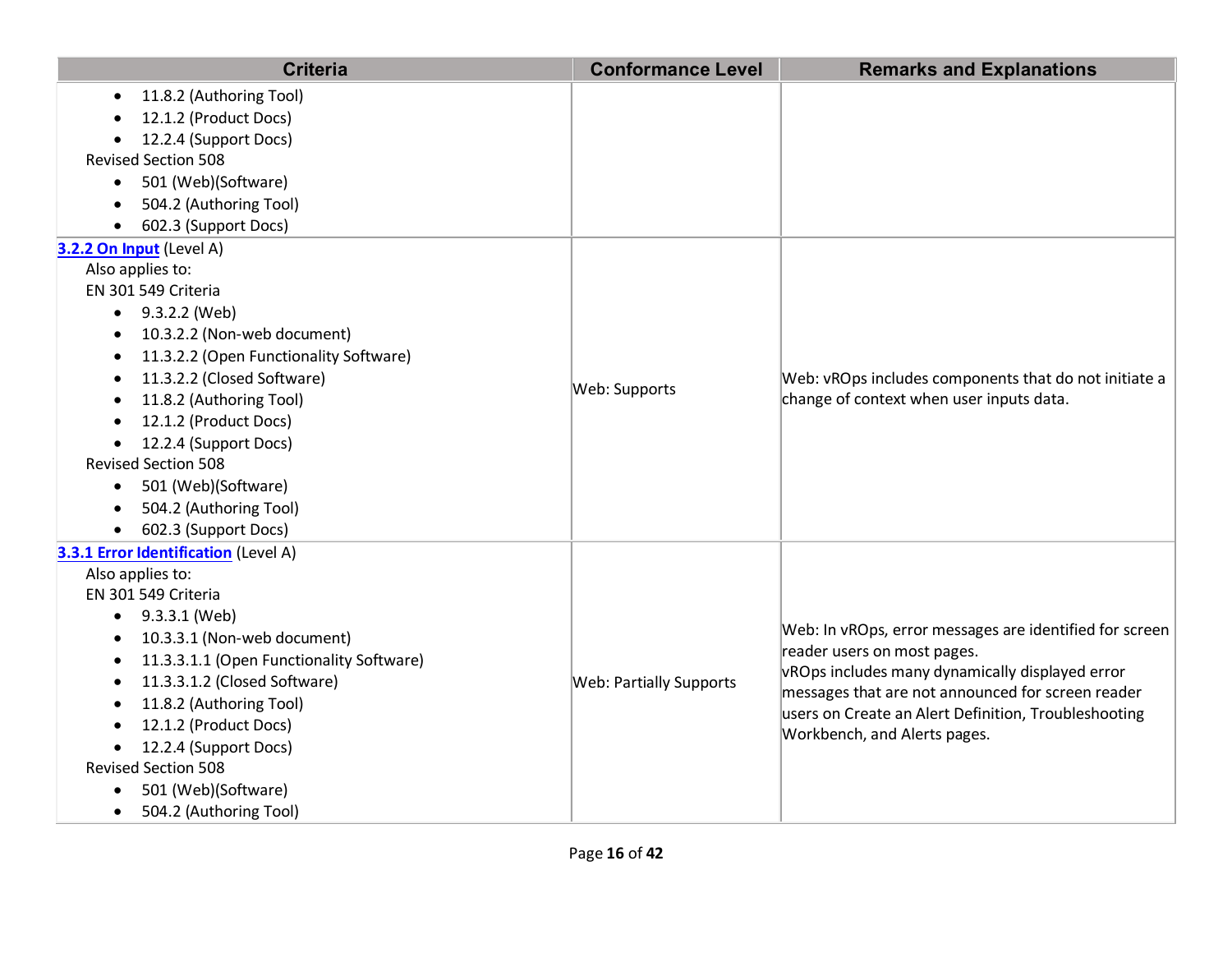| <b>Criteria</b>                                                                                                                                                                                                                                                                                                                                                                                                                                                                                                                 | <b>Conformance Level</b>       | <b>Remarks and Explanations</b>                                                                                                                                                                                                                                                                                                                                                                                                                                                                                                                                                                                           |
|---------------------------------------------------------------------------------------------------------------------------------------------------------------------------------------------------------------------------------------------------------------------------------------------------------------------------------------------------------------------------------------------------------------------------------------------------------------------------------------------------------------------------------|--------------------------------|---------------------------------------------------------------------------------------------------------------------------------------------------------------------------------------------------------------------------------------------------------------------------------------------------------------------------------------------------------------------------------------------------------------------------------------------------------------------------------------------------------------------------------------------------------------------------------------------------------------------------|
| 602.3 (Support Docs)<br>$\bullet$                                                                                                                                                                                                                                                                                                                                                                                                                                                                                               |                                |                                                                                                                                                                                                                                                                                                                                                                                                                                                                                                                                                                                                                           |
| 3.3.2 Labels or Instructions (Level A)<br>Also applies to:<br>EN 301 549 Criteria<br>9.3.3.2 (Web)<br>$\bullet$<br>10.3.3.2 (Non-web document)<br>$\bullet$<br>11.3.3.2 (Open Functionality Software)<br>$\bullet$<br>11.3.3.2 (Closed Software)<br>$\bullet$<br>11.8.2 (Authoring Tool)<br>$\bullet$<br>12.1.2 (Product Docs)<br>$\bullet$<br>12.2.4 (Support Docs)<br>$\bullet$<br><b>Revised Section 508</b><br>501 (Web)(Software)<br>$\bullet$<br>504.2 (Authoring Tool)<br>$\bullet$<br>602.3 (Support Docs)<br>$\bullet$ | <b>Web: Partially Supports</b> | Web: vROps contains form fields with programmatically<br>defined labels on most pages.<br>vROps does not include labels for some form controls<br>on Workload Optimization, New Custom Datacenter,<br>and DRS summary pages.<br>vROps includes some mandatory fields which are not<br>identified. Some of the examples include New Custom<br>Datacenter, Datacenter Comparison: Private Cloud, and<br>Alerts pages.<br>vROps include inaccurate date format instruction on<br>many pages. Some of the examples include Manage<br>Rebalance Schedules, Troubleshooting Workbench, and<br>VSAN Data Source - Details pages. |
| 4.1.1 Parsing (Level A)<br>Also applies to:<br>EN 301 549 Criteria<br>9.4.1.1 (Web)<br>$\bullet$<br>10.4.1.1 (Non-web document)<br>$\bullet$<br>11.4.1.1.1 (Open Functionality Software)<br>$\bullet$<br>11.4.1.1.2 (Closed Software) - Does not apply<br>$\bullet$<br>11.8.2 (Authoring Tool)<br>٠<br>12.1.2 (Product Docs)<br>12.2.4 (Support Docs)<br>$\bullet$<br><b>Revised Section 508</b><br>501 (Web)(Software)<br>$\bullet$<br>504.2 (Authoring Tool)<br>602.3 (Support Docs)<br>$\bullet$                             | Web: Does Not Support          | Web: In vROps, mark-up does not parse as per the<br>HTML specification.<br>vROps include HTML elements that are nested<br>incorrectly on different pages.                                                                                                                                                                                                                                                                                                                                                                                                                                                                 |
| 4.1.2 Name, Role, Value (Level A)<br>Also applies to:<br>EN 301 549 Criteria<br>9.4.1.2 (Web)<br>$\bullet$<br>10.4.1.2 (Non-web document)<br>$\bullet$                                                                                                                                                                                                                                                                                                                                                                          | <b>Web: Partially Supports</b> | Web: In vROps, name, role, and state for custom<br>controls are defined programmatically on some pages.<br>vROps includes many users interface controls for which<br>role is either not defined or is defined inappropriately                                                                                                                                                                                                                                                                                                                                                                                             |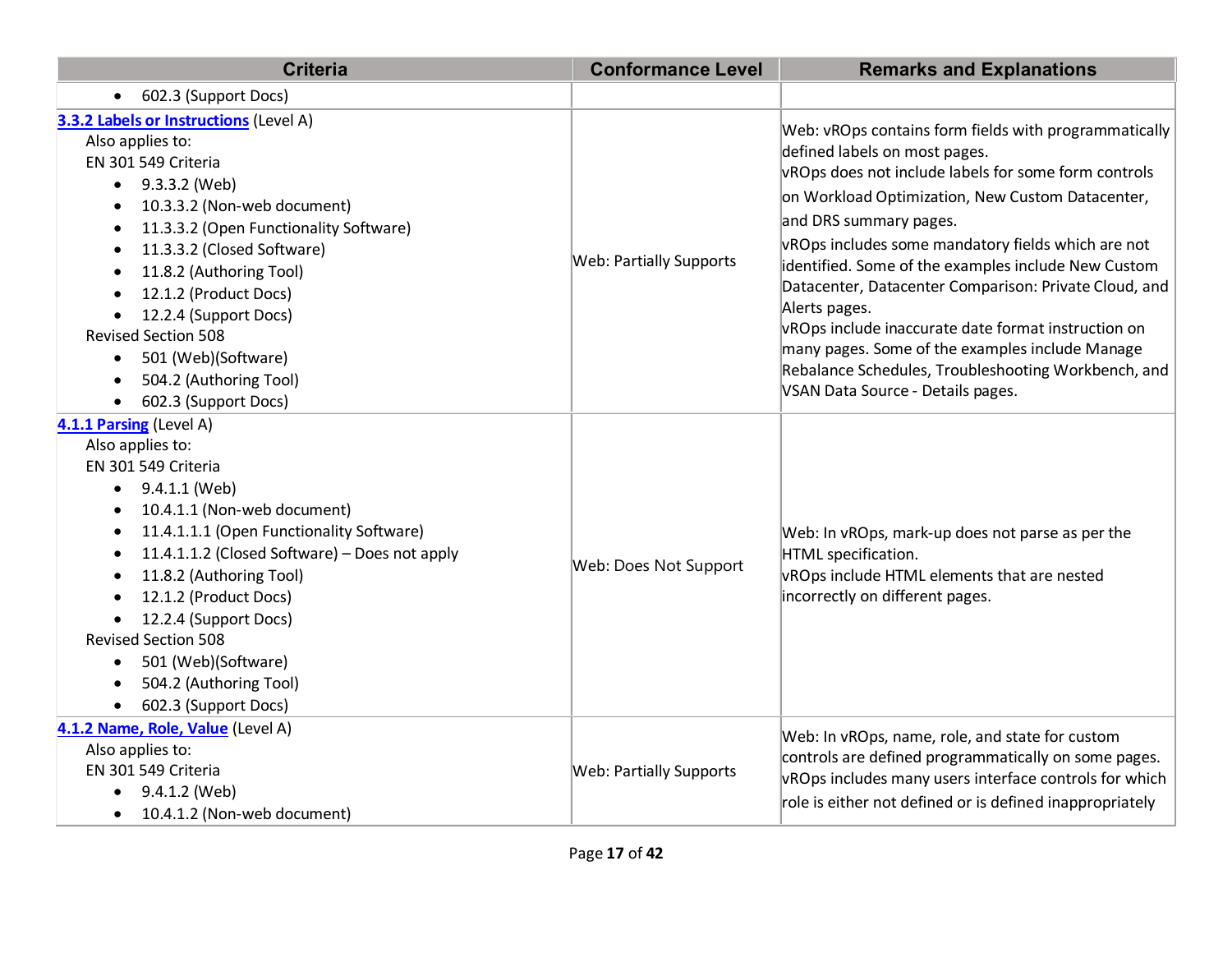| <b>Criteria</b>                                                                                                                                                                                                                                                                                                                      | <b>Conformance Level</b> | <b>Remarks and Explanations</b>                                                                                                                                                                                                                                                                                                                                                                                                                                                                                                                                                                                                                               |
|--------------------------------------------------------------------------------------------------------------------------------------------------------------------------------------------------------------------------------------------------------------------------------------------------------------------------------------|--------------------------|---------------------------------------------------------------------------------------------------------------------------------------------------------------------------------------------------------------------------------------------------------------------------------------------------------------------------------------------------------------------------------------------------------------------------------------------------------------------------------------------------------------------------------------------------------------------------------------------------------------------------------------------------------------|
| 11.4.1.2.1 (Open Functionality Software)<br>$\bullet$<br>11.4.1.2.2 (Closed Software) - Not required<br>$\bullet$<br>11.8.2 (Authoring Tool)<br>12.1.2 (Product Docs)<br>$\bullet$<br>12.2.4 (Support Docs)<br><b>Revised Section 508</b><br>501 (Web)(Software)<br>٠<br>504.2 (Authoring Tool)<br>$\bullet$<br>602.3 (Support Docs) |                          | on Reports New Templates, New View, and Configure<br>Availability pages.<br>vROps includes a few buttons and links for which state<br>is not defined on System Status and Global Network<br>Time Protocol Settings pages.<br>vROps includes some dropdowns, input fields, links,<br>sliders, and checkboxes for which role and state are not<br>defined on New nodes for cluster, Compliance, and<br>Create Alert Definition pages.<br>vROps include a few radio buttons and sliders that<br>dynamically update the content which is not announced<br>for screen reader users on Workload Automation Policy<br>Settings and Manage Rebalance Schedules pages. |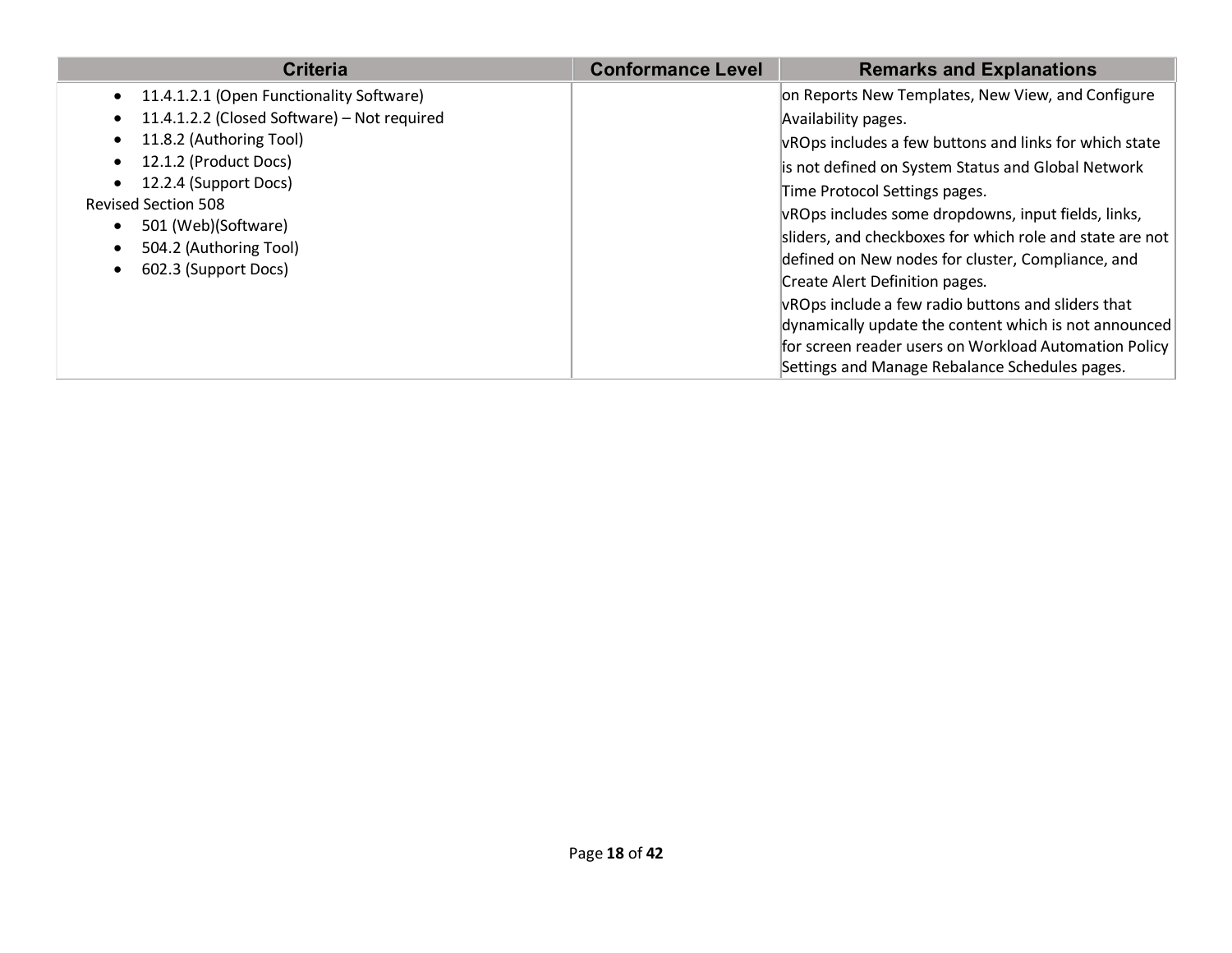### **Table 2: Success Criteria, Level AA**

| <b>Criteria</b>                                                                                                                                                     | <b>Conformance Level</b> | <b>Remarks and Explanations</b>                               |
|---------------------------------------------------------------------------------------------------------------------------------------------------------------------|--------------------------|---------------------------------------------------------------|
| 1.2.4 Captions (Live) (Level AA)<br>Also applies to:<br>EN 301 549 Criteria<br>9.1.2.4 (Web)<br>$\bullet$<br>10.1.2.4 (Non-web document)<br>$\bullet$               |                          |                                                               |
| 11.1.2.4 (Open Functionality Software)<br>11.1.2.4 (Closed Software)<br>٠<br>11.8.2 (Authoring Tool)<br>12.1.2 (Product Docs)<br>$\bullet$<br>12.2.4 (Support Docs) | Web: Not Applicable      | Web: vROps does not contain live audio content.               |
| <b>Revised Section 508</b><br>501 (Web)(Software)<br>$\bullet$<br>504.2 (Authoring Tool)<br>$\bullet$<br>602.3 (Support Docs)<br>$\bullet$                          |                          |                                                               |
| 1.2.5 Audio Description (Prerecorded) (Level AA)                                                                                                                    |                          |                                                               |
| Also applies to:<br>EN 301 549 Criteria                                                                                                                             |                          |                                                               |
| 9.1.2.5 (Web)<br>$\bullet$                                                                                                                                          |                          |                                                               |
| 10.1.2.5 (Non-web document)<br>٠                                                                                                                                    |                          |                                                               |
| 11.1.2.5 (Open Functionality Software)<br>٠                                                                                                                         |                          |                                                               |
| 11.1.2.5 (Closed Software)<br>$\bullet$                                                                                                                             |                          | Web: vROps does not include audio descriptions for<br>videos. |
| 11.8.2 (Authoring Tool)<br>$\bullet$                                                                                                                                | Web: Does Not Support    |                                                               |
| 12.1.2 (Product Docs)                                                                                                                                               |                          |                                                               |
| 12.2.4 (Support Docs)<br>$\bullet$                                                                                                                                  |                          |                                                               |
| <b>Revised Section 508</b>                                                                                                                                          |                          |                                                               |
| 501 (Web)(Software)<br>$\bullet$                                                                                                                                    |                          |                                                               |
| 504.2 (Authoring Tool)                                                                                                                                              |                          |                                                               |
| 602.3 (Support Docs)<br>$\bullet$                                                                                                                                   |                          |                                                               |
| 1.3.4 Orientation (Level AA 2.1 only)                                                                                                                               |                          | Web: vROps is not a native app, and does not support          |
| Also applies to:                                                                                                                                                    | Web: Not Applicable      | mobile web.                                                   |
| EN 301 549 Criteria                                                                                                                                                 |                          |                                                               |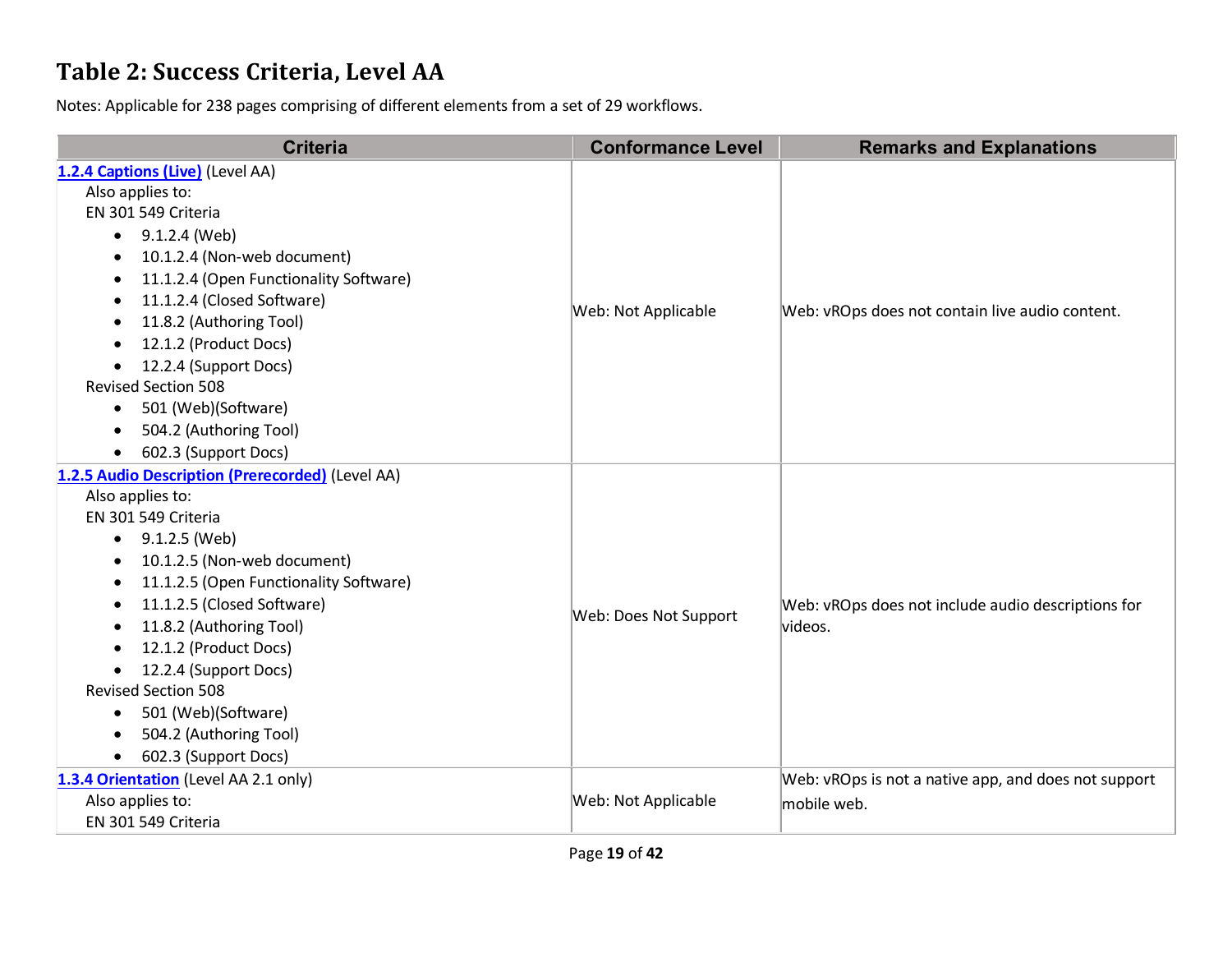| <b>Criteria</b>                                                                                                                                                                                                                                                                                                                                                                                                                        | <b>Conformance Level</b> | <b>Remarks and Explanations</b>                                                                                                                                                                                                                                                                                                                                     |
|----------------------------------------------------------------------------------------------------------------------------------------------------------------------------------------------------------------------------------------------------------------------------------------------------------------------------------------------------------------------------------------------------------------------------------------|--------------------------|---------------------------------------------------------------------------------------------------------------------------------------------------------------------------------------------------------------------------------------------------------------------------------------------------------------------------------------------------------------------|
| 9.1.3.4 (Web)<br>10.1.3.4 (Non-web document)<br>11.1.3.4 (Open Functionality Software)<br>$\bullet$<br>11.1.3.4 (Closed Software)<br>11.8.2 (Authoring Tool)<br>12.1.2 (Product Docs)<br>12.2.4 (Support Docs)<br>Revised Section 508 - Does not apply                                                                                                                                                                                 |                          |                                                                                                                                                                                                                                                                                                                                                                     |
| 1.3.5 Identify Input Purpose (Level AA 2.1 only)<br>Also applies to:<br>EN 301 549 Criteria<br>9.1.3.5 (Web)<br>٠<br>10.1.3.5 (Non-web document)<br>11.1.3.5.1 (Open Functionality Software)<br>$\bullet$<br>11.1.3.5.2 (Closed Software)<br>11.8.2 (Authoring Tool)<br>12.1.2 (Product Docs)<br>12.2.4 (Support Docs)<br>Revised Section 508 - Does not apply                                                                         | Web: Does Not Support    | Web: vROps include forms that do not programmatically<br>define the purpose of input fields. Some of the<br>examples include New Custom Datacenter and Create<br>Alert Definition forms.                                                                                                                                                                            |
| 1.4.3 Contrast (Minimum) (Level AA)<br>Also applies to:<br>EN 301 549 Criteria<br>9.1.4.3 (Web)<br>٠<br>10.1.4.3 (Non-web document)<br>11.1.4.3 (Open Functionality Software)<br>11.1.4.3 (Closed Software)<br>$\bullet$<br>11.8.2 (Authoring Tool)<br>12.1.2 (Product Docs)<br>12.2.4 (Support Docs)<br><b>Revised Section 508</b><br>501 (Web)(Software)<br>$\bullet$<br>504.2 (Authoring Tool)<br>602.3 (Support Docs)<br>$\bullet$ | Web: Partially Supports  | Web: vROps includes background/foreground color<br>combinations with sufficient contrast for some of the<br>text.<br>vROps includes background/foreground color<br>combinations with an insufficient contrast ratio for text<br>on many pages. Some of the examples include<br><b>Workload Automation Policy Settings, Edit Business</b><br>Intent, and Plan pages. |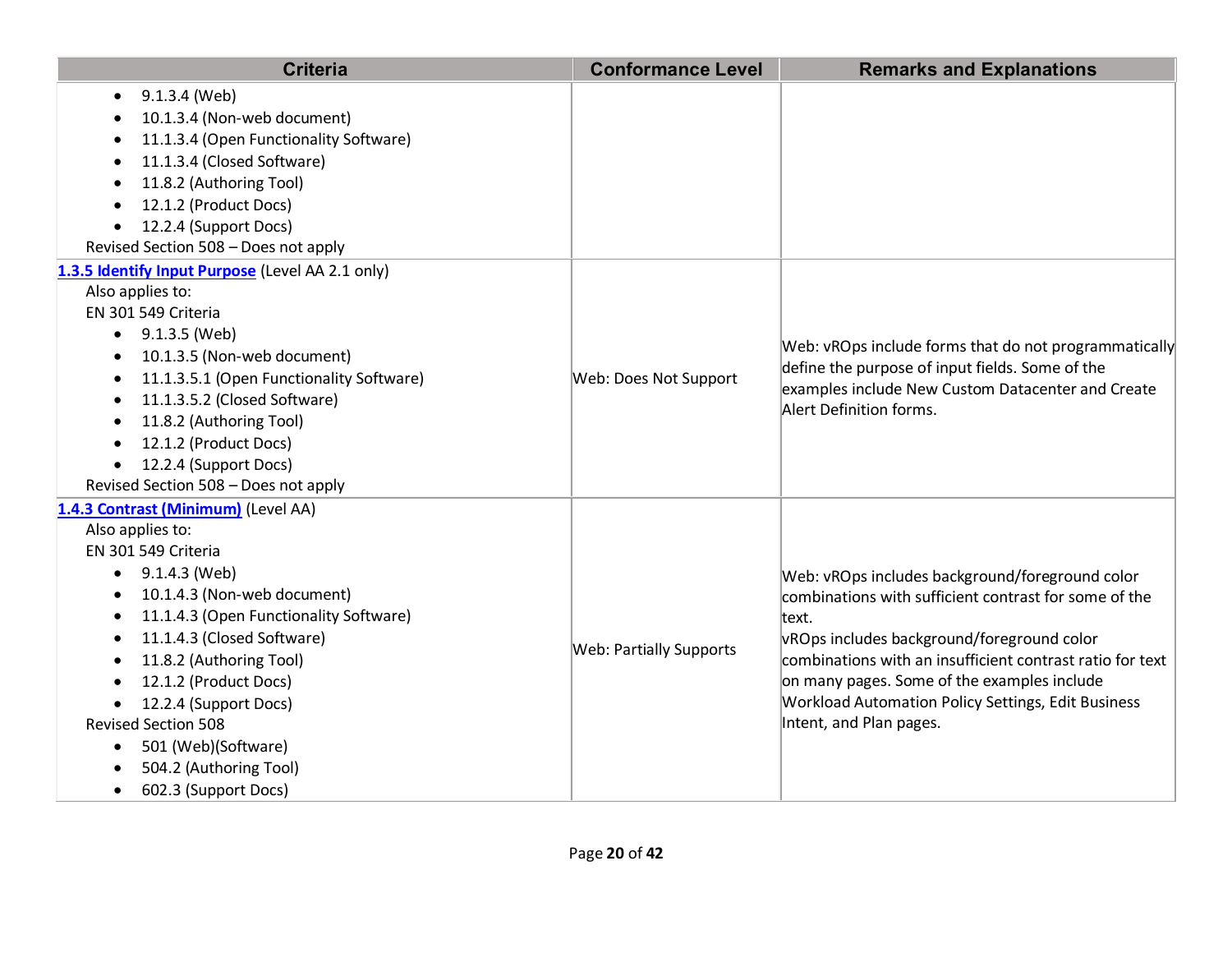| <b>Criteria</b>                                       | <b>Conformance Level</b>       | <b>Remarks and Explanations</b>                                                 |  |
|-------------------------------------------------------|--------------------------------|---------------------------------------------------------------------------------|--|
| 1.4.4 Resize text (Level AA)                          |                                |                                                                                 |  |
| Also applies to:                                      |                                |                                                                                 |  |
| EN 301 549 Criteria                                   |                                |                                                                                 |  |
| 9.1.4.4 (Web)                                         |                                |                                                                                 |  |
| 10.1.4.4 (Non-web document)                           | <b>Web: Partially Supports</b> | Web: vROps include text that can be resized up to 200                           |  |
| 11.1.4.4.1 (Open Functionality Software)<br>$\bullet$ |                                | percent without loss of content or functionality on                             |  |
| 11.1.4.4.2 (Closed Software)                          |                                | some pages.                                                                     |  |
| 11.8.2 (Authoring Tool)<br>$\bullet$                  |                                | vROps includes several instances where content is not                           |  |
| 12.1.2 (Product Docs)                                 |                                | available when text is resized up to 200% on Workload                           |  |
| 12.2.4 (Support Docs)                                 |                                | Optimization and Rightsizing pages.                                             |  |
| <b>Revised Section 508</b>                            |                                |                                                                                 |  |
| 501 (Web)(Software)                                   |                                |                                                                                 |  |
| 504.2 (Authoring Tool)                                |                                |                                                                                 |  |
| 602.3 (Support Docs)                                  |                                |                                                                                 |  |
| 1.4.5 Images of Text (Level AA)                       |                                |                                                                                 |  |
| Also applies to:                                      |                                |                                                                                 |  |
| EN 301 549 Criteria                                   |                                |                                                                                 |  |
| $\bullet$ 9.1.4.5 (Web)                               | Web: Supports                  | Web: vROps provides information using plain text rather<br>than images of text. |  |
| 10.1.4.5 (Non-web document)<br>$\bullet$              |                                |                                                                                 |  |
| 11.1.4.5.1 (Open Functionality Software)              |                                |                                                                                 |  |
| 11.1.4.5.2 (Closed Software) - Does not apply         |                                |                                                                                 |  |
| 11.8.2 (Authoring Tool)                               |                                |                                                                                 |  |
| 12.1.2 (Product Docs)                                 |                                |                                                                                 |  |
| 12.2.4 (Support Docs)<br>$\bullet$                    |                                |                                                                                 |  |
| <b>Revised Section 508</b>                            |                                |                                                                                 |  |
| 501 (Web)(Software)                                   |                                |                                                                                 |  |
| 504.2 (Authoring Tool)                                |                                |                                                                                 |  |
| 602.3 (Support Docs)                                  |                                |                                                                                 |  |
| 1.4.10 Reflow (Level AA 2.1 only)                     |                                | Web: vROps includes content that reflows appropriately                          |  |
| Also applies to:                                      |                                | on a few pages.                                                                 |  |
| EN 301 549 Criteria                                   | Web: Partially Supports        | vROps includes content that fails to reflow                                     |  |
| $\bullet$ 9.1.4.10 (Web)                              |                                | appropriately on many pages. Some of the examples                               |  |
| 10.1.4.10 (Non-web document)                          |                                | include Workload Optimization, What-If Analysis, and                            |  |
| 11.1.4.10 (Open Functionality Software)<br>٠          |                                | Troubleshooting Workbench pages.                                                |  |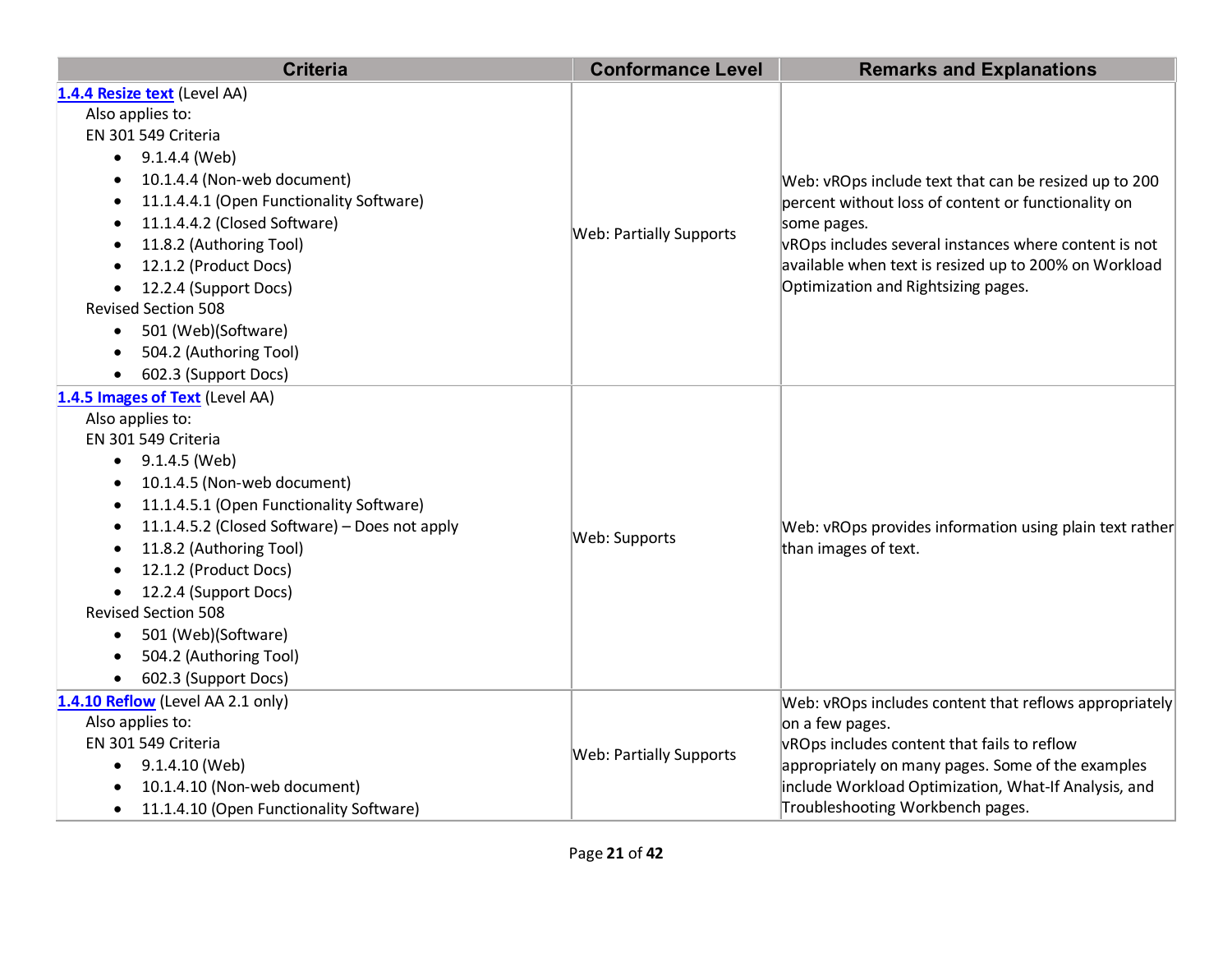| <b>Criteria</b>                                      | <b>Conformance Level</b>       | <b>Remarks and Explanations</b>                        |
|------------------------------------------------------|--------------------------------|--------------------------------------------------------|
| 11.1.4.10 (Closed Software)<br>$\bullet$             |                                |                                                        |
| 11.8.2 (Authoring Tool)                              |                                |                                                        |
| 12.1.2 (Product Docs)                                |                                |                                                        |
| 12.2.4 (Support Docs)<br>$\bullet$                   |                                |                                                        |
| Revised Section 508 - Does not apply                 |                                |                                                        |
| 1.4.11 Non-text Contrast (Level AA 2.1 only)         |                                |                                                        |
| Also applies to:                                     |                                |                                                        |
| EN 301 549 Criteria                                  |                                | Web: vROps provide sufficient color contrast for non-  |
| $\bullet$ 9.1.4.11 (Web)                             |                                | text content on a few pages.                           |
| 10.1.4.11 (Non-web document)                         |                                | vROps includes many instances of non-text content with |
| 11.1.4.11 (Open Functionality Software)              | <b>Web: Partially Supports</b> | insufficient color contrast. Some of the examples      |
| 11.1.4.11 (Closed Software)                          |                                | include Workload Optimization Home, Workload           |
| 11.8.2 (Authoring Tool)<br>$\bullet$                 |                                | Planning: Hyperconverged - Amazon Web service, and     |
| 12.1.2 (Product Docs)<br>$\bullet$                   |                                | Create Alert Definition pages.                         |
| 12.2.4 (Support Docs)                                |                                |                                                        |
| Revised Section 508 - Does not apply                 |                                |                                                        |
| 1.4.12 Text Spacing (Level AA 2.1 only)              |                                |                                                        |
| Also applies to:                                     |                                |                                                        |
| EN 301 549 Criteria                                  |                                | Web: In vROps, when text spacing styles are applied    |
| 9.1.4.12 (Web)<br>$\bullet$                          |                                | content and functionality on some pages are available  |
| 10.1.4.12 (Non-web document)<br>$\bullet$            |                                | appropriately.                                         |
| 11.1.4.12 (Open Functionality Software)<br>$\bullet$ | <b>Web: Partially Supports</b> | vROps include some instances of text getting cut off   |
| 11.1.4.12 (Closed Software)<br>$\bullet$             |                                | when text spacing styles are applied on Set DRS        |
| 11.8.2 (Authoring Tool)                              |                                | Automation, Workload Optimization Home, and Plan       |
| 12.1.2 (Product Docs)                                |                                | pages.                                                 |
| 12.2.4 (Support Docs)<br>$\bullet$                   |                                |                                                        |
| Revised Section 508 - Does not apply                 |                                |                                                        |
| 1.4.13 Content on Hover or Focus (Level AA 2.1 only) |                                |                                                        |
| Also applies to:                                     |                                | Web: vROps includes content that becomes available on  |
| EN 301 549 Criteria                                  |                                | hover and on focus, which can be dismissed by users    |
| 9.1.4.13 (Web)<br>$\bullet$                          | Web: Supports                  | without losing their location as well as content is    |
| 10.1.4.13 (Non-web document)<br>$\bullet$            |                                | hoverable, focusable, and remains persistent until the |
| 11.1.4.13 (Open Functionality Software)              |                                | luser dismisses it.                                    |
| 11.1.4.13 (Closed Software)<br>$\bullet$             |                                |                                                        |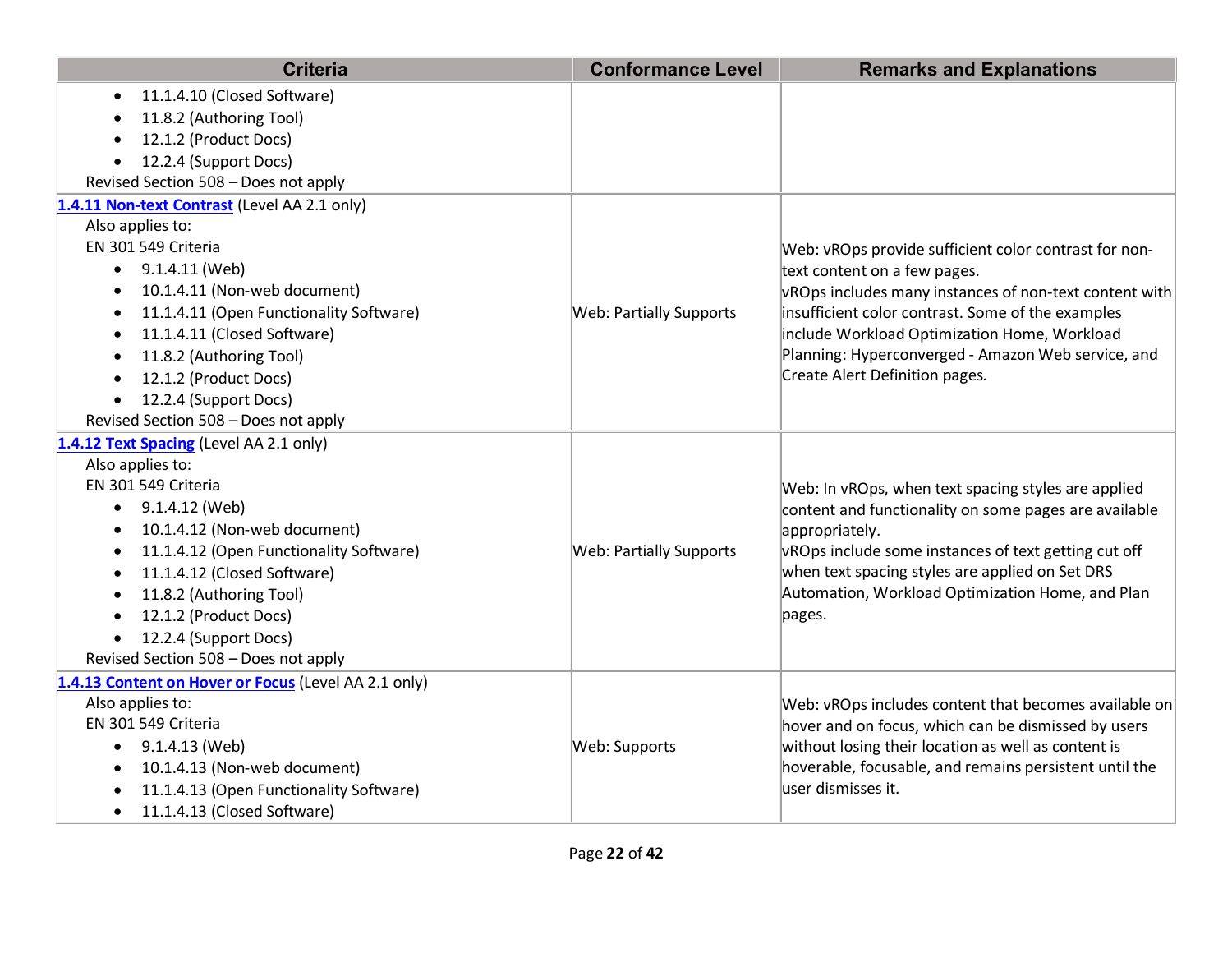| <b>Criteria</b>                                                       | <b>Conformance Level</b> | <b>Remarks and Explanations</b>                                                                                                                                                                                                            |
|-----------------------------------------------------------------------|--------------------------|--------------------------------------------------------------------------------------------------------------------------------------------------------------------------------------------------------------------------------------------|
| 11.8.2 (Authoring Tool)<br>$\bullet$                                  |                          |                                                                                                                                                                                                                                            |
| 12.1.2 (Product Docs)                                                 |                          |                                                                                                                                                                                                                                            |
| 12.2.4 (Support Docs)<br>$\bullet$                                    |                          |                                                                                                                                                                                                                                            |
| Revised Section 508 - Does not apply                                  |                          |                                                                                                                                                                                                                                            |
| 2.4.5 Multiple Ways (Level AA)                                        |                          |                                                                                                                                                                                                                                            |
| Also applies to:                                                      |                          |                                                                                                                                                                                                                                            |
| EN 301 549 Criteria                                                   |                          |                                                                                                                                                                                                                                            |
| $\bullet$ 9.2.4.5 (Web)                                               |                          |                                                                                                                                                                                                                                            |
| 10.2.4.5 (Non-web document) - Does not apply<br>٠                     |                          |                                                                                                                                                                                                                                            |
| 11.2.4.5 (Open Functionality Software) - Does not apply               |                          |                                                                                                                                                                                                                                            |
| 11.2.4.5 (Closed Software) - Does not apply                           | Web: Supports            | Web: vROps provides multiple ways for users to locate                                                                                                                                                                                      |
| 11.8.2 (Authoring Tool)                                               |                          | the required content.                                                                                                                                                                                                                      |
| 12.1.2 (Product Docs)                                                 |                          |                                                                                                                                                                                                                                            |
| 12.2.4 (Support Docs)<br>$\bullet$                                    |                          |                                                                                                                                                                                                                                            |
| <b>Revised Section 508</b>                                            |                          |                                                                                                                                                                                                                                            |
| 501 (Web)(Software) - Does not apply to non-web software<br>$\bullet$ |                          |                                                                                                                                                                                                                                            |
| 504.2 (Authoring Tool)<br>$\bullet$                                   |                          |                                                                                                                                                                                                                                            |
| 602.3 (Support Docs) – Does not apply to non-web docs                 |                          |                                                                                                                                                                                                                                            |
| 2.4.6 Headings and Labels (Level AA)                                  |                          |                                                                                                                                                                                                                                            |
| Also applies to:                                                      |                          |                                                                                                                                                                                                                                            |
| EN 301 549 Criteria                                                   |                          |                                                                                                                                                                                                                                            |
| 9.2.4.6 (Web)<br>٠                                                    |                          | Web: vROps includes unique and descriptive button                                                                                                                                                                                          |
| 10.2.4.6 (Non-web document)                                           |                          | labels on most pages.<br>vROps include some inappropriate button labels on<br>Troubleshoot a Virtual Machine, Troubleshoot vSAN,<br>and Add sources for User and Group Import pages.<br>vROps include some instances of identical and non- |
| 11.2.4.6 (Open Functionality Software)<br>٠                           |                          |                                                                                                                                                                                                                                            |
| 11.2.4.6 (Closed Software)<br>$\bullet$                               | Web: Partially Supports  |                                                                                                                                                                                                                                            |
| 11.8.2 (Authoring Tool)<br>$\bullet$                                  |                          |                                                                                                                                                                                                                                            |
| 12.1.2 (Product Docs)                                                 |                          | descriptive button labels on Cloud Accounts - Card                                                                                                                                                                                         |
| 12.2.4 (Support Docs)<br>$\bullet$                                    |                          | View, Compliance, and Workload Optimization Home                                                                                                                                                                                           |
| <b>Revised Section 508</b>                                            |                          | pages.                                                                                                                                                                                                                                     |
| 501 (Web)(Software)<br>$\bullet$                                      |                          |                                                                                                                                                                                                                                            |
| 504.2 (Authoring Tool)                                                |                          |                                                                                                                                                                                                                                            |
| 602.3 (Support Docs)                                                  |                          |                                                                                                                                                                                                                                            |
| 2.4.7 Focus Visible (Level AA)                                        | Web: Does Not Support    | Web: vROps does not provide a visible keyboard focus                                                                                                                                                                                       |
| Also applies to:                                                      |                          | indicator.                                                                                                                                                                                                                                 |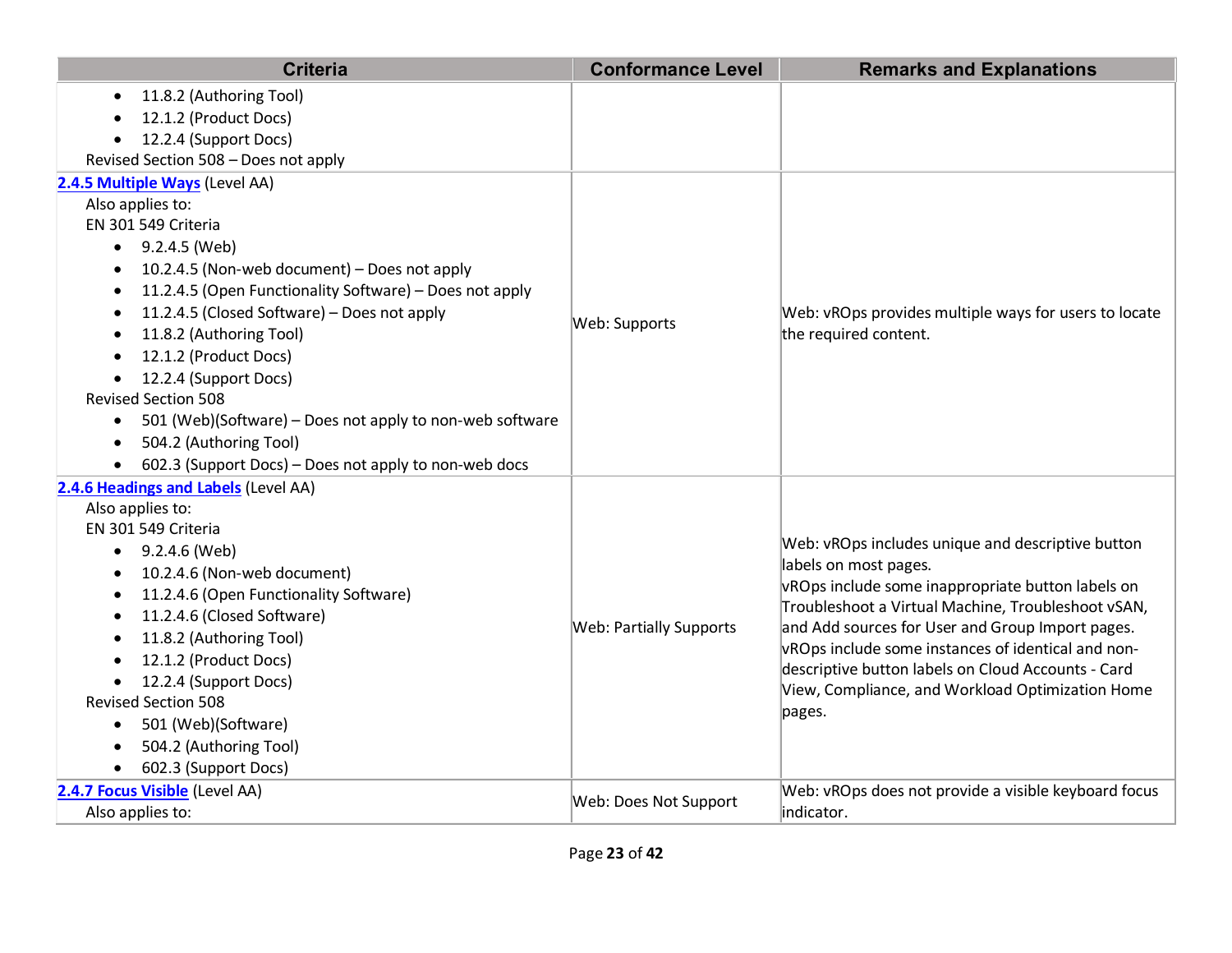| <b>Criteria</b>                                                      | <b>Conformance Level</b> | <b>Remarks and Explanations</b>                    |
|----------------------------------------------------------------------|--------------------------|----------------------------------------------------|
| EN 301 549 Criteria                                                  |                          |                                                    |
| 9.2.4.7 (Web)<br>$\bullet$                                           |                          |                                                    |
| 10.2.4.7 (Non-web document)                                          |                          |                                                    |
| 11.2.4.7 (Open Functionality Software)                               |                          |                                                    |
| 11.2.4.7 (Closed Software)                                           |                          |                                                    |
| 11.8.2 (Authoring Tool)                                              |                          |                                                    |
| 12.1.2 (Product Docs)                                                |                          |                                                    |
| 12.2.4 (Support Docs)                                                |                          |                                                    |
| <b>Revised Section 508</b>                                           |                          |                                                    |
| 501 (Web)(Software)                                                  |                          |                                                    |
| 504.2 (Authoring Tool)                                               |                          |                                                    |
| 602.3 (Support Docs)<br>$\bullet$                                    |                          |                                                    |
| 3.1.2 Language of Parts (Level AA)                                   |                          |                                                    |
| Also applies to:                                                     |                          |                                                    |
| EN 301 549 Criteria                                                  |                          |                                                    |
| $\bullet$ 9.3.1.2 (Web)                                              |                          |                                                    |
| 10.3.1.2 (Non-web document)<br>$\bullet$                             |                          |                                                    |
| 11.3.1.2 (Open Functionality Software) - Does not apply              |                          |                                                    |
| 11.3.1.2 (Closed Software) - Does not apply                          | Web: Not Applicable      | Web: vROps does not include content in a secondary |
| 11.8.2 (Authoring Tool)                                              |                          | language.                                          |
| 12.1.2 (Product Docs)                                                |                          |                                                    |
| 12.2.4 (Support Docs)                                                |                          |                                                    |
| <b>Revised Section 508</b>                                           |                          |                                                    |
| • 501 (Web)(Software)                                                |                          |                                                    |
| 504.2 (Authoring Tool)                                               |                          |                                                    |
| • 602.3 (Support Docs)                                               |                          |                                                    |
| 3.2.3 Consistent Navigation (Level AA)                               |                          |                                                    |
| Also applies to:                                                     |                          |                                                    |
| EN 301 549 Criteria                                                  |                          |                                                    |
| $\bullet$ 9.3.2.3 (Web)                                              | Web: Supports            | Web: vROps provides a consistent navigation        |
| 10.3.2.3 (Non-web document) - Does not apply                         |                          | mechanism for all the pages.                       |
| 11.3.2.3 (Open Functionality Software) - Does not apply<br>$\bullet$ |                          |                                                    |
| 11.3.2.3 (Closed Software) - Does not apply                          |                          |                                                    |
| 11.8.2 (Authoring Tool)                                              |                          |                                                    |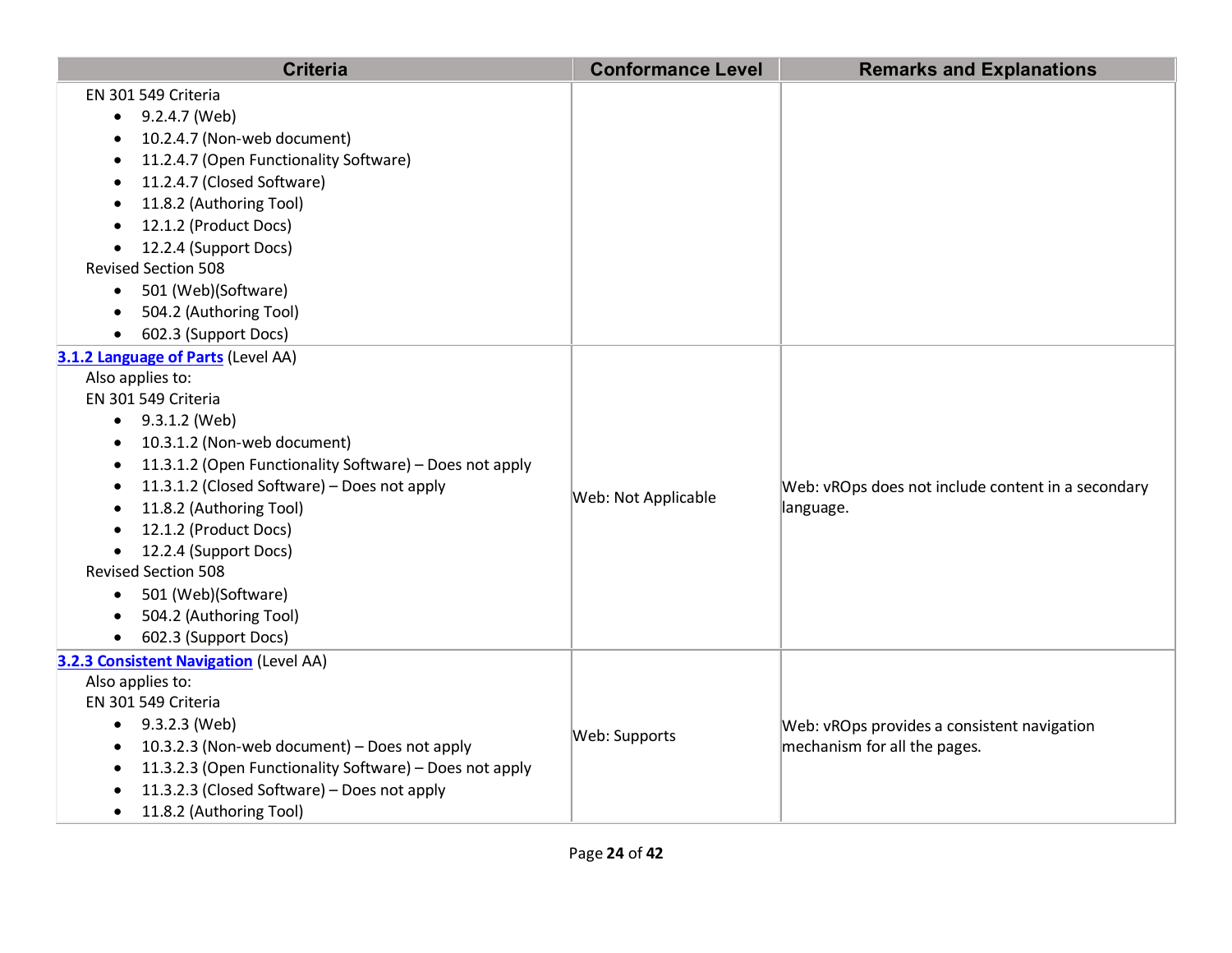| 12.1.2 (Product Docs)<br>$\bullet$<br>12.2.4 (Support Docs)<br><b>Revised Section 508</b><br>501 (Web)(Software) - Does not apply to non-web software<br>$\bullet$<br>504.2 (Authoring Tool)<br>$\bullet$<br>602.3 (Support Docs) - Does not apply to non-web docs<br>3.2.4 Consistent Identification (Level AA)<br>Also applies to:<br>EN 301 549 Criteria<br>• $9.3.2.4$ (Web)<br>10.3.2.4 (Non-web document) - Does not apply<br>$\bullet$<br>11.3.2.4 (Open Functionality Software) - Does not apply<br>11.3.2.4 (Closed Software) - Does not apply<br>Web: vROps identifies elements consistently on all the<br>$\bullet$<br>Web: Supports<br>11.8.2 (Authoring Tool)<br>pages.<br>12.1.2 (Product Docs)<br>12.2.4 (Support Docs)<br>$\bullet$<br><b>Revised Section 508</b><br>501 (Web)(Software) – Does not apply to non-web software<br>$\bullet$<br>504.2 (Authoring Tool)<br>$\bullet$<br>602.3 (Support Docs) - Does not apply to non-web docs<br>$\bullet$ |
|-------------------------------------------------------------------------------------------------------------------------------------------------------------------------------------------------------------------------------------------------------------------------------------------------------------------------------------------------------------------------------------------------------------------------------------------------------------------------------------------------------------------------------------------------------------------------------------------------------------------------------------------------------------------------------------------------------------------------------------------------------------------------------------------------------------------------------------------------------------------------------------------------------------------------------------------------------------------------|
|                                                                                                                                                                                                                                                                                                                                                                                                                                                                                                                                                                                                                                                                                                                                                                                                                                                                                                                                                                         |
|                                                                                                                                                                                                                                                                                                                                                                                                                                                                                                                                                                                                                                                                                                                                                                                                                                                                                                                                                                         |
|                                                                                                                                                                                                                                                                                                                                                                                                                                                                                                                                                                                                                                                                                                                                                                                                                                                                                                                                                                         |
|                                                                                                                                                                                                                                                                                                                                                                                                                                                                                                                                                                                                                                                                                                                                                                                                                                                                                                                                                                         |
|                                                                                                                                                                                                                                                                                                                                                                                                                                                                                                                                                                                                                                                                                                                                                                                                                                                                                                                                                                         |
|                                                                                                                                                                                                                                                                                                                                                                                                                                                                                                                                                                                                                                                                                                                                                                                                                                                                                                                                                                         |
|                                                                                                                                                                                                                                                                                                                                                                                                                                                                                                                                                                                                                                                                                                                                                                                                                                                                                                                                                                         |
|                                                                                                                                                                                                                                                                                                                                                                                                                                                                                                                                                                                                                                                                                                                                                                                                                                                                                                                                                                         |
|                                                                                                                                                                                                                                                                                                                                                                                                                                                                                                                                                                                                                                                                                                                                                                                                                                                                                                                                                                         |
|                                                                                                                                                                                                                                                                                                                                                                                                                                                                                                                                                                                                                                                                                                                                                                                                                                                                                                                                                                         |
|                                                                                                                                                                                                                                                                                                                                                                                                                                                                                                                                                                                                                                                                                                                                                                                                                                                                                                                                                                         |
|                                                                                                                                                                                                                                                                                                                                                                                                                                                                                                                                                                                                                                                                                                                                                                                                                                                                                                                                                                         |
|                                                                                                                                                                                                                                                                                                                                                                                                                                                                                                                                                                                                                                                                                                                                                                                                                                                                                                                                                                         |
|                                                                                                                                                                                                                                                                                                                                                                                                                                                                                                                                                                                                                                                                                                                                                                                                                                                                                                                                                                         |
|                                                                                                                                                                                                                                                                                                                                                                                                                                                                                                                                                                                                                                                                                                                                                                                                                                                                                                                                                                         |
|                                                                                                                                                                                                                                                                                                                                                                                                                                                                                                                                                                                                                                                                                                                                                                                                                                                                                                                                                                         |
|                                                                                                                                                                                                                                                                                                                                                                                                                                                                                                                                                                                                                                                                                                                                                                                                                                                                                                                                                                         |
|                                                                                                                                                                                                                                                                                                                                                                                                                                                                                                                                                                                                                                                                                                                                                                                                                                                                                                                                                                         |
|                                                                                                                                                                                                                                                                                                                                                                                                                                                                                                                                                                                                                                                                                                                                                                                                                                                                                                                                                                         |
| 3.3.3 Error Suggestion (Level AA)                                                                                                                                                                                                                                                                                                                                                                                                                                                                                                                                                                                                                                                                                                                                                                                                                                                                                                                                       |
| Also applies to:                                                                                                                                                                                                                                                                                                                                                                                                                                                                                                                                                                                                                                                                                                                                                                                                                                                                                                                                                        |
| EN 301 549 Criteria                                                                                                                                                                                                                                                                                                                                                                                                                                                                                                                                                                                                                                                                                                                                                                                                                                                                                                                                                     |
| $\bullet$ 9.3.3.3 (Web)                                                                                                                                                                                                                                                                                                                                                                                                                                                                                                                                                                                                                                                                                                                                                                                                                                                                                                                                                 |
| 10.3.3.3 (Non-web document)                                                                                                                                                                                                                                                                                                                                                                                                                                                                                                                                                                                                                                                                                                                                                                                                                                                                                                                                             |
| 11.3.3.3 (Open Functionality Software)<br>Web: vROps provide descriptive error messages for                                                                                                                                                                                                                                                                                                                                                                                                                                                                                                                                                                                                                                                                                                                                                                                                                                                                             |
| 11.3.3.3 (Closed Software)<br>Web: Supports<br>form fields.                                                                                                                                                                                                                                                                                                                                                                                                                                                                                                                                                                                                                                                                                                                                                                                                                                                                                                             |
| 11.8.2 (Authoring Tool)                                                                                                                                                                                                                                                                                                                                                                                                                                                                                                                                                                                                                                                                                                                                                                                                                                                                                                                                                 |
| 12.1.2 (Product Docs)                                                                                                                                                                                                                                                                                                                                                                                                                                                                                                                                                                                                                                                                                                                                                                                                                                                                                                                                                   |
| 12.2.4 (Support Docs)<br>$\bullet$<br><b>Revised Section 508</b>                                                                                                                                                                                                                                                                                                                                                                                                                                                                                                                                                                                                                                                                                                                                                                                                                                                                                                        |
|                                                                                                                                                                                                                                                                                                                                                                                                                                                                                                                                                                                                                                                                                                                                                                                                                                                                                                                                                                         |
| 501 (Web)(Software)<br>٠<br>504.2 (Authoring Tool)                                                                                                                                                                                                                                                                                                                                                                                                                                                                                                                                                                                                                                                                                                                                                                                                                                                                                                                      |
| 602.3 (Support Docs)<br>$\bullet$                                                                                                                                                                                                                                                                                                                                                                                                                                                                                                                                                                                                                                                                                                                                                                                                                                                                                                                                       |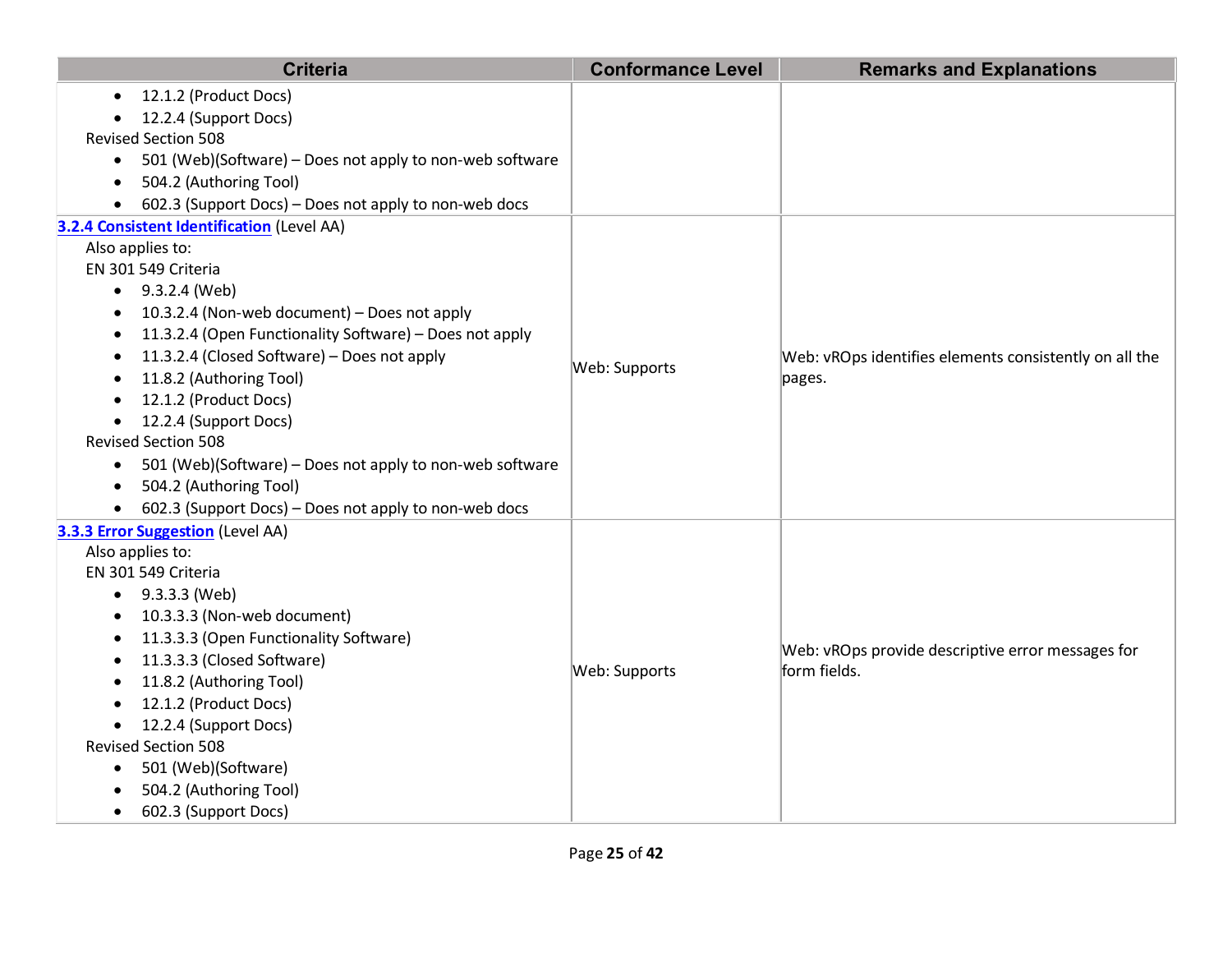| <b>Criteria</b>                                            | <b>Conformance Level</b> | <b>Remarks and Explanations</b>                                                              |
|------------------------------------------------------------|--------------------------|----------------------------------------------------------------------------------------------|
| 3.3.4 Error Prevention (Legal, Financial, Data) (Level AA) |                          |                                                                                              |
| Also applies to:                                           |                          |                                                                                              |
| EN 301 549 Criteria                                        |                          |                                                                                              |
| 9.3.3.4 (Web)<br>$\bullet$                                 |                          |                                                                                              |
| 10.3.3.4 (Non-web document)<br>$\bullet$                   |                          |                                                                                              |
| 11.3.3.4 (Open Functionality Software)<br>$\bullet$        |                          |                                                                                              |
| 11.3.3.4 (Closed Software)                                 | Web: Not Applicable      | Web: vROps does not include forms that cause legal<br>commitments or financial transactions. |
| 11.8.2 (Authoring Tool)<br>$\bullet$                       |                          |                                                                                              |
| 12.1.2 (Product Docs)                                      |                          |                                                                                              |
| 12.2.4 (Support Docs)                                      |                          |                                                                                              |
| <b>Revised Section 508</b>                                 |                          |                                                                                              |
| 501 (Web)(Software)                                        |                          |                                                                                              |
| 504.2 (Authoring Tool)                                     |                          |                                                                                              |
| 602.3 (Support Docs)                                       |                          |                                                                                              |
| 4.1.3 Status Messages (Level AA 2.1 only)                  |                          |                                                                                              |
| Also applies to:                                           |                          |                                                                                              |
| EN 301 549 Criteria                                        |                          |                                                                                              |
| 9.4.1.3 (Web)                                              |                          |                                                                                              |
| 10.4.1.3 (Non-web document)                                |                          | Web: In vROps, status messages are not announced.                                            |
| 11.4.1.3 (Open Functionality Software)<br>$\bullet$        | Web: Does Not Support    | vROps includes loading messages that are not                                                 |
| 11.4.1.3 (Closed Software) - Does not apply                |                          | announced for screen reader users on all the pages.                                          |
| 11.8.2 (Authoring Tool)<br>$\bullet$                       |                          |                                                                                              |
| 12.1.2 (Product Docs)<br>$\bullet$                         |                          |                                                                                              |
| 12.2.4 (Support Docs)                                      |                          |                                                                                              |
| Revised Section 508 - Does not apply                       |                          |                                                                                              |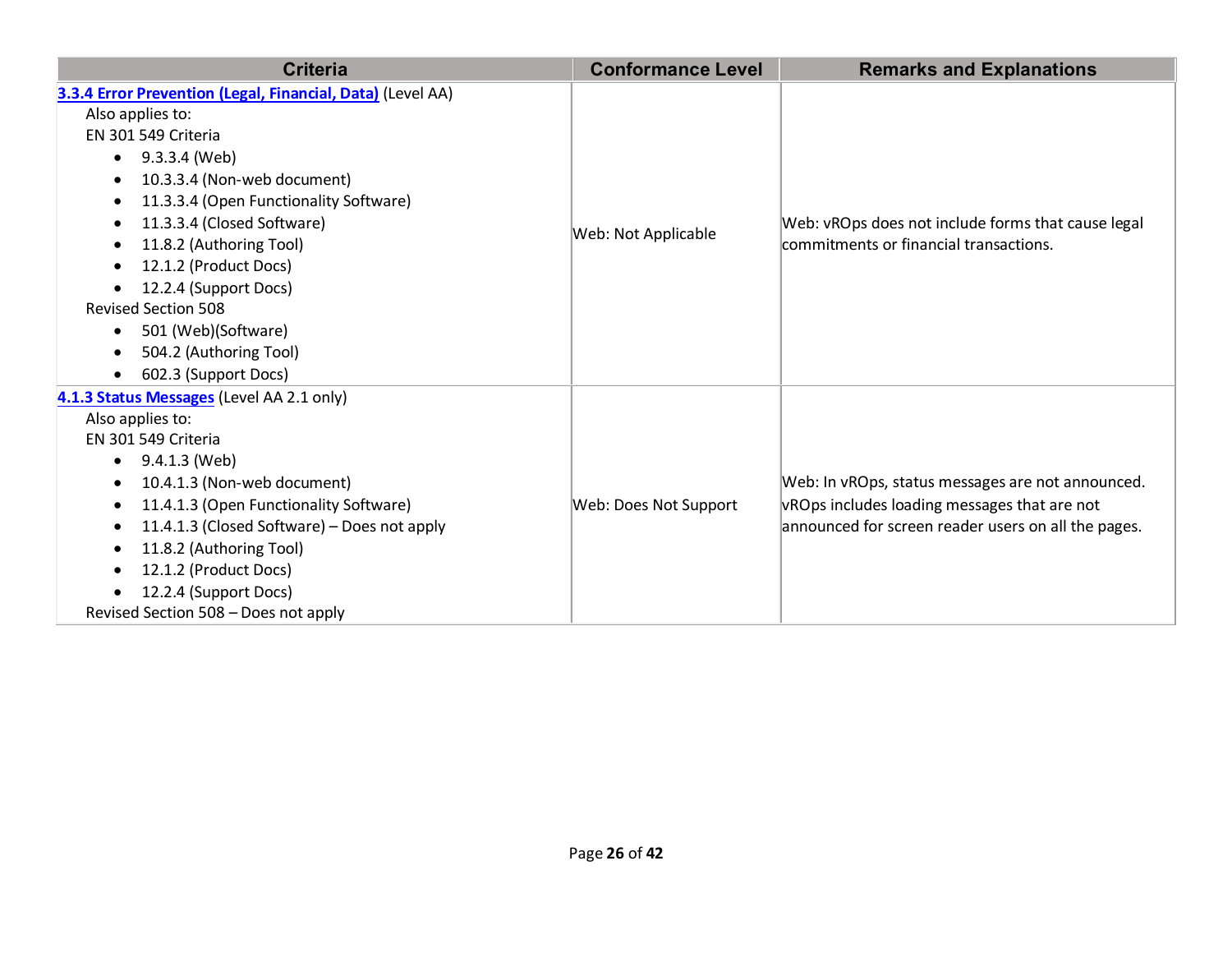### **Table 3: Success Criteria, Level AAA**

Notes: AAA Criteria are not evaluated in this report.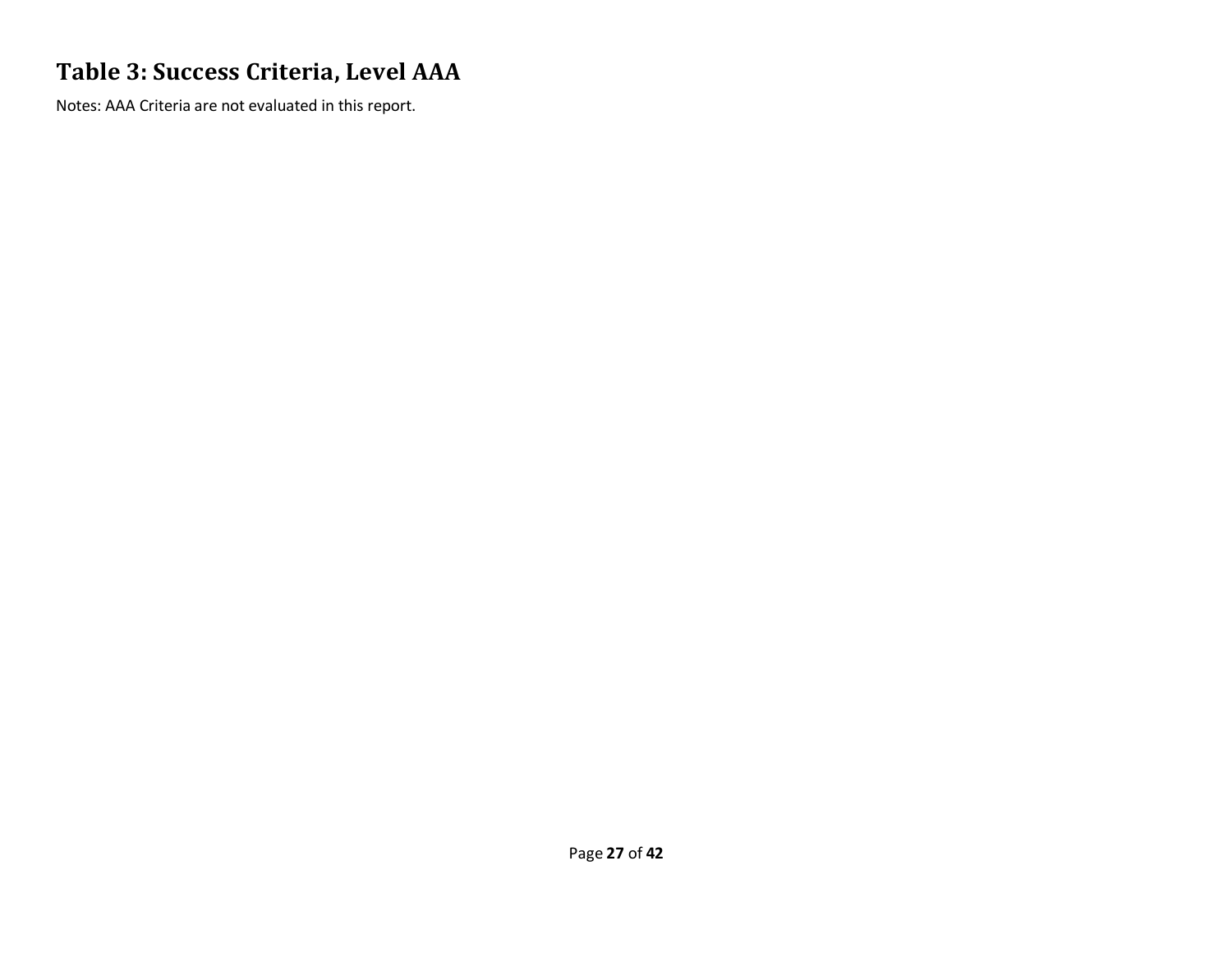## **Revised Section 508 Report**

Notes: Applicable for 238 pages comprising of different elements from a set of 29 workflows.

### **Chapter 3: [Functional Performance Criteria](https://www.access-board.gov/guidelines-and-standards/communications-and-it/about-the-ict-refresh/final-rule/text-of-the-standards-and-guidelines#302-functional-performance-criteria) (FPC)**

| <b>Criteria</b>                   | <b>Conformance Level</b> | <b>Remarks and Explanations</b>                                                                                                                                                                                                                                                                                                             |
|-----------------------------------|--------------------------|---------------------------------------------------------------------------------------------------------------------------------------------------------------------------------------------------------------------------------------------------------------------------------------------------------------------------------------------|
| 302.1 Without Vision              | Partially Supports       | vROps features allow people with vision<br>loss to use screen readers to interact with<br>user interface elements. Some<br>components misidentify component name,<br>role, and state as disclosed in Table 1:<br>$1.1.1, 1.2.3, 1.3.1, 1.3.2, 2.1.1, 3.3.1,$ and<br>$4.1.2$ , and Table 2: 4.1.3.                                           |
| 302.2 With Limited Vision         | Partially Supports       | vROps features allow people with limited<br>vision to access most of the interface<br>elements. Some challenges may occur<br>while accessing the application as<br>disclosed in Table 1: 1.3.2 and 1.4.1 and<br>Table 2: 1.4.3, 1.4.10, 1.4.11, and 2.4.7.                                                                                  |
| 302.3 Without Perception of Color | Partially Supports       | vROps features allow people without the<br>perception of color to access most of the<br>content and functionality of the<br>application. A few challenges of color<br>alone used as the sole means to<br>distinguish links and convey important<br>information are found as disclosed in Table<br>$1: 1.4.1$ and Table 2: 1.4.3 and 1.4.11. |
| 302.4 Without Hearing             | Does Not Support         | vROps features do not allow people<br>without hearing to access the videos.<br>Captions are not provided for videos as<br>disclosed in Table 1: 1.2.2.                                                                                                                                                                                      |
| 302.5 With Limited Hearing        | Does Not Support         | vROps features do not allow people with<br>limited hearing to access the videos.                                                                                                                                                                                                                                                            |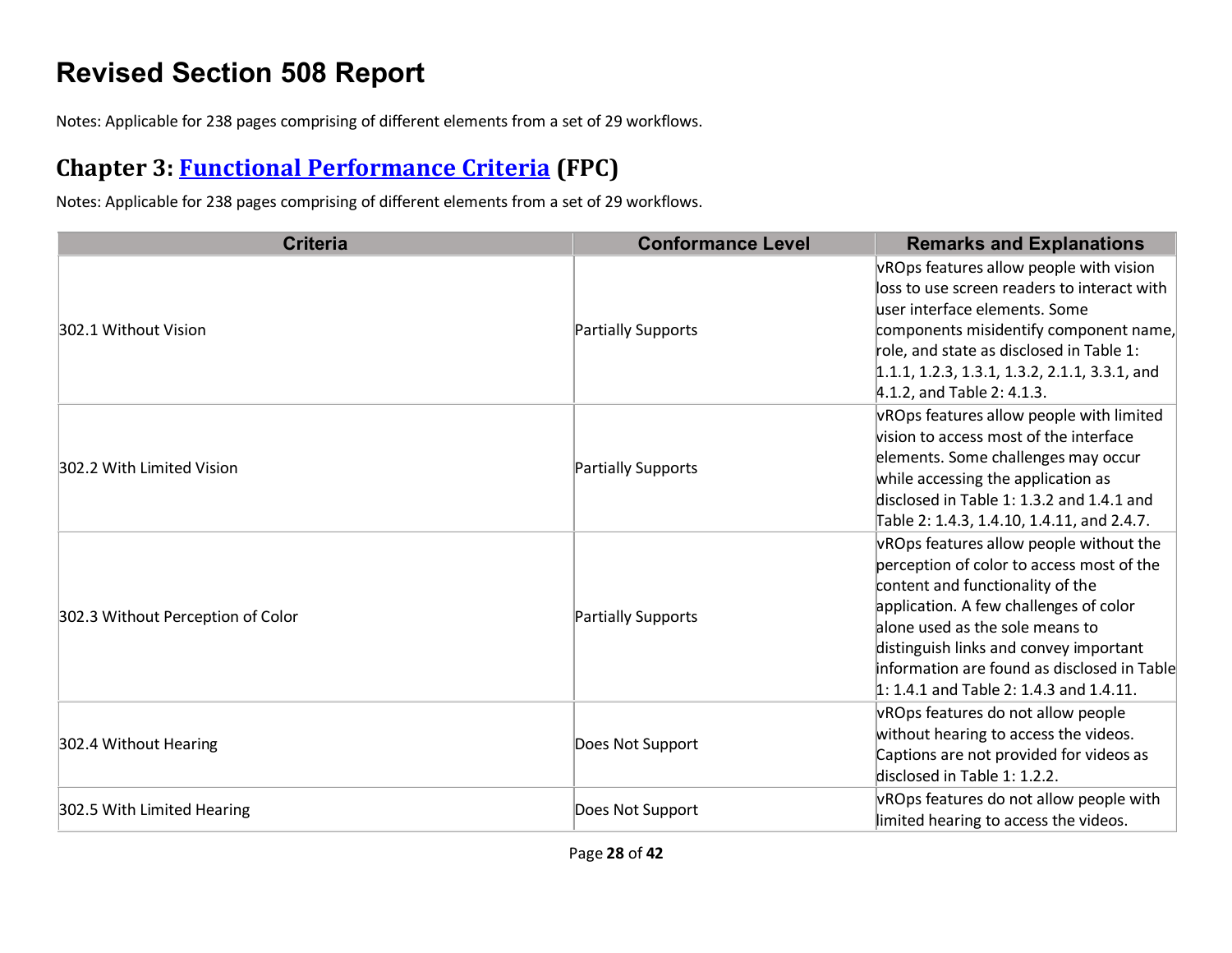| <b>Criteria</b>                                                | <b>Conformance Level</b> | <b>Remarks and Explanations</b>                                                                                                                                                                                                 |
|----------------------------------------------------------------|--------------------------|---------------------------------------------------------------------------------------------------------------------------------------------------------------------------------------------------------------------------------|
|                                                                |                          | Captions are not provided for videos as<br>disclosed in Table 1: 1.2.2.                                                                                                                                                         |
| 302.6 Without Speech                                           | Supports                 | vROps features allow people without<br>speech to access the application as<br>controls do not require speech input.                                                                                                             |
| 302.7 With Limited Manipulation                                | Partially Supports       | vROps features can be operated by people<br>with limited manipulation. A few<br>challenges may occur while accessing the<br>application as disclosed in Table 1: 2.1.1<br>and 2.1.2 and Table 2: 1.3.5 and 2.4.7.               |
| 302.8 With Limited Reach and Strength                          | Partially Supports       | vROps features can be operated by people<br>with limited reach and strength. A few<br>challenges may occur while accessing the<br>application as disclosed in Table 1: 2.1.1<br>and 2.1.2 and Table 2: 1.3.5 and 2.4.7.         |
| 302.9 With Limited Language, Cognitive, and Learning Abilities | Partially Supports       | vROps features can be operated by people<br>with limited language, cognitive, and<br>learning abilities. A few challenges may<br>occur while accessing the application as<br>disclosed in Table 1: 3.3.2 and Table 2:<br>1.3.5. |

#### **Chapter 4: [Hardware](https://www.access-board.gov/guidelines-and-standards/communications-and-it/about-the-ict-refresh/final-rule/text-of-the-standards-and-guidelines#401-general)**

Notes: vROps is not a Hardware and thus all the requirements of this section are not applicable.

#### **Chapter 5: [Software](https://www.access-board.gov/guidelines-and-standards/communications-and-it/about-the-ict-refresh/final-rule/text-of-the-standards-and-guidelines#501-general)**

| Criteria                                   | <b>Conformance Level</b>          | <b>Remarks and Explanations</b>     |
|--------------------------------------------|-----------------------------------|-------------------------------------|
| 501.1 Scope – Incorporation of WCAG 2.0 AA | See WCAG 2.1 section.<br>Refer to | See information in WCAG 2.1 section |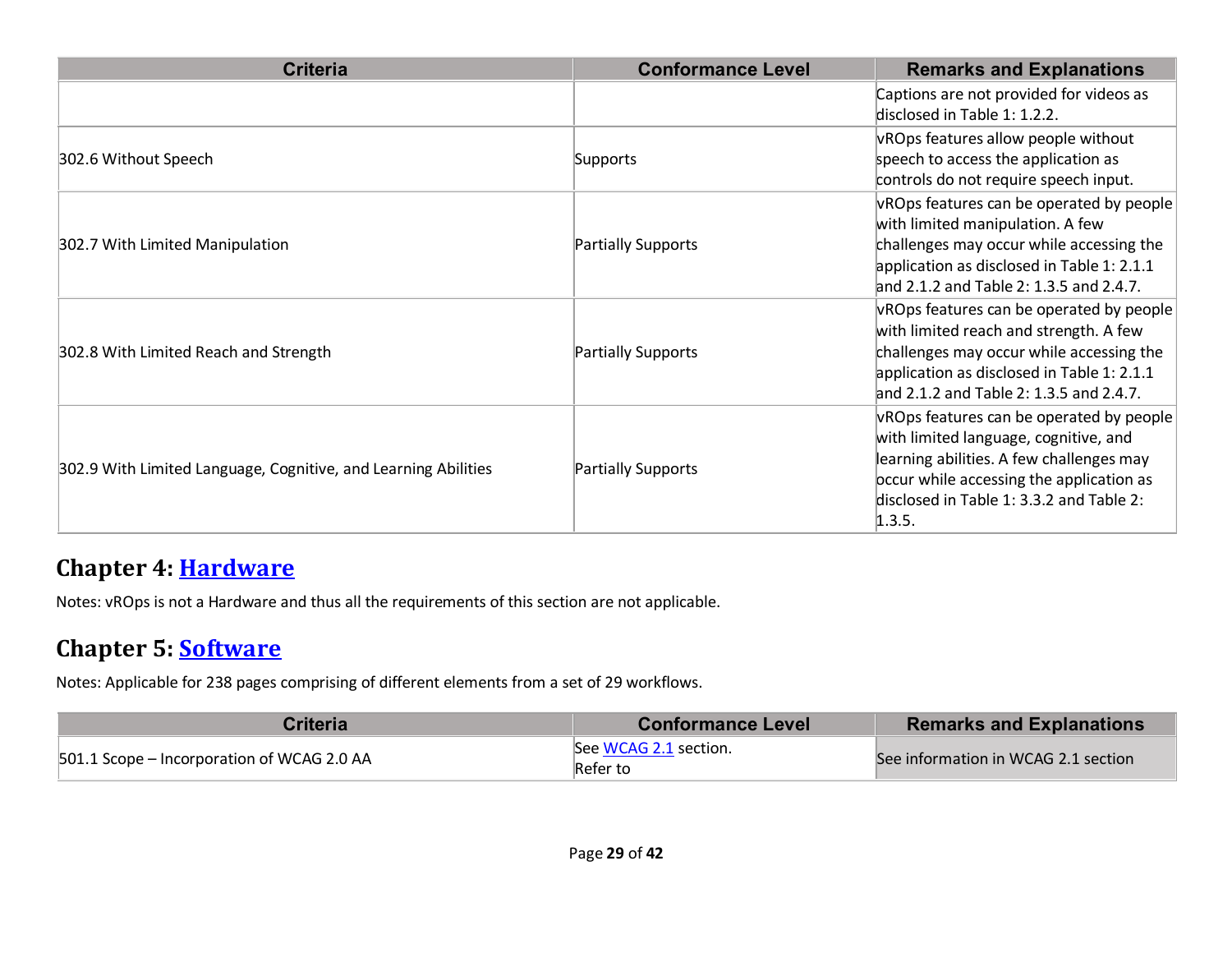| <b>Criteria</b>                                        | <b>Conformance Level</b>                           | <b>Remarks and Explanations</b>                |
|--------------------------------------------------------|----------------------------------------------------|------------------------------------------------|
|                                                        | Table 1: 1.1.1, 1.2.2, 1.2.3, 1.3.1,               |                                                |
|                                                        | $1.3.2, 1.4.1, 2.1.1, 2.1.2, 2.2.1, 2.4.2, 3.3.1,$ |                                                |
|                                                        | 3.3.2, 4.1.1, 4.1.2.                               |                                                |
|                                                        | Table 2: 1.2.5, 1.3.5, 1.4.3, 1.4.4, 1.4.10,       |                                                |
|                                                        | 1.4.11, 1.4.12, 2.4.6, 2.4.7, 4.1.3.               |                                                |
| <b>502 Interoperability with Assistive Technology</b>  | Heading cell - no response required                | Heading cell - no response required            |
| 502.2.1 User Control of Accessibility Features         | Not Applicable                                     | vROps is not a platform software.              |
| 502.2.2 No Disruption of Accessibility Features        | Not Applicable                                     | vROps is not a platform software.              |
| <b>502.3 Accessibility Services</b>                    | Heading cell - no response required                | Heading cell - no response required            |
| 502.3.1 Object Information                             | Not Applicable                                     | vROps is not a platform software.              |
| 502.3.2 Modification of Object Information             | Not Applicable                                     | vROps is not a platform software.              |
| 502.3.3 Row, Column, and Headers                       | Not Applicable                                     | vROps is not a platform software.              |
| 502.3.4 Values                                         | Not Applicable                                     | vROps is not a platform software.              |
| 502.3.5 Modification of Values                         | Not Applicable                                     | vROps is not a platform software.              |
| 502.3.6 Label Relationships                            | Not Applicable                                     | vROps is not a platform software.              |
| 502.3.7 Hierarchical Relationships                     | Not Applicable                                     | vROps is not a platform software.              |
| 502.3.8 Text                                           | Not Applicable                                     | vROps is not a platform software.              |
| 502.3.9 Modification of Text                           | Not Applicable                                     | vROps is not a platform software.              |
| 502.3.10 List of Actions                               | Not Applicable                                     | vROps is not a platform software.              |
| 502.3.11 Actions on Objects                            | Not Applicable                                     | vROps is not a platform software.              |
| 502.3.12 Focus Cursor                                  | Not Applicable                                     | vROps is not a platform software.              |
| 502.3.13 Modification of Focus Cursor                  | Not Applicable                                     | vROps is not a platform software.              |
| 502.3.14 Event Notification                            | Not Applicable                                     | vROps is not a platform software.              |
| 502.4 Platform Accessibility Features                  | Not Applicable                                     | vROps is not a platform software.              |
| <b>503 Applications</b>                                | Heading cell - no response required                | Heading cell - no response required            |
| 503.2 User Preferences                                 | Supports                                           | vROps permits user preferences from            |
|                                                        |                                                    | platform settings.                             |
|                                                        |                                                    | vROps does not provide any alternative         |
| 503.3 Alternative User Interfaces                      | Not Applicable                                     | user interface that functions as assistive     |
|                                                        |                                                    | technology.                                    |
| 503.4 User Controls for Captions and Audio Description | Heading cell - no response required                | Heading cell - no response required            |
| 503.4.1 Caption Controls                               | Does not Support                                   | vROps does not include captions for<br>videos. |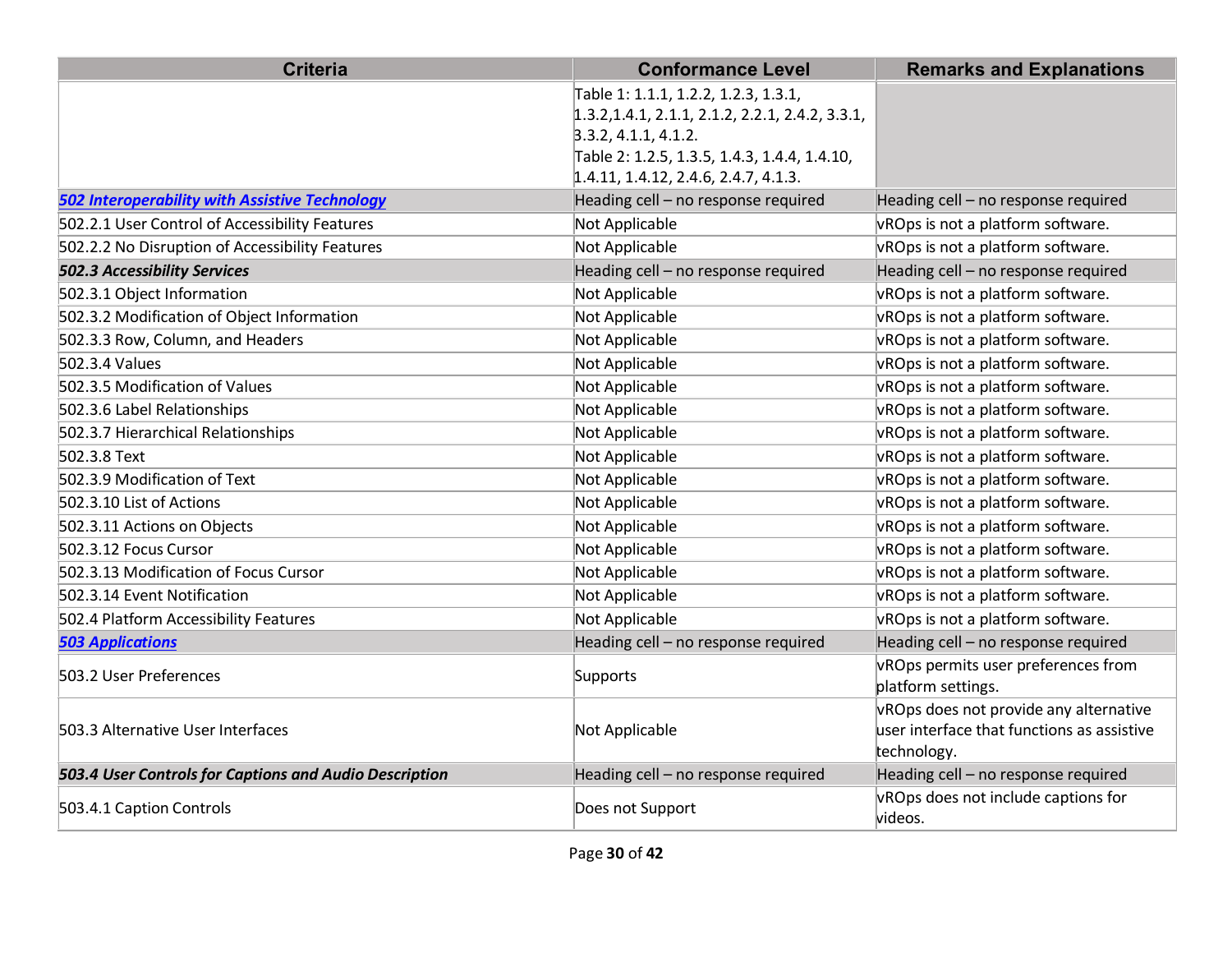| <b>Criteria</b>                                                                        | <b>Conformance Level</b>            | <b>Remarks and Explanations</b>                          |
|----------------------------------------------------------------------------------------|-------------------------------------|----------------------------------------------------------|
| 503.4.2 Audio Description Controls                                                     | Does not Support                    | VROps does not include audio descriptions<br>for videos. |
| <b>504 Authoring Tools</b>                                                             | Heading cell - no response required | Heading cell - no response required                      |
| 504.2 Content Creation or Editing (if not authoring tool, enter "not<br>applicable")   | Not Applicable                      | vROps is not an authoring tool.                          |
| 504.2.1 Preservation of Information Provided for Accessibility in Format<br>Conversion | Not Applicable                      | vROps is not an authoring tool.                          |
| 504.2.2 PDF Export                                                                     | Not Applicable                      | vROps is not an authoring tool.                          |
| 504.3 Prompts                                                                          | Not Applicable                      | vROps is not an authoring tool.                          |
| 504.4 Templates                                                                        | Not Applicable                      | vROps is not an authoring tool.                          |

#### **Chapter 6: [Support Documentation and Services](https://www.access-board.gov/guidelines-and-standards/communications-and-it/about-the-ict-refresh/final-rule/text-of-the-standards-and-guidelines#601-general)**

Notes: Support documentation and services of vROps are not part of the accessibility review.

| <b>Criteria</b>                                                  | <b>Conformance Level</b>            | <b>Remarks and Explanations</b>                                                                                  |
|------------------------------------------------------------------|-------------------------------------|------------------------------------------------------------------------------------------------------------------|
| 601.1 Scope                                                      | Heading cell - no response required | Heading cell - no response required                                                                              |
| <b>602 Support Documentation</b>                                 | Heading cell - no response required | Heading cell - no response required                                                                              |
| 602.2 Accessibility and Compatibility Features                   | Not Applicable                      | In vROps, accessibility and compatibility<br>features are not part of the accessibility<br>review.               |
| 602.3 Electronic Support Documentation                           | Not Applicable                      | In vROps, electronic support<br>documentation is not part of the<br>accessibility review.                        |
| 602.4 Alternate Formats for Non-Electronic Support Documentation | Not Applicable                      | In vROps, alternate formats are not part of<br>the accessibility review.                                         |
| <b>603 Support Services</b>                                      | Heading cell - no response required | Heading cell - no response required                                                                              |
| 603.2 Information on Accessibility and Compatibility Features    | Not Applicable                      | In vROps, information on accessibility and<br>compatibility features is not part of the<br>accessibility review. |
| 603.3 Accommodation of Communication Needs                       | Not Applicable                      | In vROps, accommodation of<br>communication needs is not part of the<br>accessibility review.                    |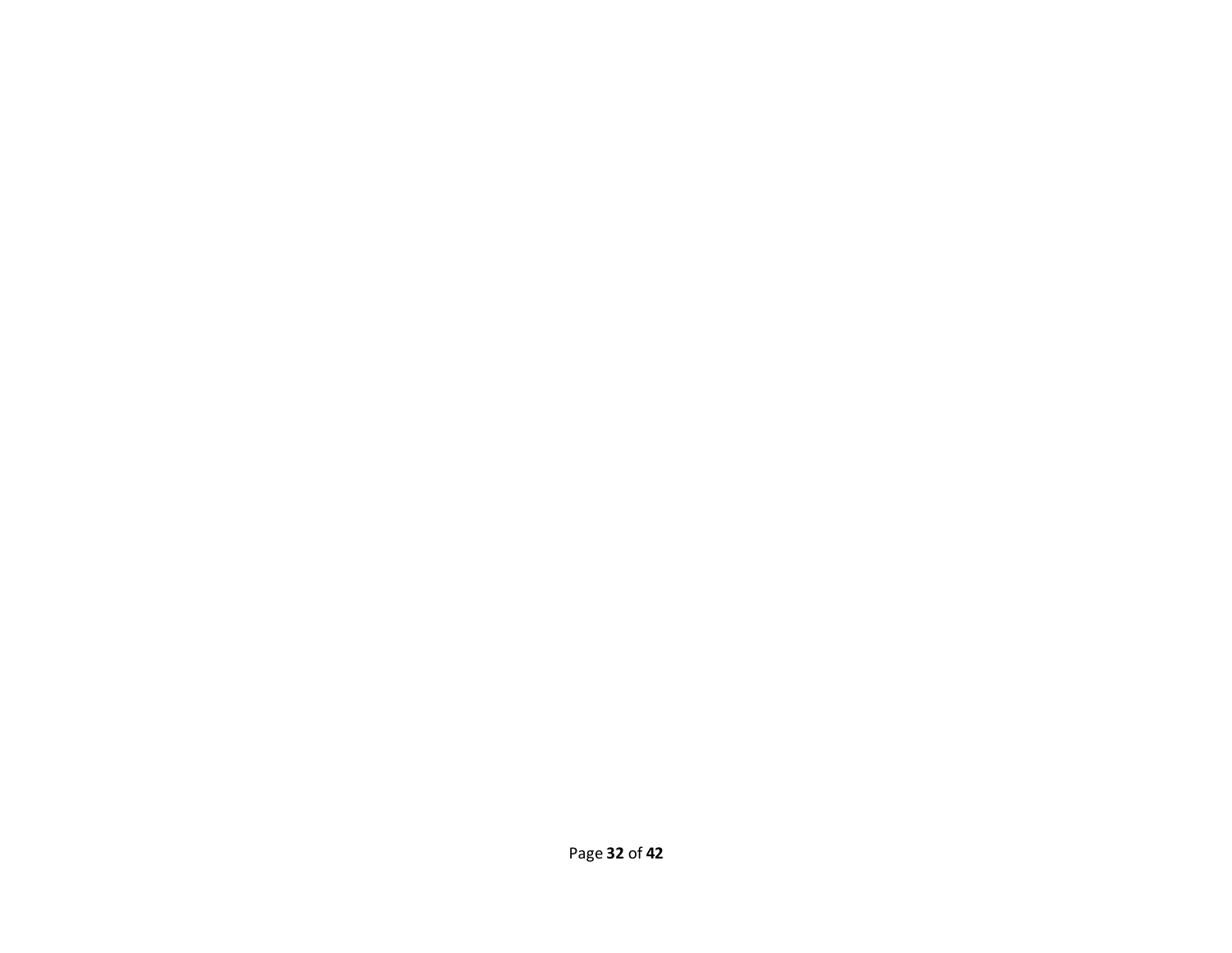# **EN 301 549 Report**

Notes: Applicable for 238 pages comprising of different elements from a set of 29 workflows.

### **Chapter 4: [Functional Performance Statements](https://www.etsi.org/deliver/etsi_en/301500_301599/301549/03.01.01_60/en_301549v030101p.pdf#%5B%7B%22num%22%3A38%2C%22gen%22%3A0%7D%2C%7B%22name%22%3A%22XYZ%22%7D%2C54%2C747%2C0%5D) (FPS)**

| <b>Criteria</b>                          | <b>Conformance Level</b> | <b>Remarks and Explanations</b>                                                                                                                                                                                                                                                                                                         |
|------------------------------------------|--------------------------|-----------------------------------------------------------------------------------------------------------------------------------------------------------------------------------------------------------------------------------------------------------------------------------------------------------------------------------------|
| 4.2.1 Usage without vision               | Partially Supports       | vROps features allow people with vision<br>loss to use screen readers to interact with<br>user interface elements. Some<br>components misidentify component name,<br>role, and state as disclosed in Table 1:<br>$1.1.1, 1.2.3, 1.3.1, 1.3.2, 2.1.1, 3.3.1,$ and<br>4.1.2, and Table 2: 4.1.3.                                          |
| 4.2.2 Usage with limited vision          | Partially Supports       | vROps features allow people with limited<br>vision to access most of the interface<br>elements. Some challenges may occur<br>while accessing the application as<br>disclosed in Table 1: 1.3.2 and 1.4.1 and<br>Table 2: 1.4.3, 1.4.10, 1.4.11, and 2.4.7.                                                                              |
| 4.2.3 Usage without perception of colour | Partially Supports       | vROps features allow people without<br>perception of color to access most of the<br>content and functionality of the<br>application. A few challenges of color<br>alone used as the sole means to<br>distinguish links and convey important<br>information are found as disclosed in Table<br>$1: 1.4.1$ and Table 2: 1.4.3 and 1.4.11. |
| 4.2.4 Usage without hearing              | Does Not Support         | vROps features do not allow people<br>without hearing to access the videos.<br>Captions are not provided for videos as<br>disclosed in Table 1: 1.2.2.                                                                                                                                                                                  |
| 4.2.5 Usage with limited hearing         | Does Not Support         | vROps features do not allow people with<br>limited hearing to access the videos.                                                                                                                                                                                                                                                        |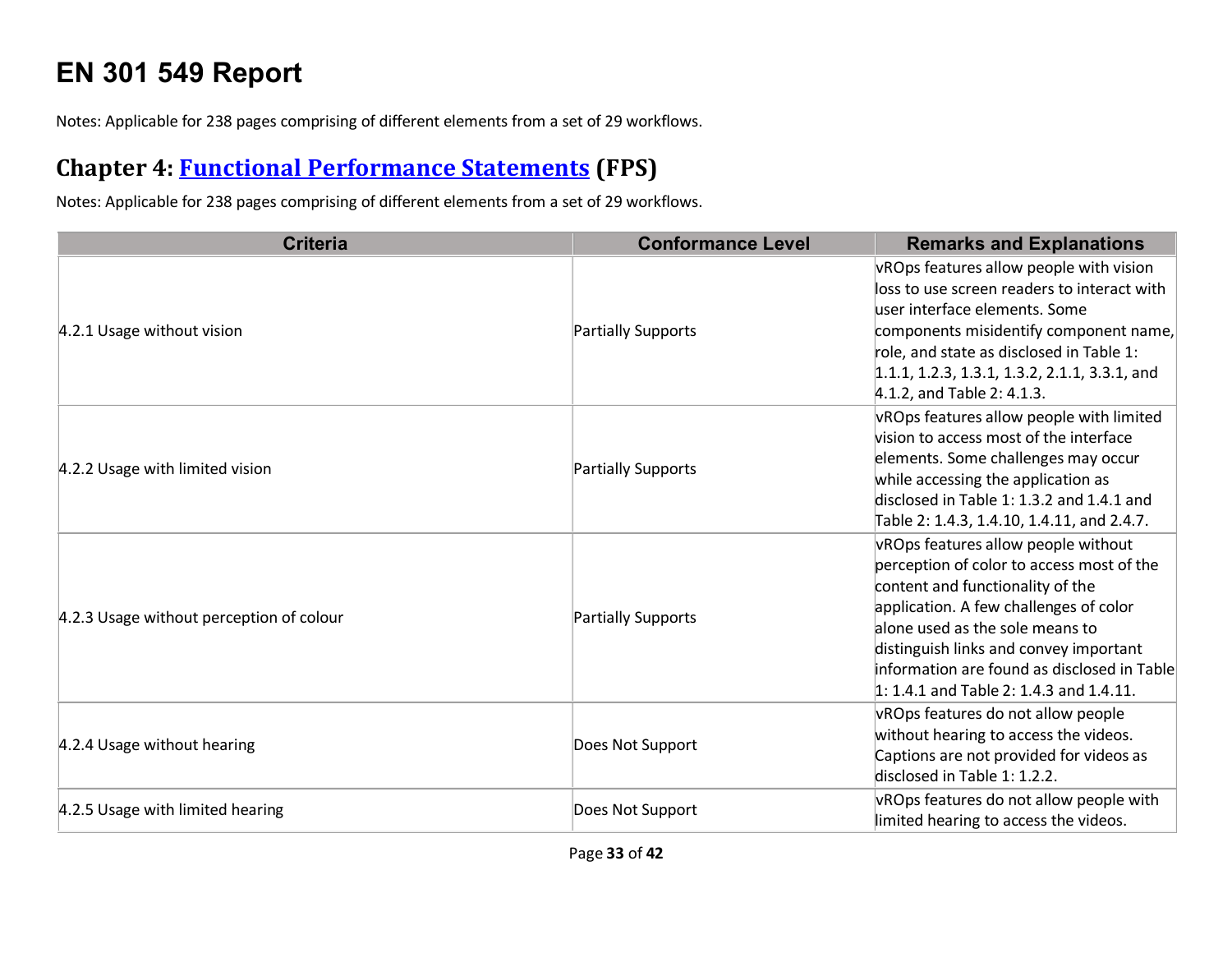| <b>Criteria</b>                                           | <b>Conformance Level</b> | <b>Remarks and Explanations</b>                                                                                                                                                                                                  |
|-----------------------------------------------------------|--------------------------|----------------------------------------------------------------------------------------------------------------------------------------------------------------------------------------------------------------------------------|
|                                                           |                          | Captions are not provided for videos as<br>disclosed in Table 1: 1.2.2.                                                                                                                                                          |
| 4.2.6 Usage with no or limited vocal capability           | Supports                 | vROps features allow people with no or<br>limited vocal capabilities to access the<br>application as controls do not require<br>speech input.                                                                                    |
| 4.2.7 Usage with limited manipulation or strength         | Partially Supports       | vROps features can be operated by people<br>with limited manipulation or strength. A<br>few challenges may occur while accessing<br>the application as disclosed in Table 1:<br>2.1.1 and 2.1.2 and Table 2: 1.3.5 and<br>2.4.7. |
| 4.2.8 Usage with limited reach                            | Partially Supports       | vROps features can be operated by people<br>with limited reach. Few challenges may<br>occur while accessing the application as<br>disclosed in Table 1: 2.1.1 and 2.1.2 and<br>Table 2: 1.3.5 and 2.4.7.                         |
| 4.2.9 Minimize photosensitive seizure triggers            | Supports                 | vROps does not include any content that<br>triggers photosensitive seizures in the<br>application.                                                                                                                               |
| 4.2.10 Usage with limited cognition, language or learning | Partially Supports       | vROps features can be operated by people<br>with limited language, cognitive, and<br>learning abilities. A few challenges may<br>occur while accessing the application as<br>disclosed in Table 1: 3.3.2 and Table 2:<br>1.3.5.  |
| 4.2.11 Privacy                                            | Supports                 | vROps features respect the privacy of<br>assistive technology users.                                                                                                                                                             |

### **Chapter [5: Generic Requirements](https://www.etsi.org/deliver/etsi_en/301500_301599/301549/03.01.01_60/en_301549v030101p.pdf#%5B%7B%22num%22%3A45%2C%22gen%22%3A0%7D%2C%7B%22name%22%3A%22XYZ%22%7D%2C54%2C747%2C0%5D)**

Notes: vROps support standard assistive technologies and are, therefore, not subject to the closed functionality.

| <b>Criteria</b>                 | <b>Conformance Level</b>            | <b>Remarks and Explanations</b>     |
|---------------------------------|-------------------------------------|-------------------------------------|
| <b>5.1 Closed functionality</b> | Heading cell - no response required | Heading cell - no response required |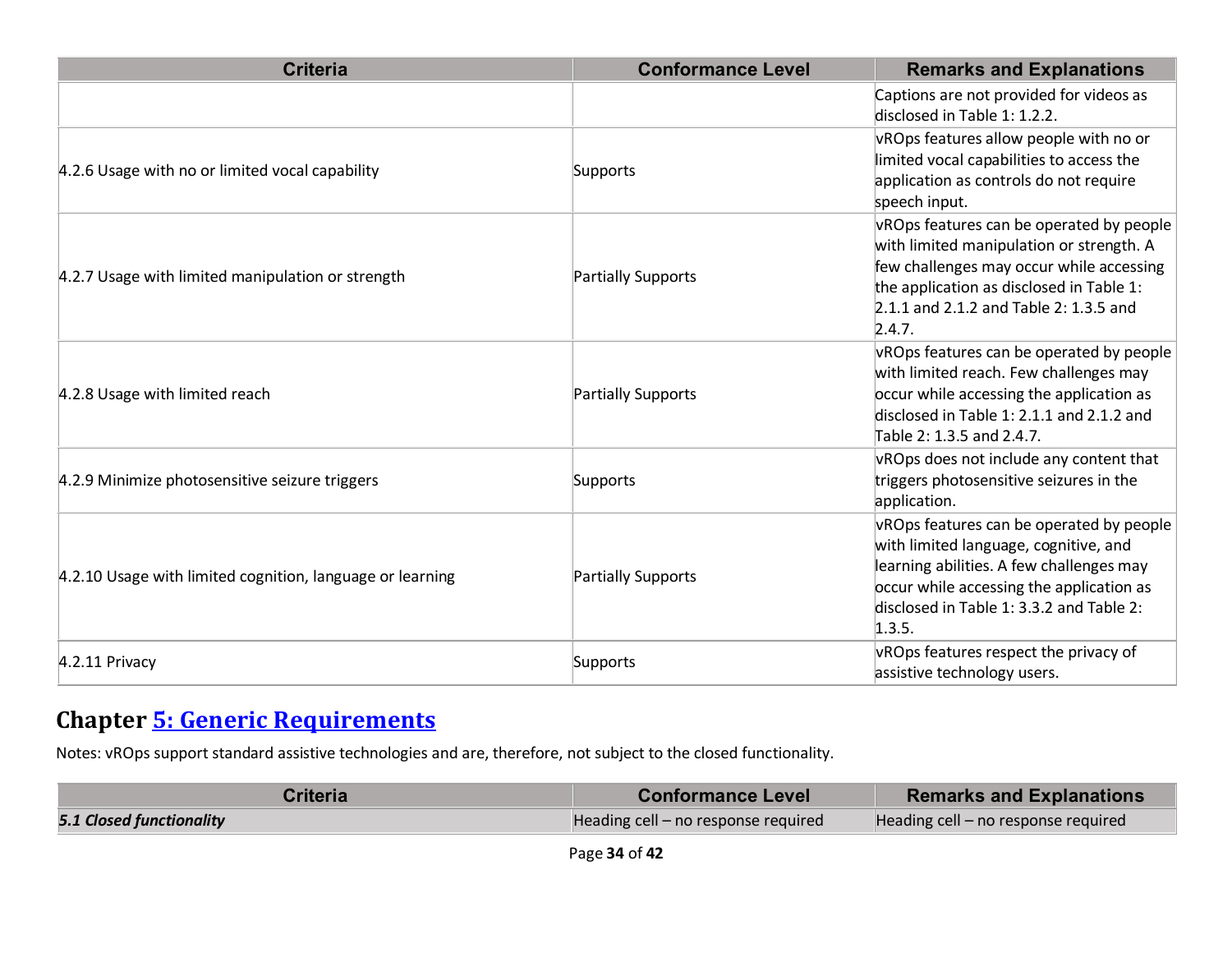| <b>Criteria</b>                                   | <b>Conformance Level</b>            | <b>Remarks and Explanations</b>                                                                                  |
|---------------------------------------------------|-------------------------------------|------------------------------------------------------------------------------------------------------------------|
| 5.1.2 General                                     | Heading cell - no response required | Heading cell - no response required                                                                              |
| 5.1.2.1 Closed functionality                      | See 5.2 through 13                  | See information in 5.2 through 13                                                                                |
| 5.1.2.2 Assistive technology                      | See 5.1.3 through 5.1.6             | See information in 5.1.3 through 5.1.6                                                                           |
| 5.1.3 Non-visual access                           | Heading cell - no response required | Heading cell - no response required                                                                              |
| 5.1.3.1 Audio output of visual information        | Not Applicable                      | vROps support standard assistive<br>technologies and are, therefore, not<br>subject to the closed functionality. |
| 5.1.3.2 Auditory output delivery including speech | Not Applicable                      | vROps support standard assistive<br>technologies and are, therefore, not<br>subject to the closed functionality. |
| 5.1.3.3 Auditory output correlation               | Not Applicable                      | vROps support standard assistive<br>technologies and are, therefore, not<br>subject to the closed functionality. |
| 5.1.3.4 Speech output user control                | Not Applicable                      | vROps support standard assistive<br>technologies and are, therefore, not<br>subject to the closed functionality. |
| 5.1.3.5 Speech output automatic interruption      | Not Applicable                      | vROps support standard assistive<br>technologies and are, therefore, not<br>subject to the closed functionality. |
| 5.1.3.6 Speech output for non-text content        | Not Applicable                      | vROps support standard assistive<br>technologies and are, therefore, not<br>subject to the closed functionality. |
| 5.1.3.7 Speech output for video information       | Not Applicable                      | vROps support standard assistive<br>technologies and are, therefore, not<br>subject to the closed functionality. |
| 5.1.3.8 Masked entry                              | Not Applicable                      | vROps support standard assistive<br>technologies and are, therefore, not<br>subject to the closed functionality. |
| 5.1.3.9 Private access to personal data           | Not Applicable                      | vROps support standard assistive<br>technologies and are, therefore, not<br>subject to the closed functionality. |
| 5.1.3.10 Non-interfering audio output             | Not Applicable                      | vROps support standard assistive<br>technologies and are, therefore, not<br>subject to the closed functionality. |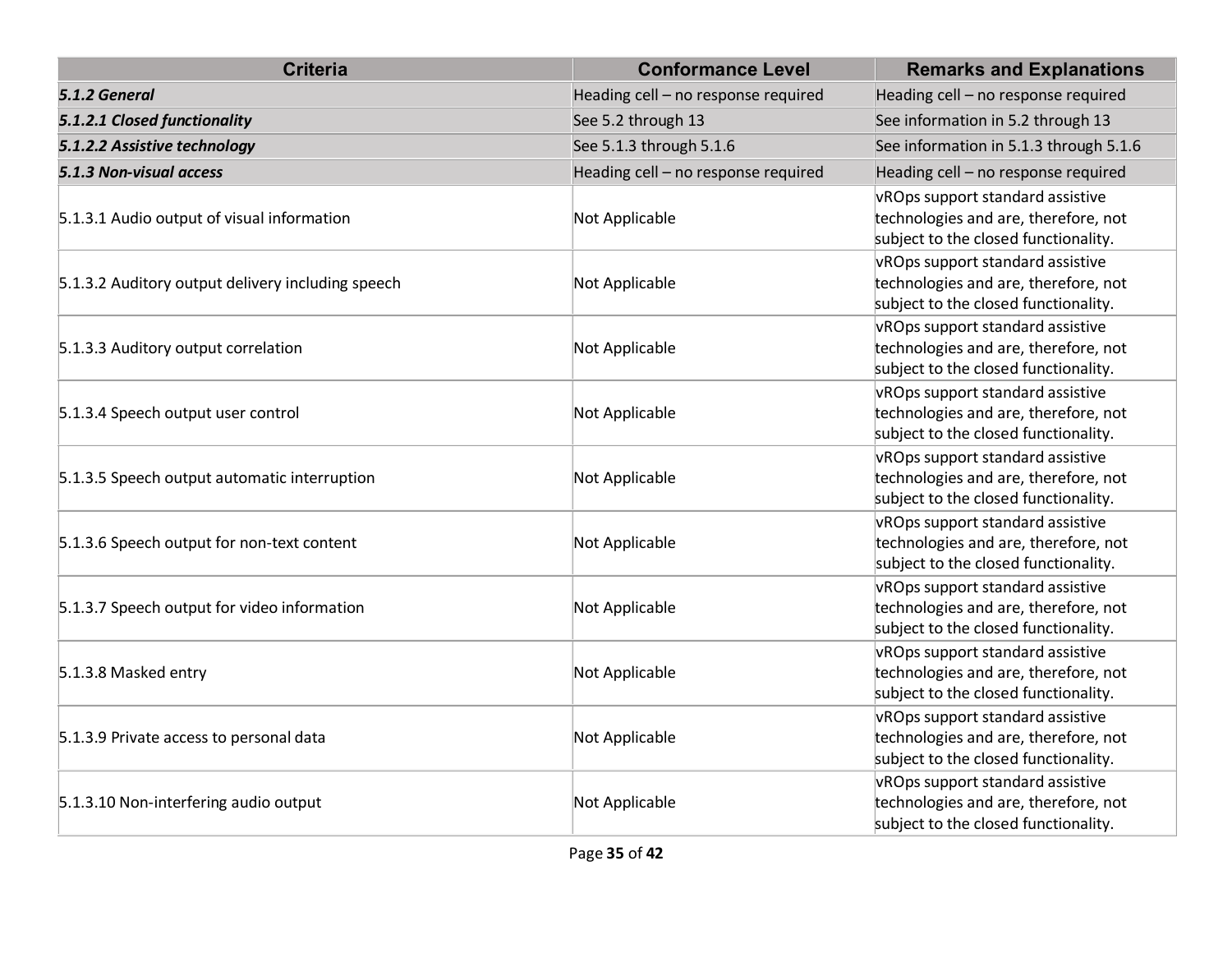| <b>Criteria</b>                                       | <b>Conformance Level</b>            | <b>Remarks and Explanations</b>      |
|-------------------------------------------------------|-------------------------------------|--------------------------------------|
|                                                       |                                     | vROps support standard assistive     |
| 5.1.3.11 Private listening volume                     | Not Applicable                      | technologies and are, therefore, not |
|                                                       |                                     | subject to the closed functionality. |
|                                                       |                                     | vROps support standard assistive     |
| 5.1.3.12 Speaker volume                               | Not Applicable                      | technologies and are, therefore, not |
|                                                       |                                     | subject to the closed functionality. |
|                                                       |                                     | vROps support standard assistive     |
| 5.1.3.13 Volume reset                                 | Not Applicable                      | technologies and are, therefore, not |
|                                                       |                                     | subject to the closed functionality. |
|                                                       |                                     | vROps support standard assistive     |
| 5.1.3.14 Spoken languages                             | Not Applicable                      | technologies and are, therefore, not |
|                                                       |                                     | subject to the closed functionality. |
|                                                       |                                     | vROps support standard assistive     |
| 5.1.3.15 Non-visual error identification              | Not Applicable                      | technologies and are, therefore, not |
|                                                       |                                     | subject to the closed functionality. |
|                                                       |                                     | vROps support standard assistive     |
| 5.1.3.16 Receipts, tickets, and transactional outputs | Not Applicable                      | technologies and are, therefore, not |
|                                                       |                                     | subject to the closed functionality. |
|                                                       |                                     | vROps support standard assistive     |
| 5.1.4 Functionality closed to text enlargement        | Not Applicable                      | technologies and are, therefore, not |
|                                                       |                                     | subject to the closed functionality. |
|                                                       |                                     | vROps support standard assistive     |
| 5.1.5 Visual output for auditory information          | Not Applicable                      | technologies and are, therefore, not |
|                                                       |                                     | subject to the closed functionality. |
| 5.1.6 Operation without keyboard interface            | Heading cell - no response required | Heading cell - no response required  |
|                                                       |                                     | See information in 5.1.3.1 through   |
| 5.1.6.1 Closed functionality                          | See 5.1.3.1 through 5.1.3.16        | 5.1.3.16                             |
|                                                       |                                     | vROps support standard assistive     |
| 5.1.6.2 Input focus                                   | Not Applicable                      | technologies and are, therefore, not |
|                                                       |                                     | subject to the closed functionality. |
|                                                       |                                     | vROps support standard assistive     |
| 5.1.7 Access without speech                           | Not Applicable                      | technologies and are, therefore, not |
|                                                       |                                     | subject to the closed functionality. |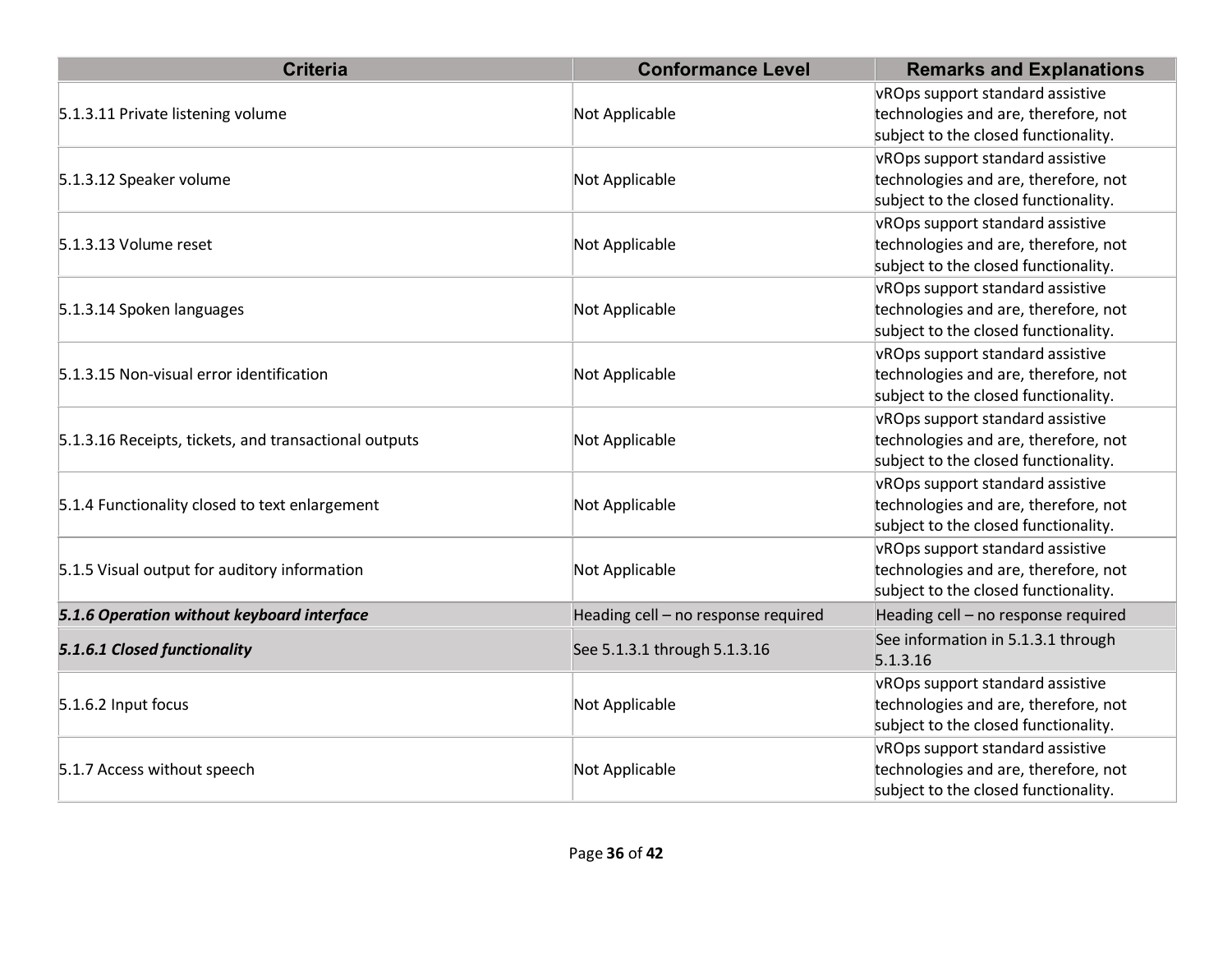| <b>Criteria</b>                                                 | <b>Conformance Level</b>            | <b>Remarks and Explanations</b>                                                                                  |
|-----------------------------------------------------------------|-------------------------------------|------------------------------------------------------------------------------------------------------------------|
| 5.2 Activation of accessibility features                        | Not Applicable                      | vROps support standard assistive<br>technologies and are, therefore, not<br>subject to the closed functionality. |
| 5.3 Biometrics                                                  | Not Applicable                      | vROps support standard assistive<br>technologies and are, therefore, not<br>subject to the closed functionality. |
| 5.4 Preservation of accessibility information during conversion | Not Applicable                      | vROps support standard assistive<br>technologies and are, therefore, not<br>subject to the closed functionality. |
| 5.5 Operable parts                                              | Heading cell - no response required | Heading cell - no response required                                                                              |
| 5.5.1 Means of operation                                        | Not Applicable                      | vROps support standard assistive<br>technologies and are, therefore, not<br>subject to the closed functionality. |
| 5.5.2 Operable parts discernibility                             | Not Applicable                      | vROps support standard assistive<br>technologies and are, therefore, not<br>subject to the closed functionality. |
| 5.6 Locking or toggle controls                                  | Heading cell - no response required | Heading cell - no response required                                                                              |
| 5.6.1 Tactile or auditory status                                | Not Applicable                      | vROps support standard assistive<br>technologies and are, therefore, not<br>subject to the closed functionality. |
| 5.6.2 Visual status                                             | Not Applicable                      | vROps support standard assistive<br>technologies and are, therefore, not<br>subject to the closed functionality. |
| 5.7 Key repeat                                                  | Not Applicable                      | vROps support standard assistive<br>technologies and are, therefore, not<br>subject to the closed functionality. |
| 5.8 Double-strike key acceptance                                | Not Applicable                      | vROps support standard assistive<br>technologies and are, therefore, not<br>subject to the closed functionality. |
| 5.9 Simultaneous user actions                                   | Supports                            | vROps support standard assistive<br>technologies and are, therefore, not<br>subject to the closed functionality. |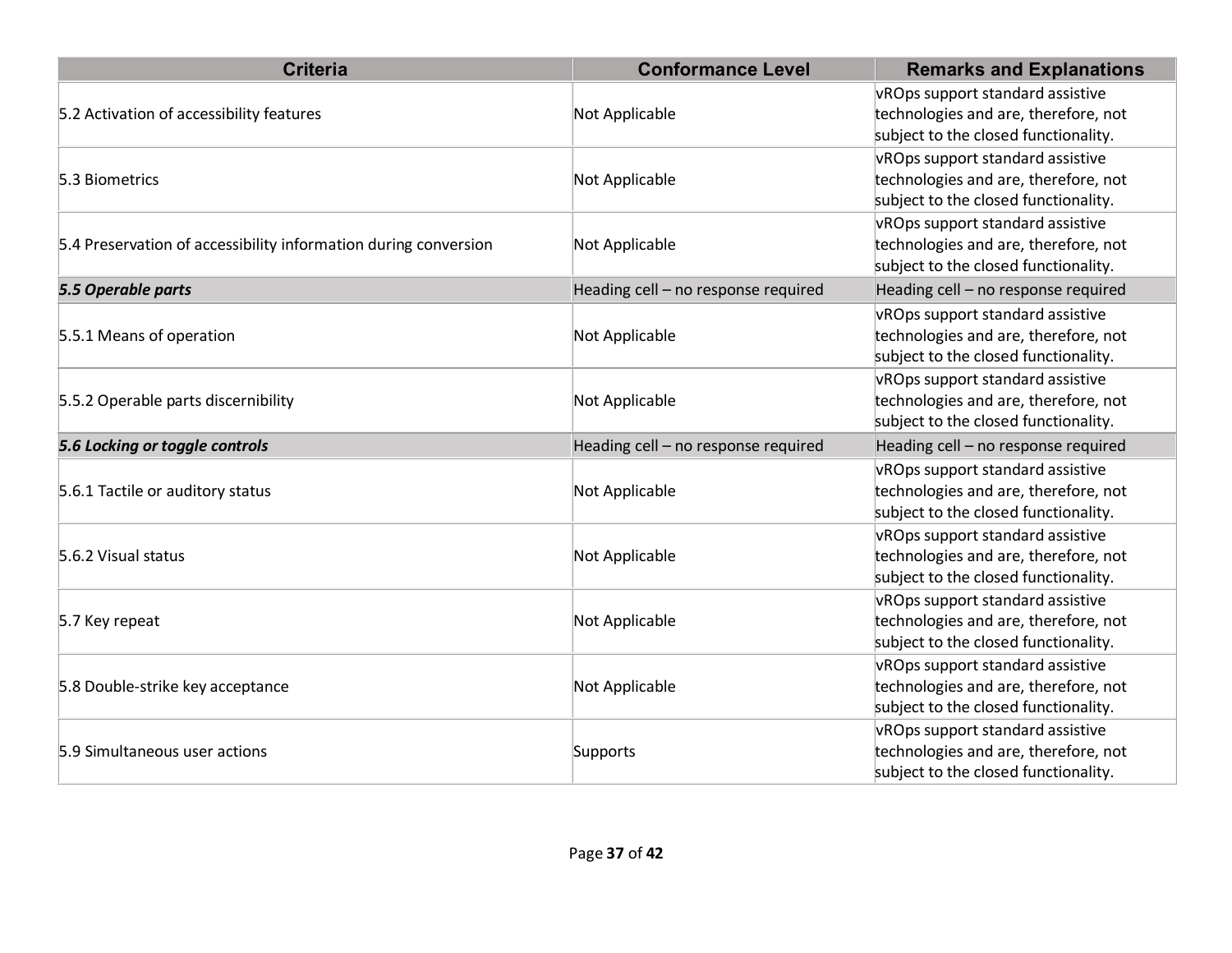#### **Chapter [6: ICT with Two-Way Voice Communication](https://www.etsi.org/deliver/etsi_en/301500_301599/301549/03.01.01_60/en_301549v030101p.pdf#%5B%7B%22num%22%3A60%2C%22gen%22%3A0%7D%2C%7B%22name%22%3A%22XYZ%22%7D%2C54%2C747%2C0%5D)**

Notes: Not Applicable

#### **Chapter [7: ICT with Video Capabilities](https://www.etsi.org/deliver/etsi_en/301500_301599/301549/03.01.01_60/en_301549v030101p.pdf#%5B%7B%22num%22%3A70%2C%22gen%22%3A0%7D%2C%7B%22name%22%3A%22XYZ%22%7D%2C54%2C747%2C0%5D)**

Notes: Applicable for videos from a set of 29 workflows.

| <b>Criteria</b>                                      | <b>Conformance Level</b>            | <b>Remarks and Explanations</b>           |
|------------------------------------------------------|-------------------------------------|-------------------------------------------|
| 7.1 Caption processing technology                    | Heading cell - no response required | Heading cell - no response required       |
| 7.1.1 Captioning playback                            | Not Applicable                      | vROps does not provide captions for       |
|                                                      |                                     | lvideos.                                  |
| 7.1.2 Captioning synchronization                     | Not Applicable                      | vROps does not provide captions for       |
|                                                      |                                     | lvideos.                                  |
| 7.1.3 Preservation of captioning                     | Not Applicable                      | vROps does not provide captions for       |
|                                                      |                                     | videos.                                   |
| 7.1.4 Captions characteristics                       | Not Applicable                      | vROps does not provide captions for       |
|                                                      |                                     | videos.                                   |
| 7.1.5 Spoken subtitles                               | Not Applicable                      | vROps does not provide captions for       |
|                                                      |                                     | videos.                                   |
| 7.2.1 Audio description playback                     | Not Applicable                      | vROps does not provide audio descriptions |
|                                                      |                                     | for videos.                               |
| 7.2.2 Audio description synchronization              | Not Applicable                      | vROps does not provide audio descriptions |
|                                                      |                                     | for videos.                               |
| 7.2.3 Preservation of audio description              | Not Applicable                      | vROps does not provide audio              |
|                                                      |                                     | descriptions for videos.                  |
| 7.3 User controls for captions and audio description | Not Applicable                      | vROps does not provide captions and       |
|                                                      |                                     | audio descriptions for videos.            |

#### **Chapter [8: Hardware](https://www.etsi.org/deliver/etsi_en/301500_301599/301549/03.01.01_60/en_301549v030101p.pdf#%5B%7B%22num%22%3A74%2C%22gen%22%3A0%7D%2C%7B%22name%22%3A%22XYZ%22%7D%2C54%2C747%2C0%5D)**

Notes: Not Applicable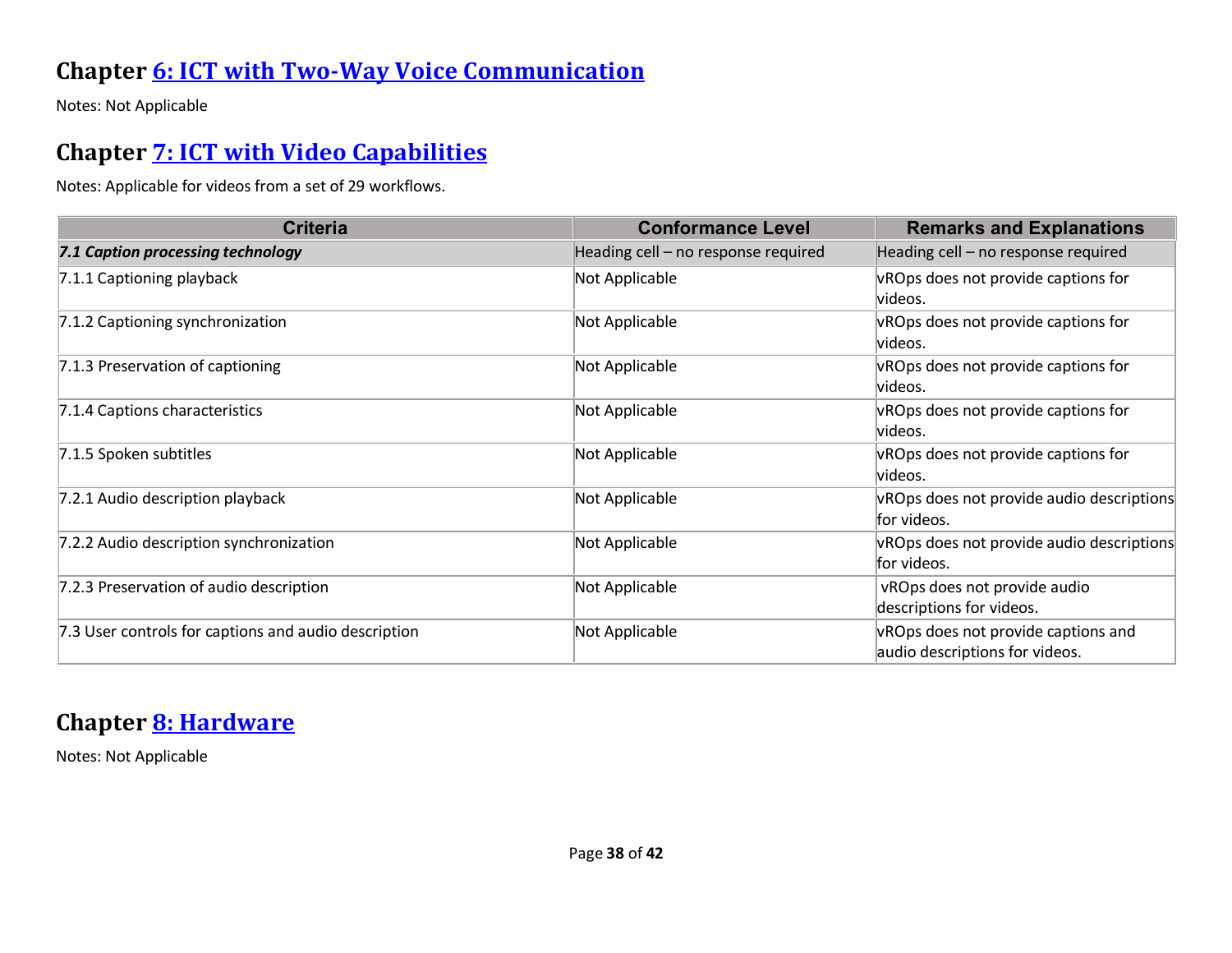#### **Chapter [9: Web](https://www.etsi.org/deliver/etsi_en/301500_301599/301549/03.01.01_60/en_301549v030101p.pdf#%5B%7B%22num%22%3A113%2C%22gen%22%3A0%7D%2C%7B%22name%22%3A%22XYZ%22%7D%2C54%2C747%2C0%5D)** *(see [WCAG 2.1](#page-3-0) section)*

Notes: Refer to the previously identified remarks and details for WCAG 2.1 already provided in this VPAT.

#### **Chapter [10: Non-Web Software](https://www.etsi.org/deliver/etsi_en/301500_301599/301549/03.01.01_60/en_301549v030101p.pdf#%5B%7B%22num%22%3A127%2C%22gen%22%3A0%7D%2C%7B%22name%22%3A%22XYZ%22%7D%2C54%2C747%2C0%5D)**

Notes: Not Applicable

#### **Chapter [11: Software](https://www.etsi.org/deliver/etsi_en/301500_301599/301549/03.01.01_60/en_301549v030101p.pdf#%5B%7B%22num%22%3A149%2C%22gen%22%3A0%7D%2C%7B%22name%22%3A%22XYZ%22%7D%2C54%2C747%2C0%5D)**

| <b>Criteria</b>                                                                                                               | <b>Conformance Level</b>                                                                                                        | <b>Remarks and Explanations</b>                  |
|-------------------------------------------------------------------------------------------------------------------------------|---------------------------------------------------------------------------------------------------------------------------------|--------------------------------------------------|
| 11.0 General (informative)                                                                                                    | Heading cell - no response required                                                                                             | Heading cell - no response required              |
| 11.1.1.1 through 11.4.1.3                                                                                                     | See WCAG 2.1 section.<br>Refer to<br>Table 1: 1.1.1, 1.2.2, 1.2.3, 1.3.1,<br>$1.3.2, 1.4.1, 2.1.1, 2.1.2, 2.2.1, 2.4.2, 3.3.1,$ | See information in WCAG 2.1 section              |
|                                                                                                                               | 3.3.2, 4.1.1, 4.1.2.<br>Table 2: 1.2.5, 1.3.5, 1.4.3, 1.4.4, 1.4.10,<br>1.4.11, 1.4.12, 2.4.6, 2.4.7, 4.1.3.                    |                                                  |
| 11.5 Interoperability with assistive technology                                                                               | Heading cell - no response required                                                                                             | Heading cell - no response required              |
| 11.5.1 Closed functionality                                                                                                   | Heading cell - no response required                                                                                             | Heading cell - no response required              |
| 11.5.2 Accessibility services                                                                                                 | Heading cell - no response required                                                                                             | Heading cell - no response required              |
| 11.5.2.1 Platform accessibility service support for software that provides See 11.5.2.5 through 11.5.2.17<br>a user interface |                                                                                                                                 | See information in 11.5.2.5 through<br>11.5.2.17 |
| 11.5.2.2 Platform accessibility service support for assistive technologies See 11.5.2.5 through 11.5.2.17                     |                                                                                                                                 | See information in 11.5.2.5 through<br>11.5.2.17 |
| 11.5.2.3 Use of accessibility services                                                                                        | Not Applicable                                                                                                                  | vROps is not a platform software.                |
| 11.5.2.4 Assistive technology                                                                                                 | Not Applicable                                                                                                                  | vROps is not a platform software.                |
| 11.5.2.5 Object information                                                                                                   | Not Applicable                                                                                                                  | vROps is not a platform software.                |
| 11.5.2.6 Row, column, and headers                                                                                             | Not Applicable                                                                                                                  | vROps is not a platform software.                |
| 11.5.2.7 Values                                                                                                               | Not Applicable                                                                                                                  | vROps is not a platform software.                |
| 11.5.2.8 Label relationships                                                                                                  | Not Applicable                                                                                                                  | vROps is not a platform software.                |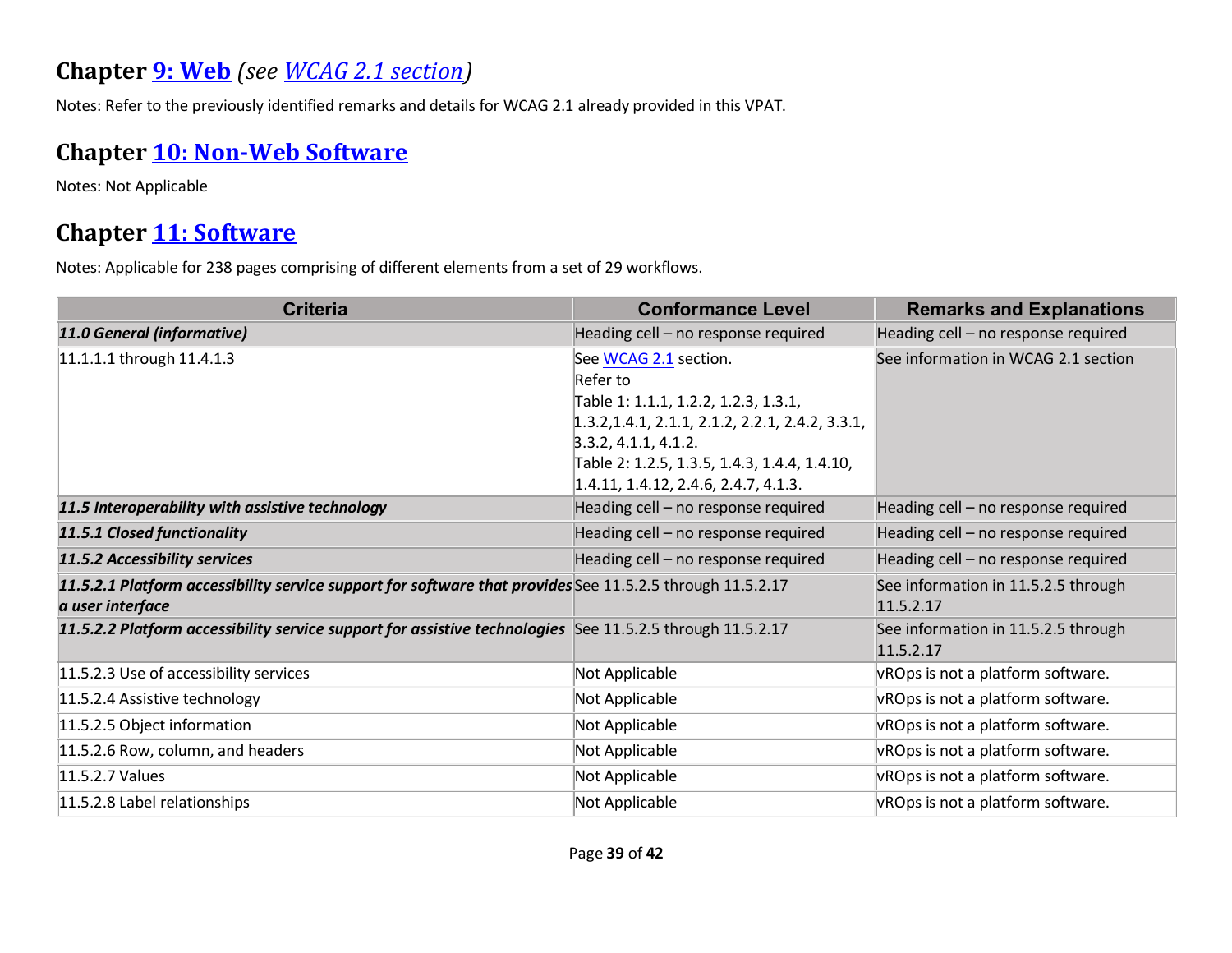| <b>Criteria</b>                                                     | <b>Conformance Level</b>            | <b>Remarks and Explanations</b>                           |
|---------------------------------------------------------------------|-------------------------------------|-----------------------------------------------------------|
| 11.5.2.9 Parent-child relationships                                 | Not Applicable                      | vROps is not a platform software.                         |
| 11.5.2.10 Text                                                      | Not Applicable                      | vROps is not a platform software.                         |
| 11.5.2.11 List of available actions                                 | Not Applicable                      | vROps is not a platform software.                         |
| 11.5.2.12 Execution of available actions                            | Not Applicable                      | vROps is not a platform software.                         |
| 11.5.2.13 Tracking of focus and selection attributes                | Not Applicable                      | vROps is not a platform software.                         |
| 11.5.2.14 Modification of focus and selection attributes            | Not Applicable                      | vROps is not a platform software.                         |
| 11.5.2.15 Change notification                                       | Not Applicable                      | vROps is not a platform software.                         |
| 11.5.2.16 Modifications of states and properties                    | Not Applicable                      | vROps is not a platform software.                         |
| 11.5.2.17 Modifications of values and text                          | Not Applicable                      | vROps is not a platform software.                         |
| 11.6 Documented accessibility usage                                 | Heading cell - no response required | Heading cell - no response required                       |
| 11.6.1 User control of accessibility features                       | Not Applicable                      | vROps is not a platform software.                         |
| 11.6.2 No disruption of accessibility features                      | Not Applicable                      | vROps is not a platform software.                         |
| 11.7 User preferences                                               | Supports                            | vROps permits user preferences from<br>platform settings. |
| 11.8 Authoring tools                                                | Heading cell - no response required | Heading cell - no response required                       |
| 11.8.1 Content technology                                           | Heading cell - no response required | Heading cell - no response required                       |
| 11.8.2 Accessible content creation                                  | Not Applicable                      | vROps is not an authoring tool.                           |
| 11.8.3 Preservation of accessibility information in transformations | Not Applicable                      | vROps is not an authoring tool.                           |
| 11.8.4 Repair assistance                                            | Not Applicable                      | vROps is not an authoring tool.                           |
| 11.8.5 Templates                                                    | Not Applicable                      | vROps is not an authoring tool.                           |

#### **Chapter [12: Documentation and Support Services](https://www.etsi.org/deliver/etsi_en/301500_301599/301549/03.01.01_60/en_301549v030101p.pdf#%5B%7B%22num%22%3A187%2C%22gen%22%3A0%7D%2C%7B%22name%22%3A%22XYZ%22%7D%2C54%2C747%2C0%5D)**

Notes: Support documentation and services of vROps are not part of the accessibility review.

| <b>Criteria</b>                                 | <b>Conformance Level</b>            | <b>Remarks and Explanations</b>                                                                    |
|-------------------------------------------------|-------------------------------------|----------------------------------------------------------------------------------------------------|
| <b>12.1 Product documentation</b>               | Heading cell – no response required | Heading cell – no response required                                                                |
| 12.1.1 Accessibility and compatibility features | Not Applicable                      | In vROps, accessibility and compatibility<br>features are not part of the accessibility<br>review. |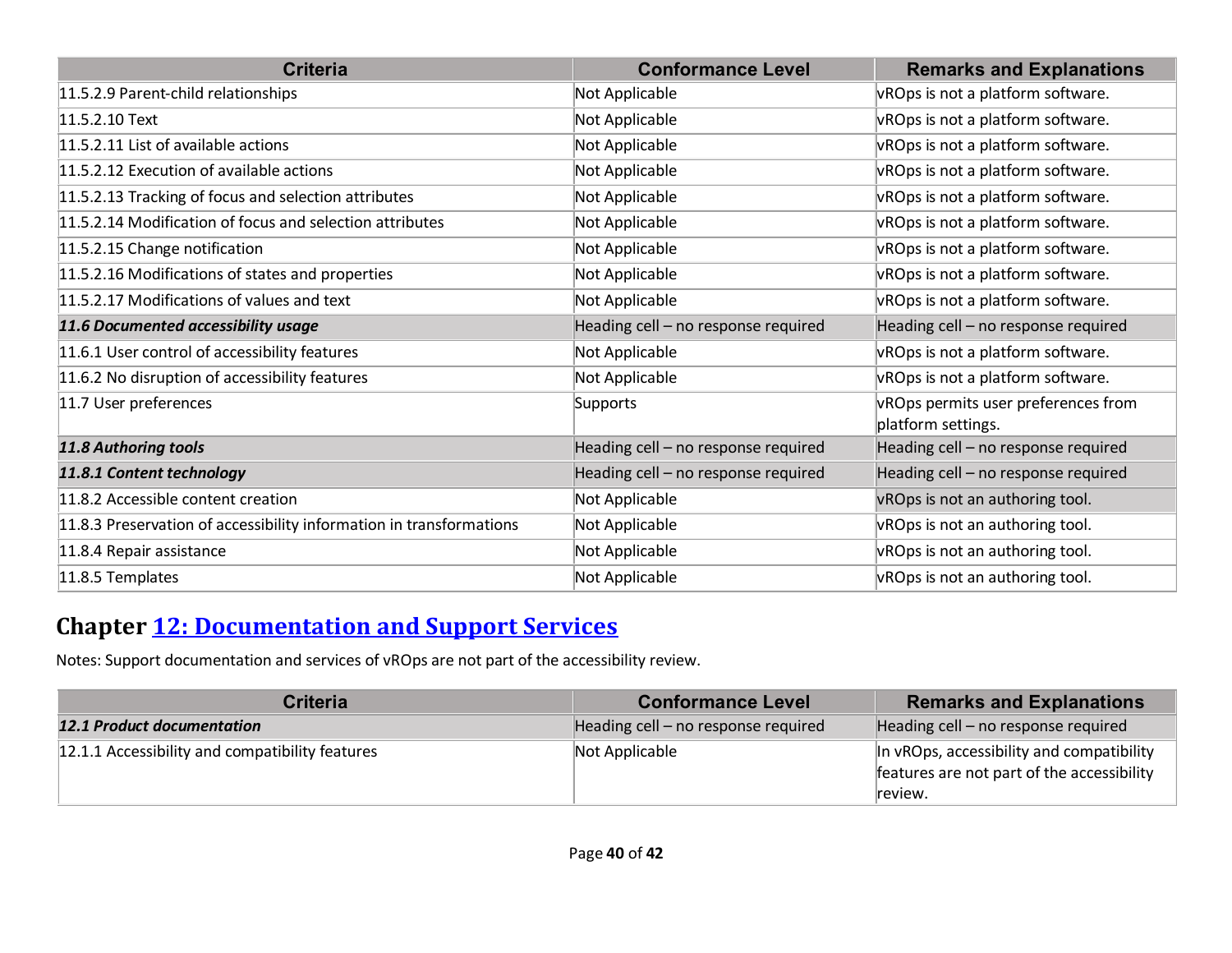| <b>Criteria</b>                                                | <b>Conformance Level</b>            | <b>Remarks and Explanations</b>                                                                                  |
|----------------------------------------------------------------|-------------------------------------|------------------------------------------------------------------------------------------------------------------|
| 12.1.2 Accessible documentation                                | Not Applicable                      | In vROps, accessible documentation is not<br>part of the accessibility review.                                   |
| <b>12.2 Support Services</b>                                   | Heading cell - no response required | Heading cell - no response required                                                                              |
| 12.2.2 Information on accessibility and compatibility features | Not Applicable                      | In vROps, information on accessibility and<br>compatibility features is not part of the<br>accessibility review. |
| 12.2.3 Effective communication                                 | Not Applicable                      | In vROps, information on effective<br>communication is not part of the<br>accessibility review.                  |
| 12.2.4 Accessible documentation                                | Not Applicable                      | In vROps, accessible documentation is not<br>part of the accessibility review.                                   |

# **Chapter [13: ICT Providing Relay or Emergency Service Access](https://www.etsi.org/deliver/etsi_en/301500_301599/301549/03.01.01_60/en_301549v030101p.pdf#%5B%7B%22num%22%3A191%2C%22gen%22%3A0%7D%2C%7B%22name%22%3A%22XYZ%22%7D%2C54%2C747%2C0%5D)**

Notes: Not Applicable